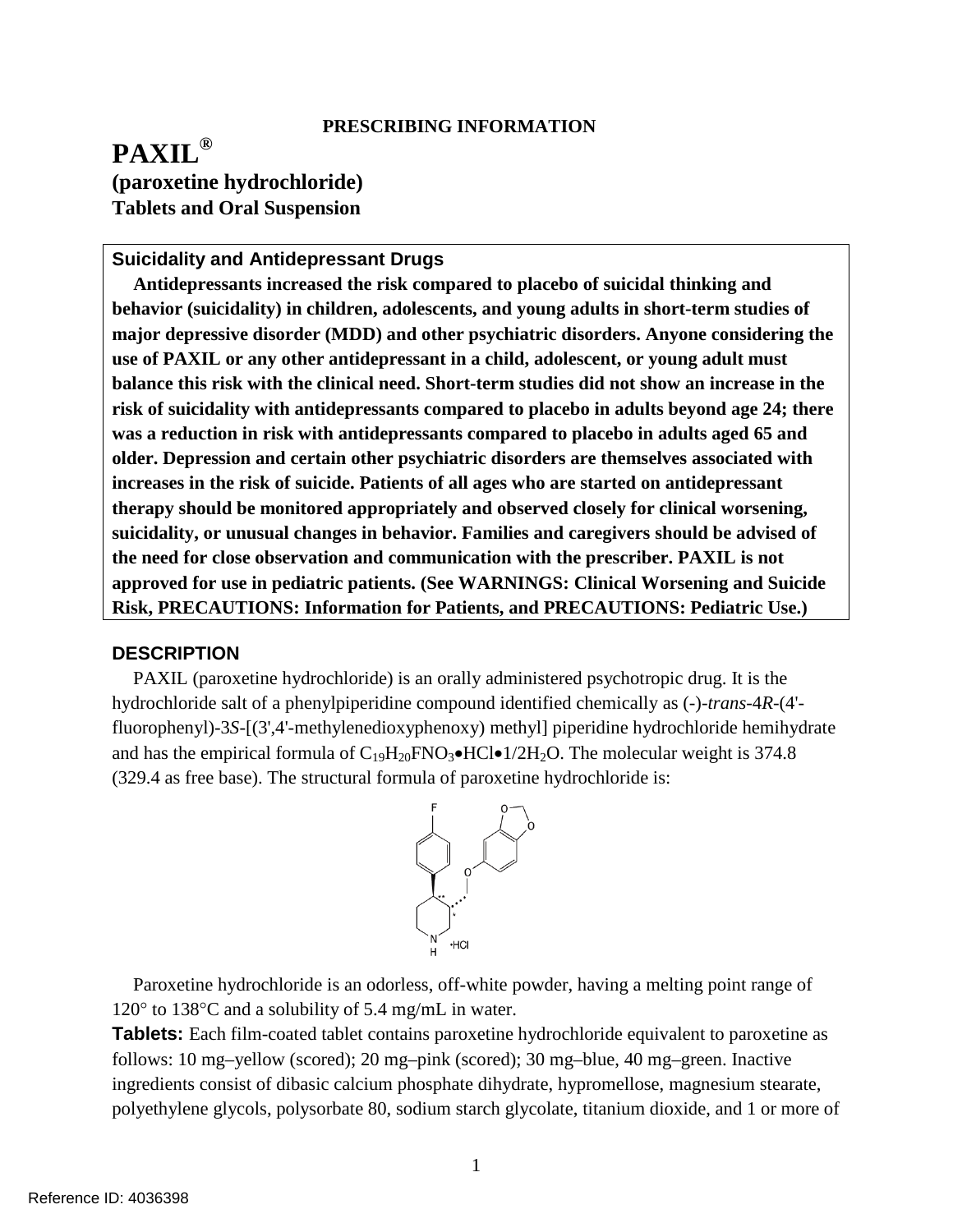the following: D&C Red No. 30 aluminum lake, D&C Yellow No. 10 aluminum lake, FD&C Blue No. 2 aluminum lake, FD&C Yellow No. 6 aluminum lake.

 saccharin, flavorings, FD&C Yellow No. 6 aluminum lake, and simethicone emulsion, USP. **Suspension for Oral Administration:** Each 5 mL of orange-colored, orange-flavored liquid contains paroxetine hydrochloride equivalent to paroxetine, 10 mg. Inactive ingredients consist of polacrilin potassium, microcrystalline cellulose, propylene glycol, glycerin, sorbitol, methylparaben, propylparaben, sodium citrate dihydrate, citric acid anhydrous, sodium

## **CLINICAL PHARMACOLOGY**

**Pharmacodynamics:** The efficacy of paroxetine in the treatment of major depressive disorder, social anxiety disorder, obsessive compulsive disorder (OCD), panic disorder (PD), generalized anxiety disorder (GAD), and posttraumatic stress disorder (PTSD) is presumed to be linked to potentiation of serotonergic activity in the central nervous system resulting from inhibition of neuronal reuptake of serotonin (5-hydroxy-tryptamine, 5-HT). Studies at clinically relevant doses in humans have demonstrated that paroxetine blocks the uptake of serotonin into human platelets. *In vitro* studies in animals also suggest that paroxetine is a potent and highly selective inhibitor of neuronal serotonin reuptake and has only very weak effects on norepinephrine and dopamine neuronal reuptake. *In vitro* radioligand binding studies indicate that paroxetine has little affinity for muscarinic, alpha<sub>1</sub>-, alpha<sub>2</sub>-, beta-adrenergic-, dopamine  $(D_2)$ -, 5-HT<sub>1</sub>-, 5-HT<sub>2</sub>-, and histamine  $(H_1)$ -receptors; antagonism of muscarinic, histaminergic, and alpha<sub>1</sub>-adrenergic receptors has been associated with various anticholinergic, sedative, and cardiovascular effects for other psychotropic drugs.

 compound, they are essentially inactive. Because the relative potencies of paroxetine's major metabolites are at most 1/50 of the parent

 **Pharmacokinetics:** Paroxetine hydrochloride is completely absorbed after oral dosing of a solution of the hydrochloride salt. The mean elimination half-life is approximately 21 hours (CV 32%) after oral dosing of 30 mg tablets of PAXIL daily for 30 days. Paroxetine is extensively metabolized and the metabolites are considered to be inactive. Nonlinearity in pharmacokinetics is observed with increasing doses. Paroxetine metabolism is mediated in part by CYP2D6, and the metabolites are primarily excreted in the urine and to some extent in the feces. Pharmacokinetic behavior of paroxetine has not been evaluated in subjects who are deficient in CYP2D6 (poor metabolizers).

In a meta-analysis of paroxetine from 4 studies done in healthy volunteers following multiple dosing of 20 mg/day to 40 mg/day, males did not exhibit a significantly lower  $C_{\text{max}}$  or AUC than females.

**Absorption and Distribution:** Paroxetine is equally bioavailable from the oral suspension and tablet.

hydrochloride salt. In a study in which normal male subjects  $(n = 15)$  received 30 mg tablets Paroxetine hydrochloride is completely absorbed after oral dosing of a solution of the daily for 30 days, steady-state paroxetine concentrations were achieved by approximately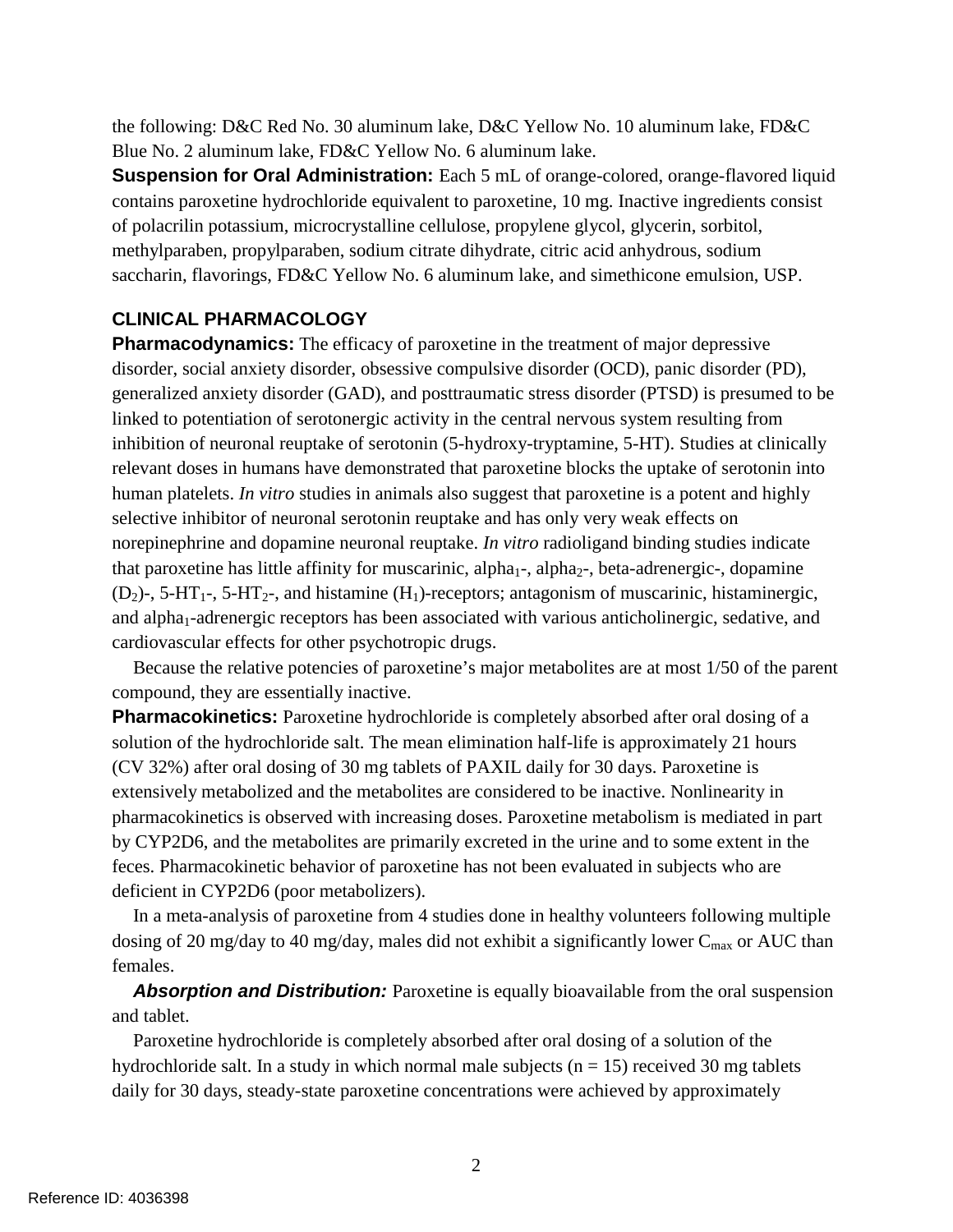10 days for most subjects, although it may take substantially longer in an occasional patient. At steady state, mean values of  $C_{\text{max}}$ ,  $T_{\text{max}}$ ,  $C_{\text{min}}$ , and  $T_{\frac{1}{2}}$  were 61.7 ng/mL (CV 45%), 5.2 hr. (CV 10%), 30.7 ng/mL (CV 67%), and 21.0 hours (CV 32%), respectively. The steady-state  $C_{\text{max}}$ and  $C_{\text{min}}$  values were about 6 and 14 times what would be predicted from single-dose studies. Steady-state drug exposure based on  $AUC_{0.24}$  was about 8 times greater than would have been predicted from single-dose data in these subjects. The excess accumulation is a consequence of the fact that 1 of the enzymes that metabolizes paroxetine is readily saturable.

 concentration decreased from 6.4 hours post-dosing to 4.9 hours. The effects of food on the bioavailability of paroxetine were studied in subjects administered a single dose with and without food. AUC was only slightly increased (6%) when drug was administered with food but the  $C_{\text{max}}$  was 29% greater, while the time to reach peak plasma

Paroxetine distributes throughout the body, including the CNS, with only 1% remaining in the plasma.

 less than 400 ng/mL. Paroxetine does not alter the *in vitro* protein binding of phenytoin or Approximately 95% and 93% of paroxetine is bound to plasma protein at 100 ng/mL and 400 ng/mL, respectively. Under clinical conditions, paroxetine concentrations would normally be warfarin.

 *Metabolism and Excretion:* The mean elimination half-life is approximately 21 hours (CV 32%) after oral dosing of 30 mg tablets daily for 30 days of PAXIL. In steady-state dose proportionality studies involving elderly and nonelderly patients, at doses of 20 mg to 40 mg daily for the elderly and 20 mg to 50 mg daily for the nonelderly, some nonlinearity was observed in both populations, again reflecting a saturable metabolic pathway. In comparison to  $C_{\text{min}}$  values after 20 mg daily, values after 40 mg daily were only about 2 to 3 times greater than doubled.

Paroxetine is extensively metabolized after oral administration. The principal metabolites are polar and conjugated products of oxidation and methylation, which are readily cleared. Conjugates with glucuronic acid and sulfate predominate, and major metabolites have been isolated and identified. Data indicate that the metabolites have no more than 1/50 the potency of the parent compound at inhibiting serotonin uptake. The metabolism of paroxetine is accomplished in part by CYP2D6. Saturation of this enzyme at clinical doses appears to account for the nonlinearity of paroxetine kinetics with increasing dose and increasing duration of treatment. The role of this enzyme in paroxetine metabolism also suggests potential drug-drug interactions (see PRECAUTIONS: Drugs Metabolized by CYP2D6).

Approximately 64% of a 30-mg oral solution dose of paroxetine was excreted in the urine with 2% as the parent compound and 62% as metabolites over a 10-day post-dosing period. About 36% was excreted in the feces (probably via the bile), mostly as metabolites and less than 1% as the parent compound over the 10-day post-dosing period.

**Other Clinical Pharmacology Information:** *Specific Populations: Renal and Liver*  **Disease:** Increased plasma concentrations of paroxetine occur in subjects with renal and hepatic impairment. The mean plasma concentrations in patients with creatinine clearance below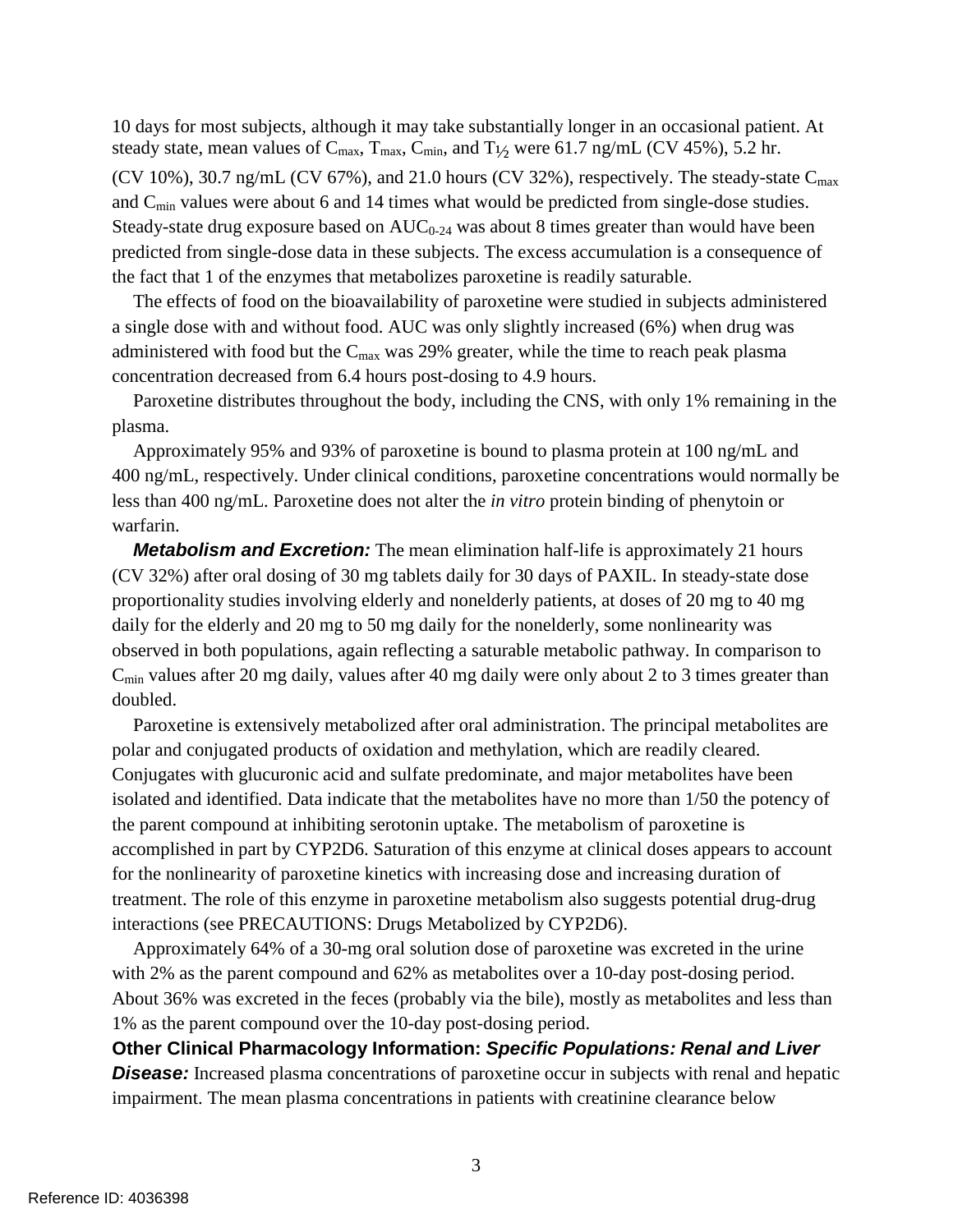30 mL/min. were approximately 4 times greater than seen in normal volunteers. Patients with creatinine clearance of 30 to 60 mL/min. and patients with hepatic functional impairment had about a 2-fold increase in plasma concentrations (AUC,  $C_{\text{max}}$ ).

The initial dosage should therefore be reduced in patients with severe renal or hepatic impairment, and upward titration, if necessary, should be at increased intervals (see DOSAGE AND ADMINISTRATION).

30, and 40 mg,  $C_{\text{min}}$  concentrations were about 70% to 80% greater than the respective  $C_{\text{min}}$ *Elderly Patients:* In a multiple-dose study in the elderly at daily paroxetine doses of 20, concentrations in nonelderly subjects. Therefore the initial dosage in the elderly should be reduced (see DOSAGE AND ADMINISTRATION).

**Drug-Drug Interactions:** *In vitro* drug interaction studies reveal that paroxetine inhibits CYP2D6. Clinical drug interaction studies have been performed with substrates of CYP2D6 and show that paroxetine can inhibit the metabolism of drugs metabolized by CYP2D6 including desipramine, risperidone, and atomoxetine (see PRECAUTIONS: Drug Interactions).

#### **Clinical Trials**

**Major Depressive Disorder:** The efficacy of PAXIL as a treatment for major depressive disorder has been established in 6 placebo-controlled studies of patients with major depressive disorder (aged 18 to 73). In these studies, PAXIL was shown to be significantly more effective than placebo in treating major depressive disorder by at least 2 of the following measures: Hamilton Depression Rating Scale (HDRS), the Hamilton depressed mood item, and the Clinical Global Impression (CGI)-Severity of Illness. PAXIL was significantly better than placebo in improvement of the HDRS sub-factor scores, including the depressed mood item, sleep disturbance factor, and anxiety factor.

 A study of outpatients with major depressive disorder who had responded to PAXIL (HDRS total score <8) during an initial 8-week open-treatment phase and were then randomized to continuation on PAXIL or placebo for 1 year demonstrated a significantly lower relapse rate for patients taking PAXIL (15%) compared to those on placebo (39%). Effectiveness was similar for male and female patients.

 studies of adult outpatients (Studies 1 and 2). Patients in all studies had moderate to severe OCD were treated with fixed doses of 20, 40, or 60 mg of paroxetine/day demonstrated that daily of 40 and 60 mg paroxetine experienced a mean reduction of approximately 6 and 7 points, respectively, on the YBOCS total score which was significantly greater than the approximate 4 **Obsessive Compulsive Disorder:** The effectiveness of PAXIL in the treatment of obsessive compulsive disorder (OCD) was demonstrated in two 12-week multicenter placebo-controlled (DSM-IIIR) with mean baseline ratings on the Yale Brown Obsessive Compulsive Scale (YBOCS) total score ranging from 23 to 26. Study 1, a dose-range finding study where patients doses of paroxetine 40 and 60 mg are effective in the treatment of OCD. Patients receiving doses point reduction at 20 mg and a 3-point reduction in the placebo-treated patients. Study 2 was a flexible-dose study comparing paroxetine (20 to 60 mg daily) with clomipramine (25 to 250 mg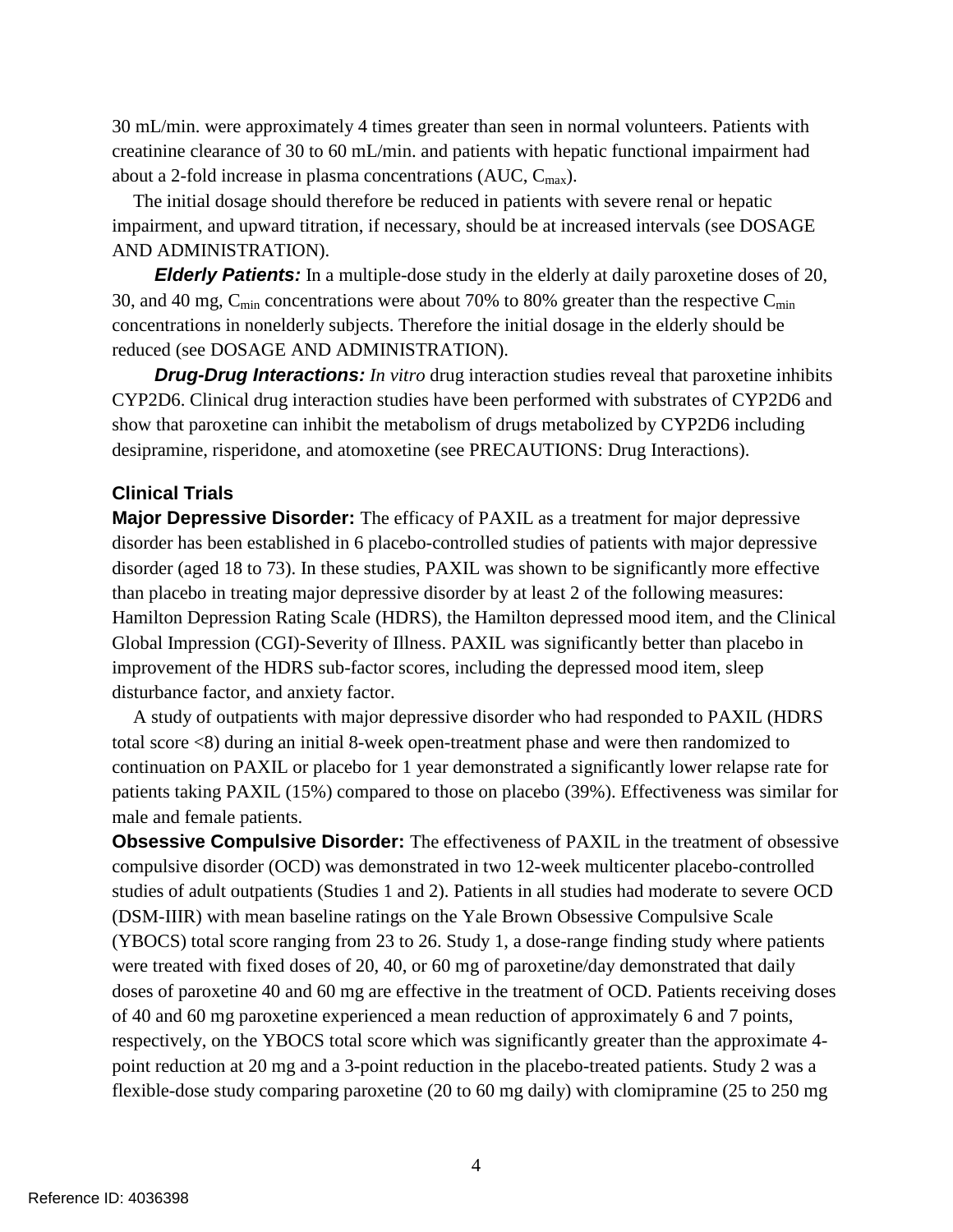daily). In this study, patients receiving paroxetine experienced a mean reduction of approximately 7 points on the YBOCS total score, which was significantly greater than the mean reduction of approximately 4 points in placebo-treated patients.

| Outcome Classification (%) on CGI-Global Improvement Item<br>for Completers in Study 1 |            |            |            |            |  |  |
|----------------------------------------------------------------------------------------|------------|------------|------------|------------|--|--|
| PAXIL 20 mg<br>PAXIL 40 mg<br>PAXIL 60 mg<br><b>Placebo</b><br><b>Outcome</b>          |            |            |            |            |  |  |
| <b>Classification</b>                                                                  | $(n = 74)$ | $(n = 75)$ | $(n = 66)$ | $(n = 66)$ |  |  |
| Worse                                                                                  | 14%        | 7%         | 7%         | 3%         |  |  |
| No Change                                                                              | 44%        | 35%        | 22%        | 19%        |  |  |
| Minimally Improved                                                                     | 24%        | 33%        | 29%        | 34%        |  |  |
| Much Improved                                                                          | 11%        | 18%        | 22%        | 24%        |  |  |
| Very Much Improved                                                                     | 7%         | 7%         | 20%        | 20%        |  |  |

 Improvement items of the Clinical Global Impression (CGI) scale for Study 1. The following table provides the outcome classification by treatment group on Global

 function of age or gender. Subgroup analyses did not indicate that there were any differences in treatment outcomes as a

The long-term maintenance effects of PAXIL in OCD were demonstrated in a long-term extension to Study 1. Patients who were responders on paroxetine during the 3-month double-blind phase and a 6-month extension on open-label paroxetine (20 to 60 mg/day) were randomized to either paroxetine or placebo in a 6-month double-blind relapse prevention phase. Patients randomized to paroxetine were significantly less likely to relapse than comparably treated patients who were randomized to placebo.

**Panic Disorder:** The effectiveness of PAXIL in the treatment of panic disorder was demonstrated in three 10- to 12-week multicenter, placebo-controlled studies of adult outpatients (Studies 1-3). Patients in all studies had panic disorder (DSM-IIIR), with or without agoraphobia. In these studies, PAXIL was shown to be significantly more effective than placebo in treating panic disorder by at least 2 out of 3 measures of panic attack frequency and on the Clinical Global Impression Severity of Illness score.

 only for the 40 mg/day group. At endpoint, 76% of patients receiving paroxetine 40 mg/day were Study 1 was a 10-week dose-range finding study; patients were treated with fixed paroxetine doses of 10, 20, or 40 mg/day or placebo. A significant difference from placebo was observed free of panic attacks, compared to 44% of placebo-treated patients.

 placebo. At endpoint, 51% of paroxetine patients were free of panic attacks compared to 32% of Study 2 was a 12-week flexible-dose study comparing paroxetine (10 to 60 mg daily) and placebo-treated patients.

Study 3 was a 12-week flexible-dose study comparing paroxetine (10 to 60 mg daily) to placebo in patients concurrently receiving standardized cognitive behavioral therapy. At endpoint, 33% of the paroxetine-treated patients showed a reduction to 0 or 1 panic attacks compared to 14% of placebo patients.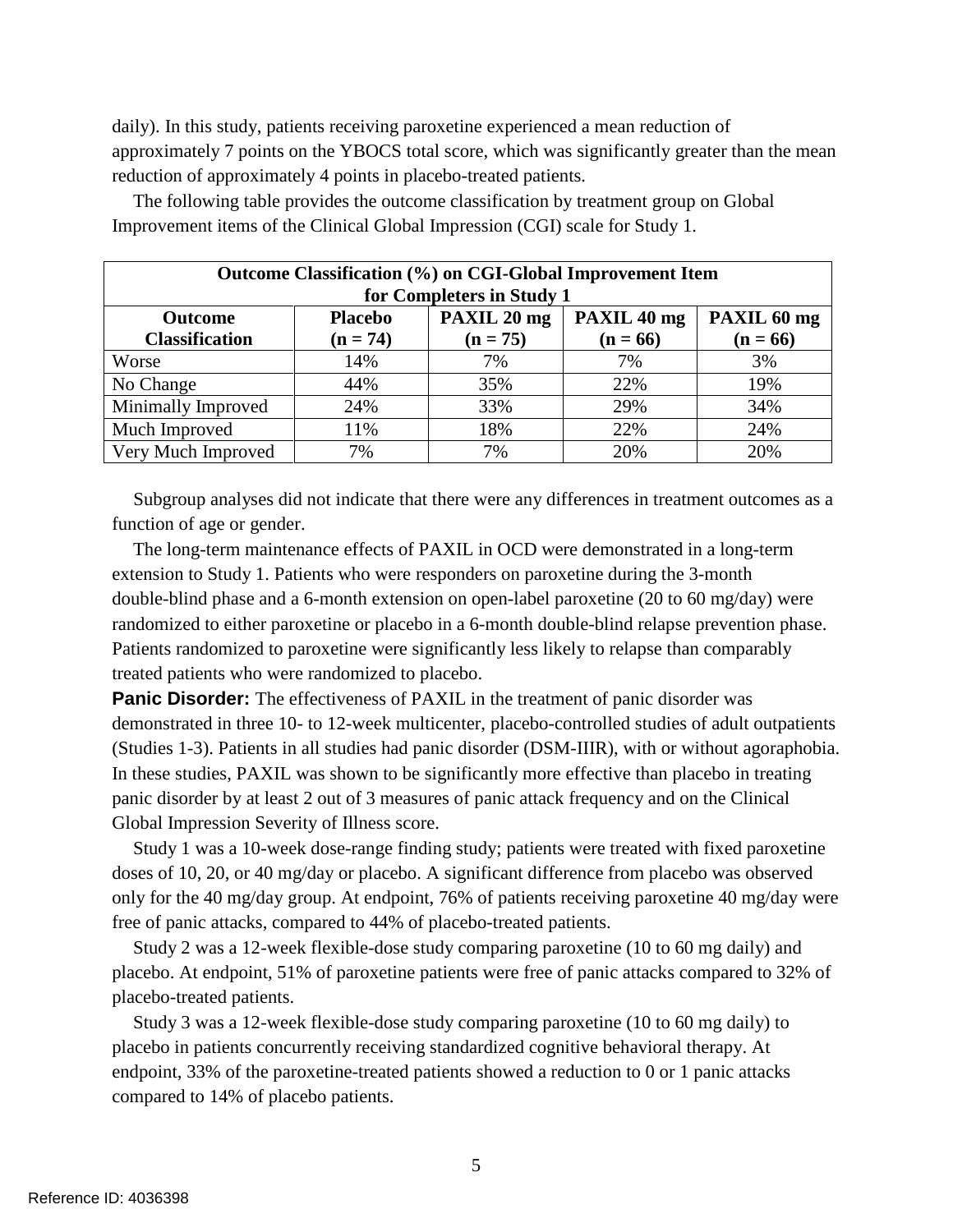In both Studies 2 and 3, the mean paroxetine dose for completers at endpoint was approximately 40 mg/day of paroxetine.

Long-term maintenance effects of PAXIL in panic disorder were demonstrated in an extension to Study 1. Patients who were responders during the 10-week double-blind phase and during a 3-month double-blind extension phase were randomized to either paroxetine (10, 20, or 40 mg/day) or placebo in a 3-month double-blind relapse prevention phase. Patients randomized to paroxetine were significantly less likely to relapse than comparably treated patients who were randomized to placebo.

 function of age or gender. Subgroup analyses did not indicate that there were any differences in treatment outcomes as a

**Social Anxiety Disorder:** The effectiveness of PAXIL in the treatment of social anxiety disorder was demonstrated in three 12-week, multicenter, placebo-controlled studies (Studies 1, 2, and 3) of adult outpatients with social anxiety disorder (DSM-IV). In these studies, the effectiveness of PAXIL compared to placebo was evaluated on the basis of (1) the proportion of responders, as defined by a Clinical Global Impression (CGI) Improvement score of 1 (very much improved) or 2 (much improved), and (2) change from baseline in the Liebowitz Social Anxiety Scale (LSAS).

 Study 1, for patients who completed to week 12, 69% of paroxetine-treated patients compared to Studies 1 and 2 were flexible-dose studies comparing paroxetine (20 to 50 mg daily) and placebo. Paroxetine demonstrated statistically significant superiority over placebo on both the CGI Improvement responder criterion and the Liebowitz Social Anxiety Scale (LSAS). In 29% of placebo-treated patients were CGI Improvement responders. In Study 2, CGI Improvement responders were 77% and 42% for the paroxetine- and placebo-treated patients, respectively.

 LSAS Total Score and the CGI Improvement responder criterion; there were trends for superiority over placebo for the 40 mg and 60 mg/day dose groups. There was no indication in this study of any additional benefit for doses higher than 20 mg/day. Study 3 was a 12-week study comparing fixed paroxetine doses of 20, 40, or 60 mg/day with placebo. Paroxetine 20 mg was demonstrated to be significantly superior to placebo on both the

Subgroup analyses generally did not indicate differences in treatment outcomes as a function of age, race, or gender.

**Generalized Anxiety Disorder:** The effectiveness of PAXIL in the treatment of Generalized Anxiety Disorder (GAD) was demonstrated in two 8-week, multicenter, placebo-controlled studies (Studies 1 and 2) of adult outpatients with Generalized Anxiety Disorder (DSM-IV).

 Study 1 was an 8-week study comparing fixed paroxetine doses of 20 mg or 40 mg/day with placebo. Doses of 20 mg or 40 mg of PAXIL were both demonstrated to be significantly superior to placebo on the Hamilton Rating Scale for Anxiety (HAM-A) total score. There was not sufficient evidence in this study to suggest a greater benefit for the 40 mg/day dose compared to the 20 mg/day dose.

Study 2 was a flexible-dose study comparing paroxetine (20 mg to 50 mg daily) and placebo.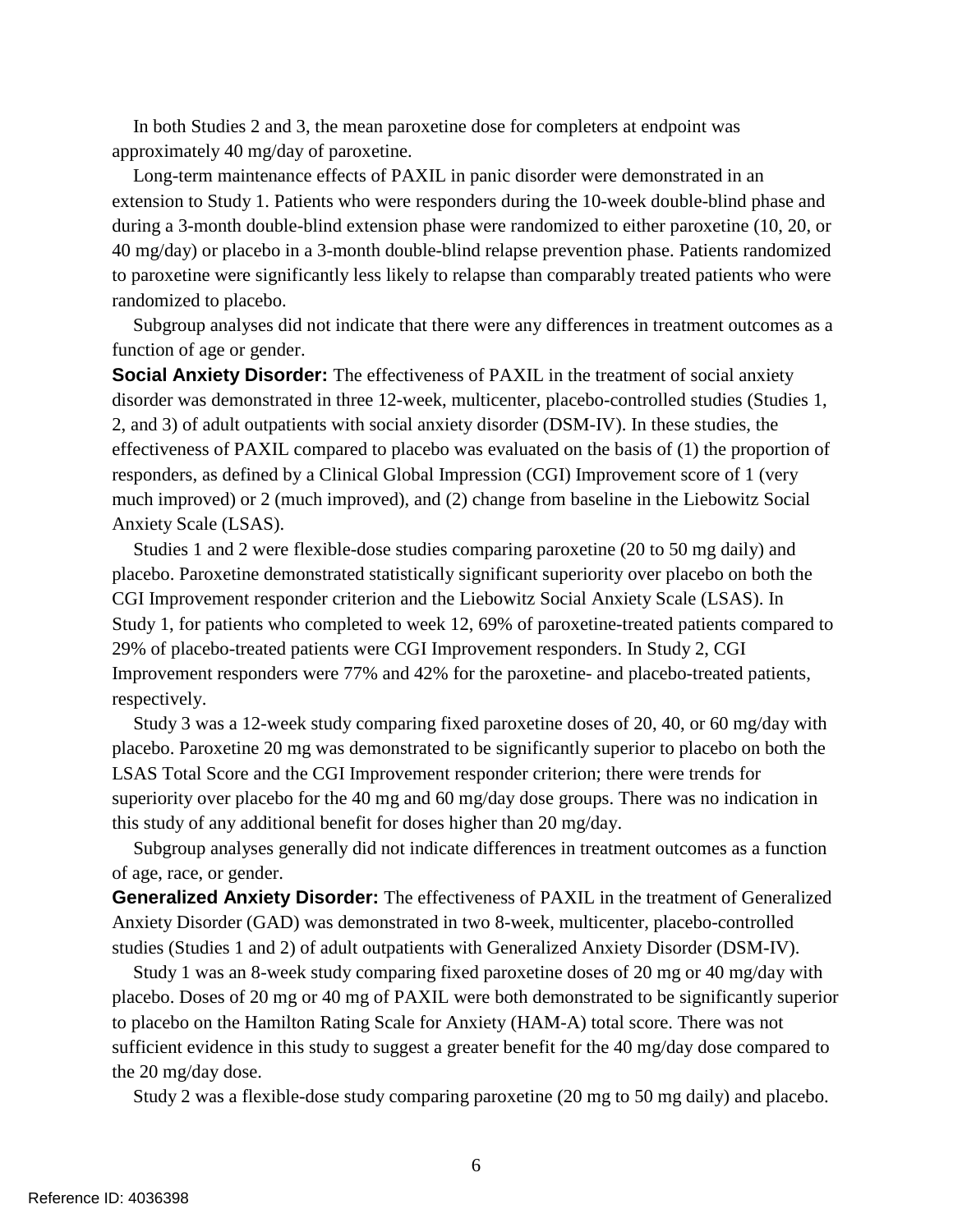(20 mg to 50 mg daily), did not demonstrate statistically significant superiority of PAXIL over placebo on the Hamilton Rating Scale for Anxiety (HAM-A) total score, the primary outcome. PAXIL demonstrated statistically significant superiority over placebo on the Hamilton Rating Scale for Anxiety (HAM-A) total score. A third study, also flexible-dose comparing paroxetine

Subgroup analyses did not indicate differences in treatment outcomes as a function of race or gender. There were insufficient elderly patients to conduct subgroup analyses on the basis of age.

In a longer-term trial, 566 patients meeting DSM-IV criteria for Generalized Anxiety Disorder, who had responded during a single-blind, 8-week acute treatment phase with 20 to 50 mg/day of PAXIL, were randomized to continuation of PAXIL at their same dose, or to placebo, for up to 24 weeks of observation for relapse. Response during the single-blind phase was defined by having a decrease of ≥2 points compared to baseline on the CGI-Severity of Illness scale, to a score of  $\leq$ 3. Relapse during the double-blind phase was defined as an increase of ≥2 points compared to baseline on the CGI-Severity of Illness scale to a score of ≥4, or withdrawal due to lack of efficacy. Patients receiving continued PAXIL experienced a significantly lower relapse rate over the subsequent 24 weeks compared to those receiving placebo.

**Posttraumatic Stress Disorder:** The effectiveness of PAXIL in the treatment of Posttraumatic Stress Disorder (PTSD) was demonstrated in two 12-week, multicenter, placebocontrolled studies (Studies 1 and 2) of adult outpatients who met DSM-IV criteria for PTSD. The mean duration of PTSD symptoms for the 2 studies combined was 13 years (ranging from .1 year to 57 years). The percentage of patients with secondary major depressive disorder or non-PTSD anxiety disorders in the combined 2 studies was 41% (356 out of 858 patients) and 40% (345 out of 858 patients), respectively. Study outcome was assessed by (i) the Clinician-Administered PTSD Scale Part 2 (CAPS-2) score and (ii) the Clinical Global Impression-Global Improvement Scale (CGI-I). The CAPS-2 is a multi-item instrument that measures 3 aspects of PTSD with the following symptom clusters: Reexperiencing/intrusion, avoidance/numbing and hyperarousal. The 2 primary outcomes for each trial were (i) change from baseline to endpoint on the CAPS-2 total score (17 items), and (ii) proportion of responders on the CGI-I, where responders were defined as patients having a score of 1 (very much improved) or 2 (much improved).

 placebo. Doses of 20 mg and 40 mg of PAXIL were demonstrated to be significantly superior to Study 1 was a 12-week study comparing fixed paroxetine doses of 20 mg or 40 mg/day to placebo on change from baseline for the CAPS-2 total score and on proportion of responders on the CGI-I. There was not sufficient evidence in this study to suggest a greater benefit for the 40 mg/day dose compared to the 20 mg/day dose.

 baseline for the CAPS-2 total score and on proportion of responders on the CGI-I. Study 2 was a 12-week flexible-dose study comparing paroxetine (20 to 50 mg daily) to placebo. PAXIL was demonstrated to be significantly superior to placebo on change from

A third study, also a flexible-dose study comparing paroxetine (20 to 50 mg daily) to placebo, demonstrated PAXIL to be significantly superior to placebo on change from baseline for CAPS-2 total score, but not on proportion of responders on the CGI-I.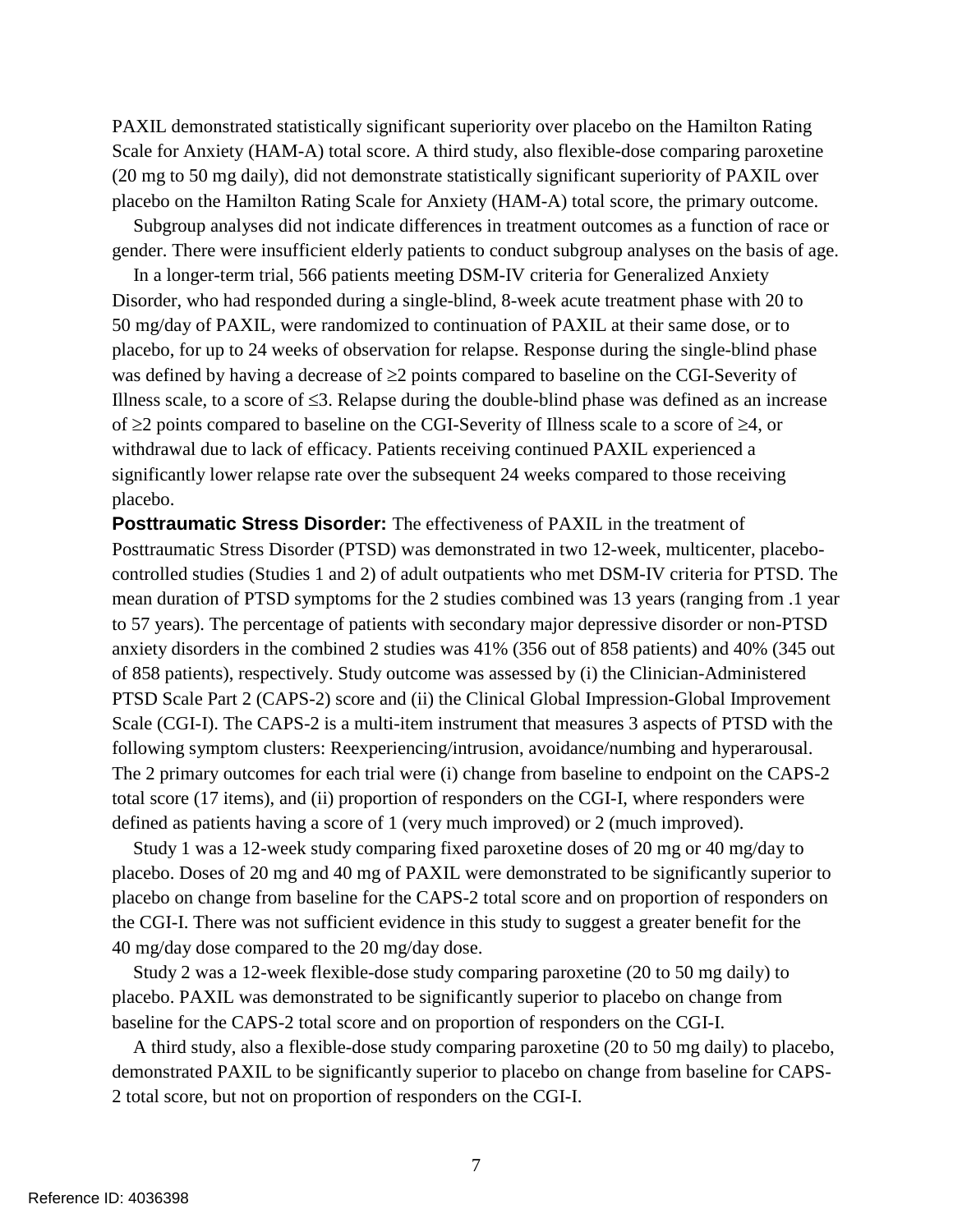number of patients who were 65 years and older or were non-Caucasian to conduct subgroup The majority of patients in these trials were women (68% women: 377 out of 551 subjects in Study 1 and 66% women: 202 out of 303 subjects in Study 2). Subgroup analyses did not indicate differences in treatment outcomes as a function of gender. There were an insufficient analyses on the basis of age or race, respectively.

#### **INDICATIONS AND USAGE**

**Major Depressive Disorder:** PAXIL is indicated for the treatment of major depressive disorder.

 dysphoric mood that usually interferes with daily functioning (nearly every day for at least 2 weeks); it should include at least 4 of the following 8 symptoms: Change in appetite, change in sexual drive, increased fatigue, feelings of guilt or worthlessness, slowed thinking or impaired The efficacy of PAXIL in the treatment of a major depressive episode was established in 6-week controlled trials of outpatients whose diagnoses corresponded most closely to the DSM-III category of major depressive disorder (see CLINICAL PHARMACOLOGY: Clinical Trials). A major depressive episode implies a prominent and relatively persistent depressed or sleep, psychomotor agitation or retardation, loss of interest in usual activities or decrease in concentration, and a suicide attempt or suicidal ideation.

The effects of PAXIL in hospitalized depressed patients have not been adequately studied.

The efficacy of PAXIL in maintaining a response in major depressive disorder for up to 1 year was demonstrated in a placebo-controlled trial (see CLINICAL PHARMACOLOGY: Clinical Trials). Nevertheless, the physician who elects to use PAXIL for extended periods should periodically re-evaluate the long-term usefulness of the drug for the individual patient.

**Obsessive Compulsive Disorder:** PAXIL is indicated for the treatment of obsessions and compulsions in patients with obsessive compulsive disorder (OCD) as defined in the DSM-IV. The obsessions or compulsions cause marked distress, are time-consuming, or significantly interfere with social or occupational functioning.

The efficacy of PAXIL was established in two 12-week trials with obsessive compulsive outpatients whose diagnoses corresponded most closely to the DSM-IIIR category of obsessive compulsive disorder (see CLINICAL PHARMACOLOGY: Clinical Trials).

Obsessive compulsive disorder is characterized by recurrent and persistent ideas, thoughts, impulses, or images (obsessions) that are ego-dystonic and/or repetitive, purposeful, and intentional behaviors (compulsions) that are recognized by the person as excessive or unreasonable.

Long-term maintenance of efficacy was demonstrated in a 6-month relapse prevention trial. In this trial, patients assigned to paroxetine showed a lower relapse rate compared to patients on placebo (see CLINICAL PHARMACOLOGY: Clinical Trials). Nevertheless, the physician who elects to use PAXIL for extended periods should periodically re-evaluate the long-term usefulness of the drug for the individual patient (see DOSAGE AND ADMINISTRATION). **Panic Disorder:** PAXIL is indicated for the treatment of panic disorder, with or without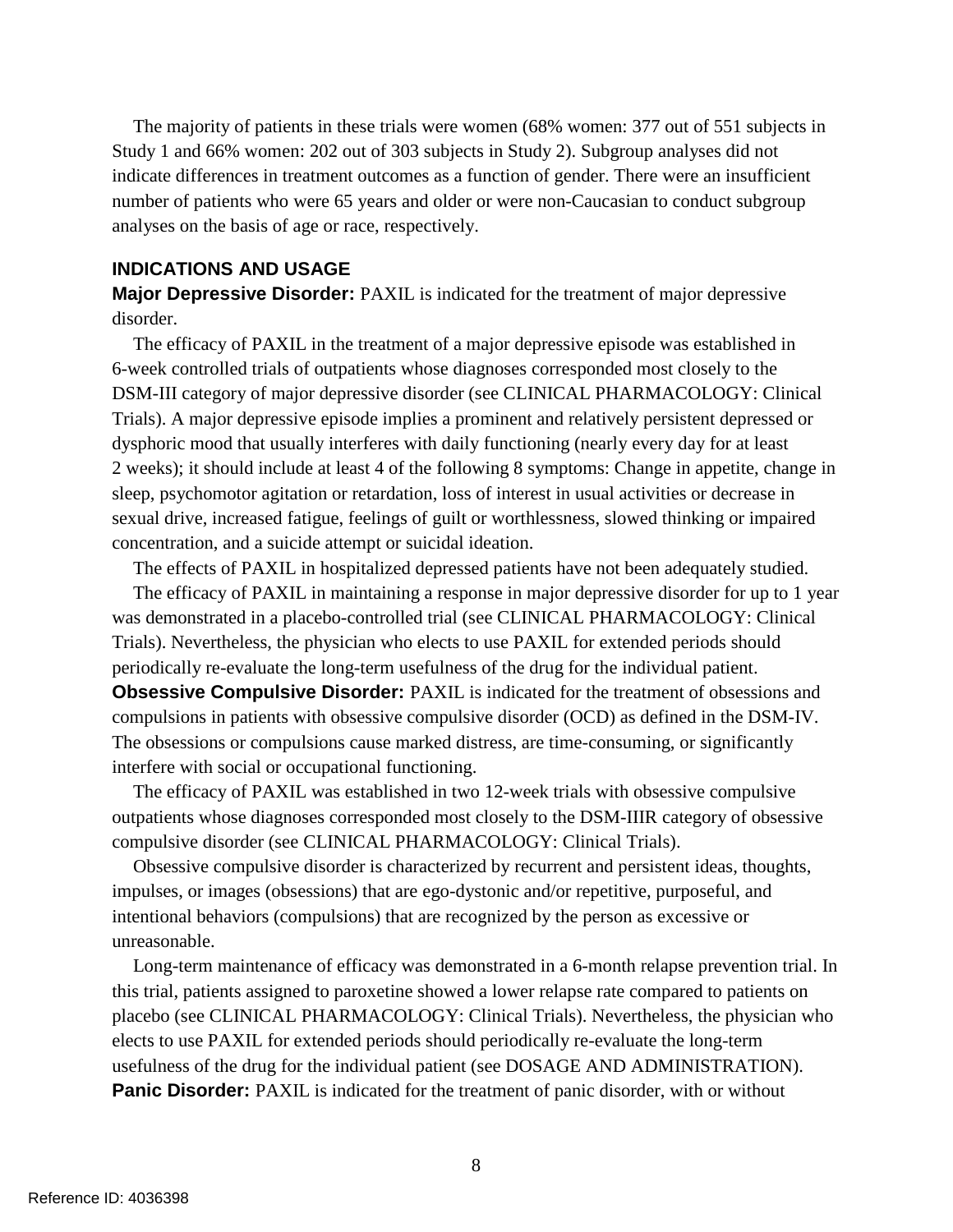unexpected panic attacks and associated concern about having additional attacks, worry about agoraphobia, as defined in DSM-IV. Panic disorder is characterized by the occurrence of the implications or consequences of the attacks, and/or a significant change in behavior related to the attacks.

The efficacy of PAXIL was established in three 10- to 12-week trials in panic disorder patients whose diagnoses corresponded to the DSM-IIIR category of panic disorder (see CLINICAL PHARMACOLOGY: Clinical Trials).

 accelerated heart rate; (2) sweating; (3) trembling or shaking; (4) sensations of shortness of abdominal distress; (8) feeling dizzy, unsteady, lightheaded, or faint; (9) derealization (feelings of unreality) or depersonalization (being detached from oneself); (10) fear of losing control; Panic disorder (DSM-IV) is characterized by recurrent unexpected panic attacks, i.e., a discrete period of intense fear or discomfort in which 4 (or more) of the following symptoms develop abruptly and reach a peak within 10 minutes: (1) palpitations, pounding heart, or breath or smothering; (5) feeling of choking; (6) chest pain or discomfort; (7) nausea or (11) fear of dying; (12) paresthesias (numbness or tingling sensations); (13) chills or hot flushes.

Long-term maintenance of efficacy was demonstrated in a 3-month relapse prevention trial. In this trial, patients with panic disorder assigned to paroxetine demonstrated a lower relapse rate compared to patients on placebo (see CLINICAL PHARMACOLOGY: Clinical Trials). Nevertheless, the physician who prescribes PAXIL for extended periods should periodically re-evaluate the long-term usefulness of the drug for the individual patient (see DOSAGE AND ADMINISTRATION).

 also known as social phobia, as defined in DSM-IV (300.23). Social anxiety disorder is the feared situation almost invariably provokes anxiety, which may approach the intensity of a relationships, or there is marked distress about having the phobias. Lesser degrees of **Social Anxiety Disorder:** PAXIL is indicated for the treatment of social anxiety disorder, characterized by a marked and persistent fear of 1 or more social or performance situations in which the person is exposed to unfamiliar people or to possible scrutiny by others. Exposure to panic attack. The feared situations are avoided or endured with intense anxiety or distress. The avoidance, anxious anticipation, or distress in the feared situation(s) interferes significantly with the person's normal routine, occupational or academic functioning, or social activities or performance anxiety or shyness generally do not require psychopharmacological treatment.

The efficacy of PAXIL was established in three 12-week trials in adult patients with social anxiety disorder (DSM-IV). PAXIL has not been studied in children or adolescents with social phobia (see CLINICAL PHARMACOLOGY: Clinical Trials).

 re-evaluate the long-term usefulness of the drug for the individual patient (see DOSAGE AND The effectiveness of PAXIL in long-term treatment of social anxiety disorder, i.e., for more than 12 weeks, has not been systematically evaluated in adequate and well-controlled trials. Therefore, the physician who elects to prescribe PAXIL for extended periods should periodically ADMINISTRATION).

**Generalized Anxiety Disorder:** PAXIL is indicated for the treatment of Generalized Anxiety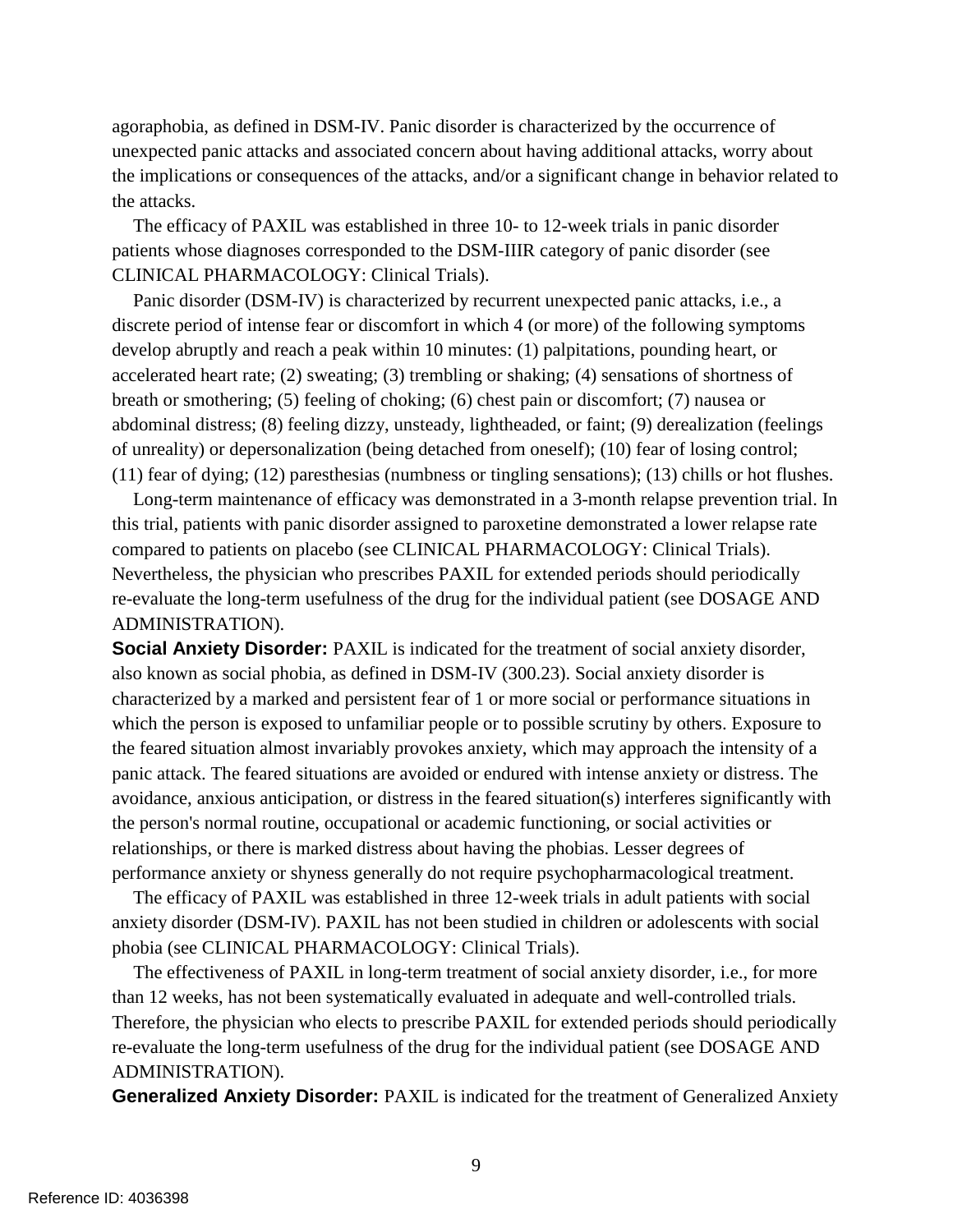Disorder (GAD), as defined in DSM-IV. Anxiety or tension associated with the stress of everyday life usually does not require treatment with an anxiolytic.

The efficacy of PAXIL in the treatment of GAD was established in two 8-week placebo-controlled trials in adults with GAD. PAXIL has not been studied in children or adolescents with Generalized Anxiety Disorder (see CLINICAL PHARMACOLOGY: Clinical Trials).

 Generalized Anxiety Disorder (DSM-IV) is characterized by excessive anxiety and worry (apprehensive expectation) that is persistent for at least 6 months and which the person finds difficult to control. It must be associated with at least 3 of the following 6 symptoms: Restlessness or feeling keyed up or on edge, being easily fatigued, difficulty concentrating or mind going blank, irritability, muscle tension, sleep disturbance.

 Disorder, who responded during an 8-week acute treatment phase while taking PAXIL and were physician who elects to use PAXIL for extended periods should periodically re-evaluate the The efficacy of PAXIL in maintaining a response in patients with Generalized Anxiety then observed for relapse during a period of up to 24 weeks, was demonstrated in a placebocontrolled trial (see CLINICAL PHARMACOLOGY: Clinical Trials). Nevertheless, the long-term usefulness of the drug for the individual patient (see DOSAGE AND ADMINISTRATION).

**Posttraumatic Stress Disorder:** PAXIL is indicated for the treatment of Posttraumatic Stress Disorder (PTSD).

The efficacy of PAXIL in the treatment of PTSD was established in two 12-week placebocontrolled trials in adults with PTSD (DSM-IV) (see CLINICAL PHARMACOLOGY: Clinical Trials).

 response that involves intense fear, helplessness, or horror. Symptoms that occur as a result of PTSD, as defined by DSM-IV, requires exposure to a traumatic event that involved actual or threatened death or serious injury, or threat to the physical integrity of self or others, and a exposure to the traumatic event include reexperiencing of the event in the form of intrusive thoughts, flashbacks, or dreams, and intense psychological distress and physiological reactivity on exposure to cues to the event; avoidance of situations reminiscent of the traumatic event, inability to recall details of the event, and/or numbing of general responsiveness manifested as diminished interest in significant activities, estrangement from others, restricted range of affect, or sense of foreshortened future; and symptoms of autonomic arousal including hypervigilance, exaggerated startle response, sleep disturbance, impaired concentration, and irritability or outbursts of anger. A PTSD diagnosis requires that the symptoms are present for at least a month and that they cause clinically significant distress or impairment in social, occupational, or other important areas of functioning.

The efficacy of PAXIL in longer-term treatment of PTSD, i.e., for more than 12 weeks, has not been systematically evaluated in placebo-controlled trials. Therefore, the physician who elects to prescribe PAXIL for extended periods should periodically re-evaluate the long-term usefulness of the drug for the individual patient (see DOSAGE AND ADMINISTRATION).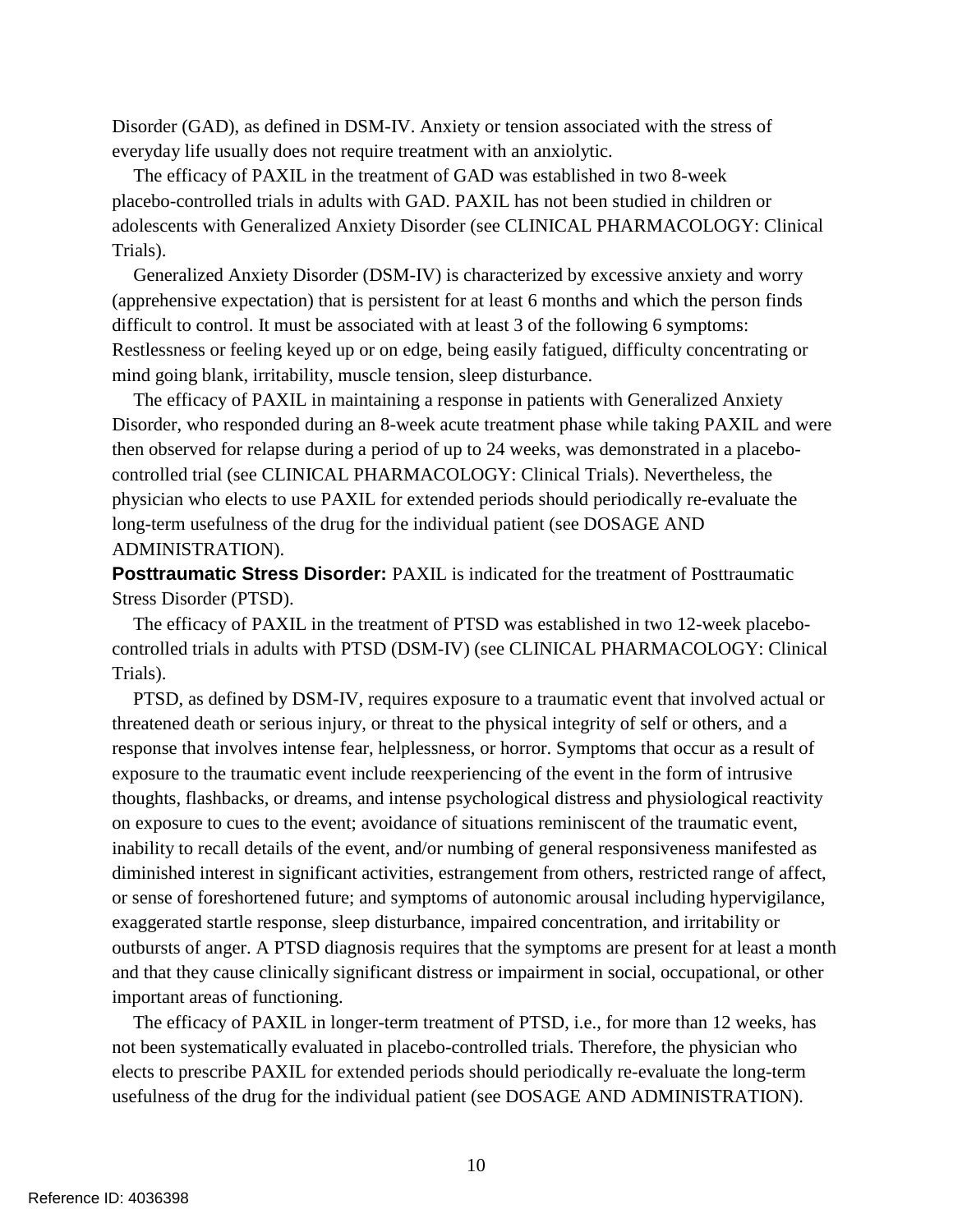#### **CONTRAINDICATIONS**

 The use of MAOIs intended to treat psychiatric disorders with PAXIL or within 14 days of stopping treatment with PAXIL is contraindicated because of an increased risk of serotonin syndrome. The use of PAXIL within 14 days of stopping an MAOI intended to treat psychiatric disorders is also contraindicated (see WARNINGS and DOSAGE AND ADMINISTRATION).

 methylene blue is also contraindicated because of an increased risk of serotonin syndrome (see Starting PAXIL in a patient who is being treated with MAOIs such as linezolid or intravenous WARNINGS and DOSAGE AND ADMINISTRATION).

Concomitant use with thioridazine is contraindicated (see WARNINGS and PRECAUTIONS).

Concomitant use in patients taking pimozide is contraindicated (see PRECAUTIONS).

PAXIL is contraindicated in patients with a hypersensitivity to paroxetine or any of the inactive ingredients in PAXIL.

## **WARNINGS**

**Clinical Worsening and Suicide Risk:** Patients with major depressive disorder (MDD), both adult and pediatric, may experience worsening of their depression and/or the emergence of suicidal ideation and behavior (suicidality) or unusual changes in behavior, whether or not they are taking antidepressant medications, and this risk may persist until significant remission occurs. Suicide is a known risk of depression and certain other psychiatric disorders, and these disorders themselves are the strongest predictors of suicide. There has been a long-standing concern, however, that antidepressants may have a role in inducing worsening of depression and the emergence of suicidality in certain patients during the early phases of treatment. Pooled analyses of short-term placebo-controlled trials of antidepressant drugs (SSRIs and others) showed that these drugs increase the risk of suicidal thinking and behavior (suicidality) in children, adolescents, and young adults (ages 18-24) with major depressive disorder (MDD) and other psychiatric disorders. Short-term studies did not show an increase in the risk of suicidality with antidepressants compared to placebo in adults beyond age 24; there was a reduction with antidepressants compared to placebo in adults aged 65 and older.

 term trials of 9 antidepressant drugs in over 4,400 patients. The pooled analyses of placebo- differences (drug vs placebo), however, were relatively stable within age strata and across per 1,000 patients treated) are provided in Table 1. The pooled analyses of placebo-controlled trials in children and adolescents with MDD, obsessive compulsive disorder (OCD), or other psychiatric disorders included a total of 24 shortcontrolled trials in adults with MDD or other psychiatric disorders included a total of 295 shortterm trials (median duration of 2 months) of 11 antidepressant drugs in over 77,000 patients. There was considerable variation in risk of suicidality among drugs, but a tendency toward an increase in the younger patients for almost all drugs studied. There were differences in absolute risk of suicidality across the different indications, with the highest incidence in MDD. The risk indications. These risk differences (drug-placebo difference in the number of cases of suicidality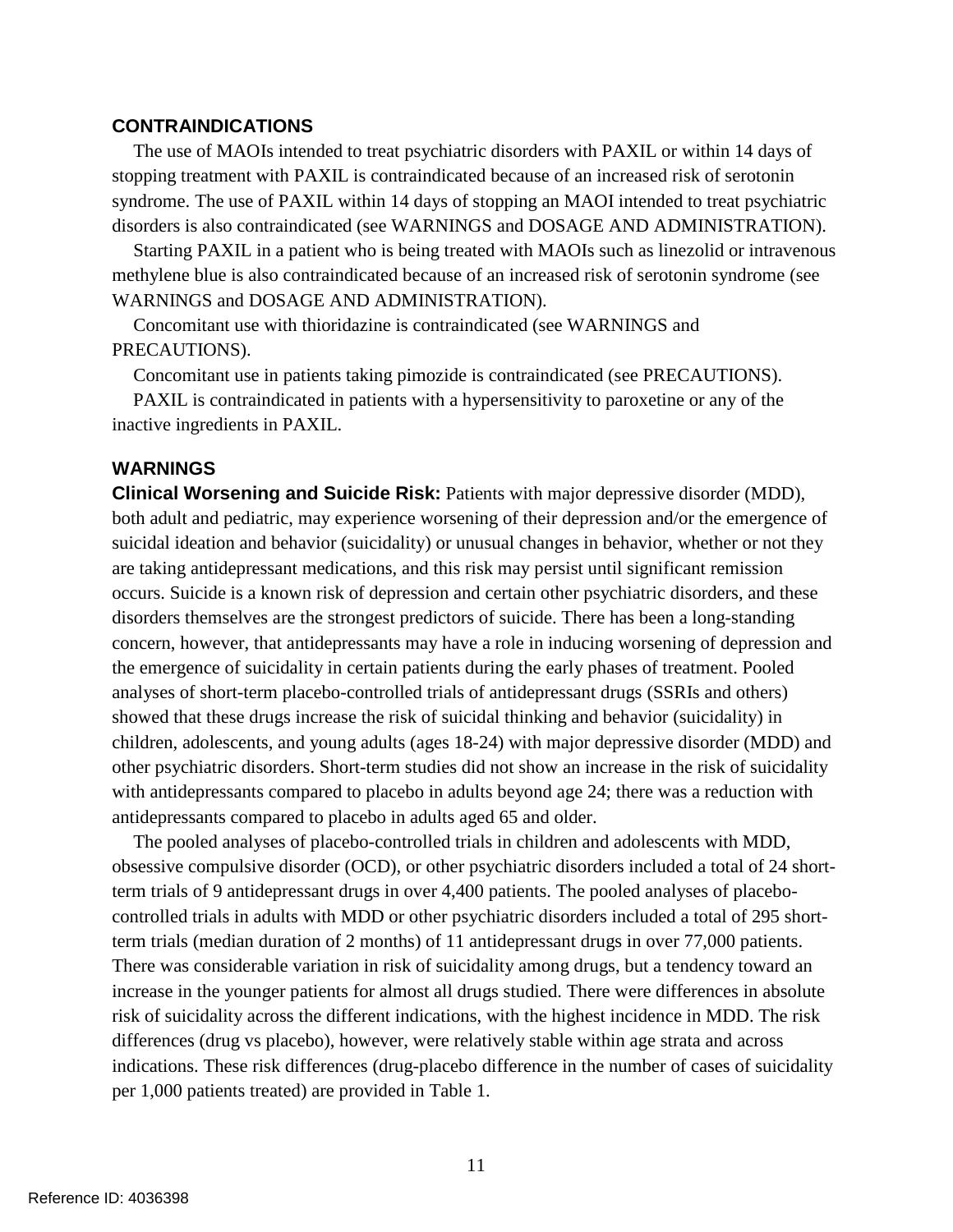| 1uviv 1   |                                            |  |  |
|-----------|--------------------------------------------|--|--|
|           | Drug-Placebo Difference in Number of Cases |  |  |
| Age Range | of Suicidality per 1,000 Patients Treated  |  |  |
|           | Increases Compared to Placebo              |  |  |
| < 18      | 14 additional cases                        |  |  |
| 18-24     | 5 additional cases                         |  |  |
|           | Decreases Compared to Placebo              |  |  |
| $25 - 64$ | 1 fewer case                               |  |  |
| $\geq 65$ | 6 fewer cases                              |  |  |
|           |                                            |  |  |

No suicides occurred in any of the pediatric trials. There were suicides in the adult trials, but the number was not sufficient to reach any conclusion about drug effect on suicide.

It is unknown whether the suicidality risk extends to longer-term use, i.e., beyond several months. However, there is substantial evidence from placebo-controlled maintenance trials in adults with depression that the use of antidepressants can delay the recurrence of depression.

**All patients being treated with antidepressants for any indication should be monitored appropriately and observed closely for clinical worsening, suicidality, and unusual changes in behavior, especially during the initial few months of a course of drug therapy, or at times of dose changes, either increases or decreases.** 

The following symptoms, anxiety, agitation, panic attacks, insomnia, irritability, hostility, aggressiveness, impulsivity, akathisia (psychomotor restlessness), hypomania, and mania, have been reported in adult and pediatric patients being treated with antidepressants for major depressive disorder as well as for other indications, both psychiatric and nonpsychiatric. Although a causal link between the emergence of such symptoms and either the worsening of depression and/or the emergence of suicidal impulses has not been established, there is concern that such symptoms may represent precursors to emerging suicidality.

Consideration should be given to changing the therapeutic regimen, including possibly discontinuing the medication, in patients whose depression is persistently worse, or who are experiencing emergent suicidality or symptoms that might be precursors to worsening depression or suicidality, especially if these symptoms are severe, abrupt in onset, or were not part of the patient's presenting symptoms.

If the decision has been made to discontinue treatment, medication should be tapered, as rapidly as is feasible, but with recognition that abrupt discontinuation can be associated with certain symptoms (see PRECAUTIONS and DOSAGE AND ADMINISTRATION: Discontinuation of Treatment With PAXIL, for a description of the risks of discontinuation of PAXIL).

**Families and caregivers of patients being treated with antidepressants for major depressive disorder or other indications, both psychiatric and nonpsychiatric, should be alerted about the need to monitor patients for the emergence of agitation, irritability,** 

**Table 1**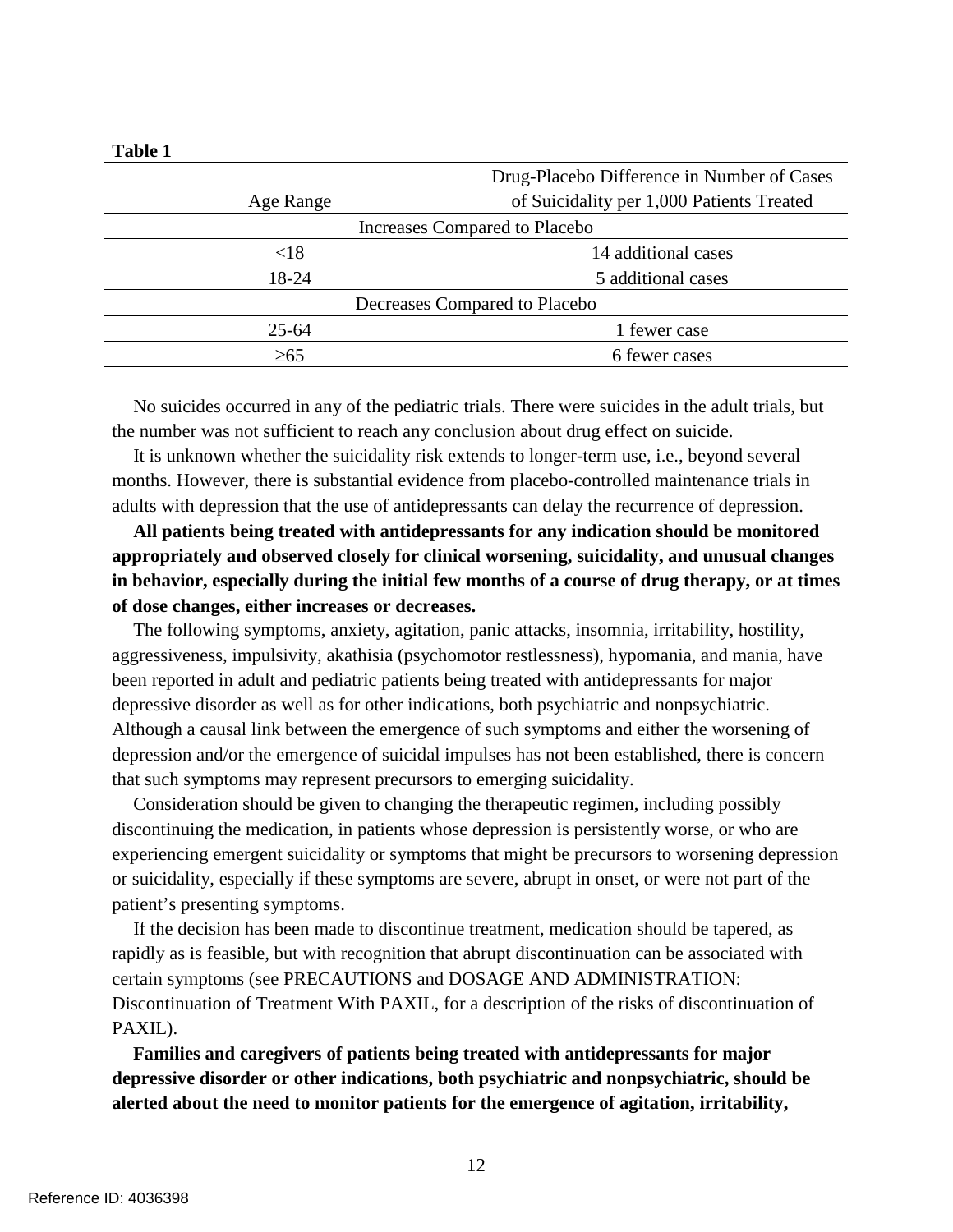Prescriptions for PAXIL should be written for the smallest quantity of tablets consistent with good patient management, in order to reduce the risk of overdose. **unusual changes in behavior, and the other symptoms described above, as well as the emergence of suicidality, and to report such symptoms immediately to healthcare providers. Such monitoring should include daily observation by families and caregivers.** 

 screened to determine if they are at risk for bipolar disorder; such screening should include a **Screening Patients for Bipolar Disorder:** A major depressive episode may be the initial presentation of bipolar disorder. It is generally believed (though not established in controlled trials) that treating such an episode with an antidepressant alone may increase the likelihood of precipitation of a mixed/manic episode in patients at risk for bipolar disorder. Whether any of the symptoms described above represent such a conversion is unknown. However, prior to initiating treatment with an antidepressant, patients with depressive symptoms should be adequately detailed psychiatric history, including a family history of suicide, bipolar disorder, and depression. It should be noted that PAXIL is not approved for use in treating bipolar depression. **Serotonin Syndrome:** The development of a potentially life-threatening serotonin syndrome has been reported with SNRIs and SSRIs, including PAXIL, alone but particularly with concomitant use of other serotonergic drugs (including triptans, tricyclic antidepressants, fentanyl, lithium, tramadol, tryptophan, buspirone, amphetamines, and St. John's Wort) and with drugs that impair metabolism of serotonin (in particular, MAOIs, both those intended to treat psychiatric disorders and also others, such as linezolid and intravenous methylene blue).

Serotonin syndrome symptoms may include mental status changes (e.g., agitation, hallucinations, delirium, and coma), autonomic instability (e.g., tachycardia, labile blood pressure, dizziness, diaphoresis, flushing, hyperthermia), neuromuscular symptoms (e.g., tremor, rigidity, myoclonus, hyperreflexia, incoordination), seizures, and/or gastrointestinal symptoms (e.g., nausea, vomiting, diarrhea). Patients should be monitored for the emergence of serotonin syndrome.

The concomitant use of PAXIL with MAOIs intended to treat psychiatric disorders is contraindicated. PAXIL should also not be started in a patient who is being treated with MAOIs such as linezolid or intravenous methylene blue. All reports with methylene blue that provided information on the route of administration involved intravenous administration in the dose range of 1 mg/kg to 8 mg/kg. No reports involved the administration of methylene blue by other routes (such as oral tablets or local tissue injection) or at lower doses. There may be circumstances when it is necessary to initiate treatment with an MAOI such as linezolid or intravenous methylene blue in a patient taking PAXIL. PAXIL should be discontinued before initiating treatment with the MAOI (see CONTRAINDICATIONS and DOSAGE AND ADMINISTRATION).

 John's Wort is clinically warranted, be aware of a potential increased risk for serotonin If concomitant use of PAXIL with certain other serotonergic drugs, i.e., triptans, tricyclic antidepressants, fentanyl, lithium, tramadol, buspirone, tryptophan, amphetamines, and St. syndrome, particularly during treatment initiation and dose increases.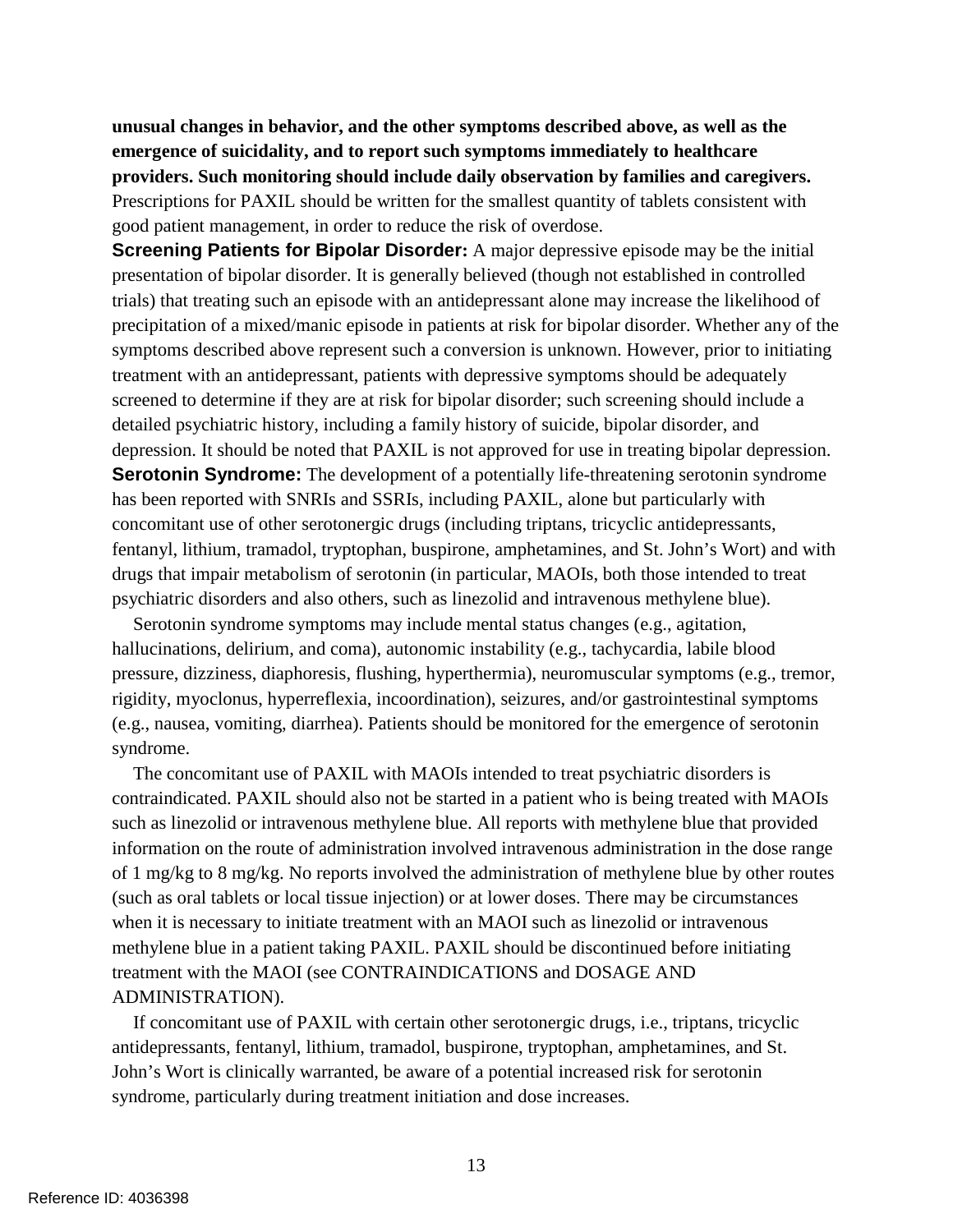Treatment with PAXIL and any concomitant serotonergic agents should be discontinued immediately if the above events occur and supportive symptomatic treatment should be initiated. **Angle-Closure Glaucoma:**The pupillary dilation that occurs following use of many antidepressant drugs including Paxil may trigger an angle closure attack in a patient with anatomically narrow angles who does not have a patent iridectomy.

**Potential Interaction With Thioridazine: Thioridazine administration alone produces prolongation of the QTc interval, which is associated with serious ventricular arrhythmias, such as torsade de pointes**–**type arrhythmias, and sudden death. This effect appears to be dose related.** 

**An** *in vivo* **study suggests that drugs which inhibit CYP2D6, such as paroxetine, will elevate plasma levels of thioridazine. Therefore, it is recommended that paroxetine not be used in combination with thioridazine (see CONTRAINDICATIONS and PRECAUTIONS).** 

**Usage in Pregnancy:** *Teratogenic Effects:* Epidemiological studies have shown that infants exposed to paroxetine in the first trimester of pregnancy have an increased risk of congenital malformations, particularly cardiovascular malformations. The findings from these studies are summarized below:

- A study based on Swedish national registry data demonstrated that infants exposed to paroxetine during pregnancy ( $n = 815$ ) had an increased risk of cardiovascular population (1% risk), for an odds ratio (OR) of 1.8 (95% confidence interval 1.1 to 2.8). No infants. The cardiac malformations in the paroxetine-exposed infants were primarily severity from those that resolve spontaneously to those which require surgery. malformations (2% risk in paroxetine-exposed infants) compared to the entire registry increase in the risk of overall congenital malformations was seen in the paroxetine-exposed ventricular septal defects (VSDs) and atrial septal defects (ASDs). Septal defects range in
- $(n = 815$  for paroxetine). This study showed a trend towards an increased risk for (OR 1.8; 95% confidence interval 1.2 to 2.8). • A separate retrospective cohort study from the United States (United Healthcare data) evaluated 5,956 infants of mothers dispensed antidepressants during the first trimester cardiovascular malformations for paroxetine (risk of 1.5%) compared to other antidepressants (risk of 1%), for an OR of 1.5 (95% confidence interval 0.8 to 2.9). Of the 12 paroxetine-exposed infants with cardiovascular malformations, 9 had VSDs. This study also suggested an increased risk of overall major congenital malformations including cardiovascular defects for paroxetine (4% risk) compared to other (2% risk) antidepressants
- tract obstructions. In one study the odds ratio was 2.5 (95% confidence interval, 1.0 to 6.0, 7 exposed infants) and in the other study the odds ratio was 3.3 (95% confidence interval, • Two large case-control studies using separate databases, each with >9,000 birth defect cases and >4,000 controls, found that maternal use of paroxetine during the first trimester of pregnancy was associated with a 2- to 3-fold increased risk of right ventricular outflow 1.3 to 8.8, 6 exposed infants).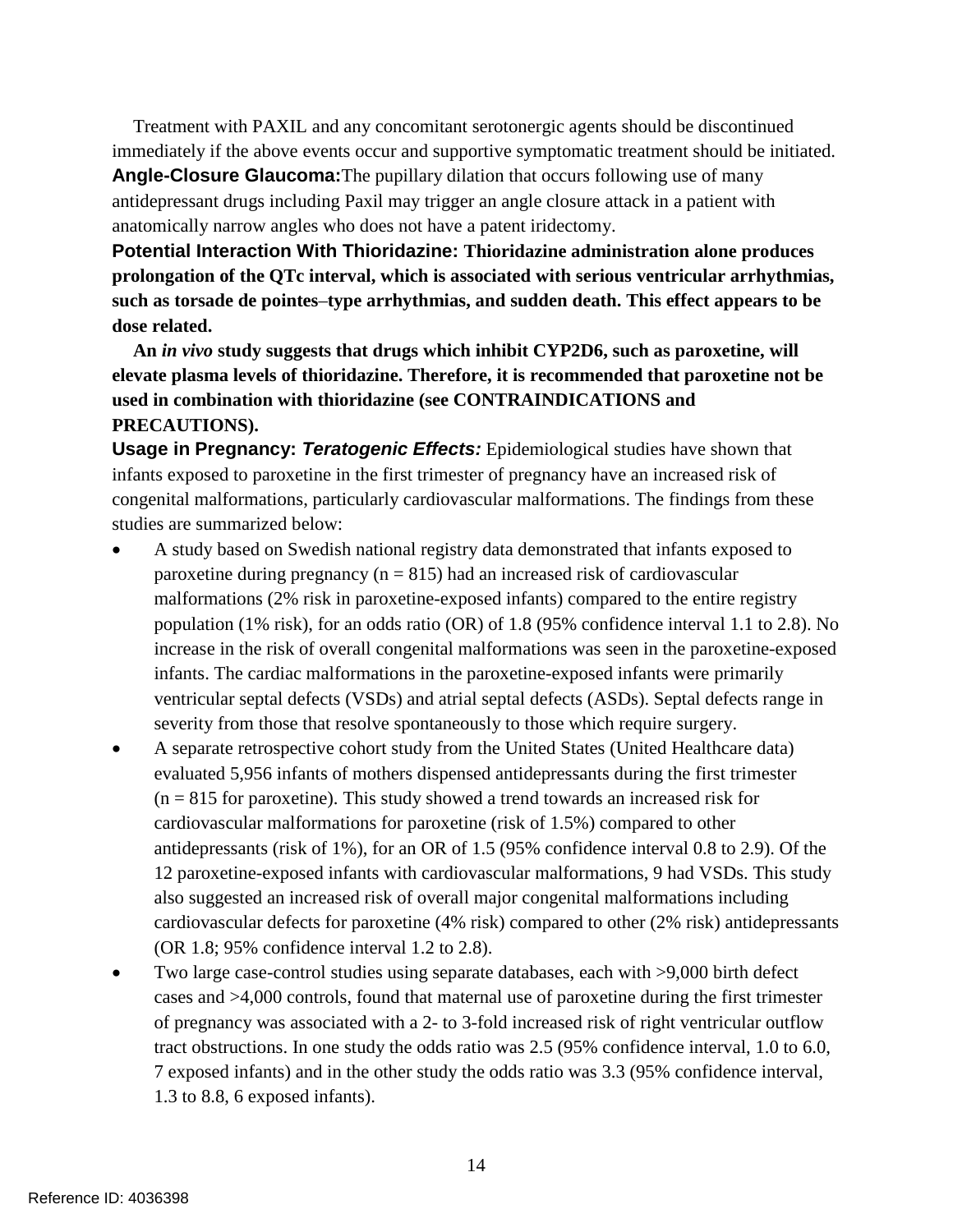an increased occurrence of cardiovascular malformations (prevalence odds ratio [POR] 1.5; 95% Other studies have found varying results as to whether there was an increased risk of overall, cardiovascular, or specific congenital malformations. A meta-analysis of epidemiological data over a 16-year period (1992 to 2008) on first trimester paroxetine use in pregnancy and congenital malformations included the above-noted studies in addition to others ( $n = 17$  studies that included overall malformations and  $n = 14$  studies that included cardiovascular malformations;  $n = 20$  distinct studies). While subject to limitations, this meta-analysis suggested confidence interval 1.2 to 1.9) and overall malformations (POR 1.2; 95% confidence interval 1.1 to 1.4) with paroxetine use during the first trimester. It was not possible in this meta-analysis to determine the extent to which the observed prevalence of cardiovascular malformations might have contributed to that of overall malformations, nor was it possible to determine whether any specific types of cardiovascular malformations might have contributed to the observed prevalence of all cardiovascular malformations.

If a patient becomes pregnant while taking paroxetine, she should be advised of the potential harm to the fetus. Unless the benefits of paroxetine to the mother justify continuing treatment, consideration should be given to either discontinuing paroxetine therapy or switching to another antidepressant (see PRECAUTIONS: Discontinuation of Treatment With PAXIL**)**. For women who intend to become pregnant or are in their first trimester of pregnancy, paroxetine should only be initiated after consideration of the other available treatment options.

8 (rat) and 2 (rabbit) times the maximum recommended human dose (MRHD) on an mg/m<sup>2</sup> an increase in pup deaths during the first 4 days of lactation when dosing occurred during the last *Animal Findings:* Reproduction studies were performed at doses up to 50 mg/kg/day in rats and 6 mg/kg/day in rabbits administered during organogenesis. These doses are approximately basis. These studies have revealed no evidence of teratogenic effects. However, in rats, there was trimester of gestation and continued throughout lactation. This effect occurred at a dose of 1 mg/kg/day or approximately one-sixth of the MRHD on an mg/m2 basis. The no-effect dose for rat pup mortality was not determined. The cause of these deaths is not known.

 norepinephrine reuptake inhibitors (SNRIs), late in the third trimester have developed *Nonteratogenic Effects:* Neonates exposed to PAXIL and other SSRIs or serotonin and complications requiring prolonged hospitalization, respiratory support, and tube feeding. Such complications can arise immediately upon delivery. Reported clinical findings have included respiratory distress, cyanosis, apnea, seizures, temperature instability, feeding difficulty, vomiting, hypoglycemia, hypotonia, hypertonia, hyperreflexia, tremor, jitteriness, irritability, and constant crying. These features are consistent with either a direct toxic effect of SSRIs and SNRIs or, possibly, a drug discontinuation syndrome. It should be noted that, in some cases, the clinical picture is consistent with serotonin syndrome (see WARNINGS: Serotonin Syndrome).

 epidemiologic studies suggest a positive statistical association between SSRI use (including Infants exposed to SSRIs in pregnancy may have an increased risk for persistent pulmonary hypertension of the newborn (PPHN). PPHN occurs in  $1 - 2$  per 1,000 live births in the general population and is associated with substantial neonatal morbidity and mortality. Several recent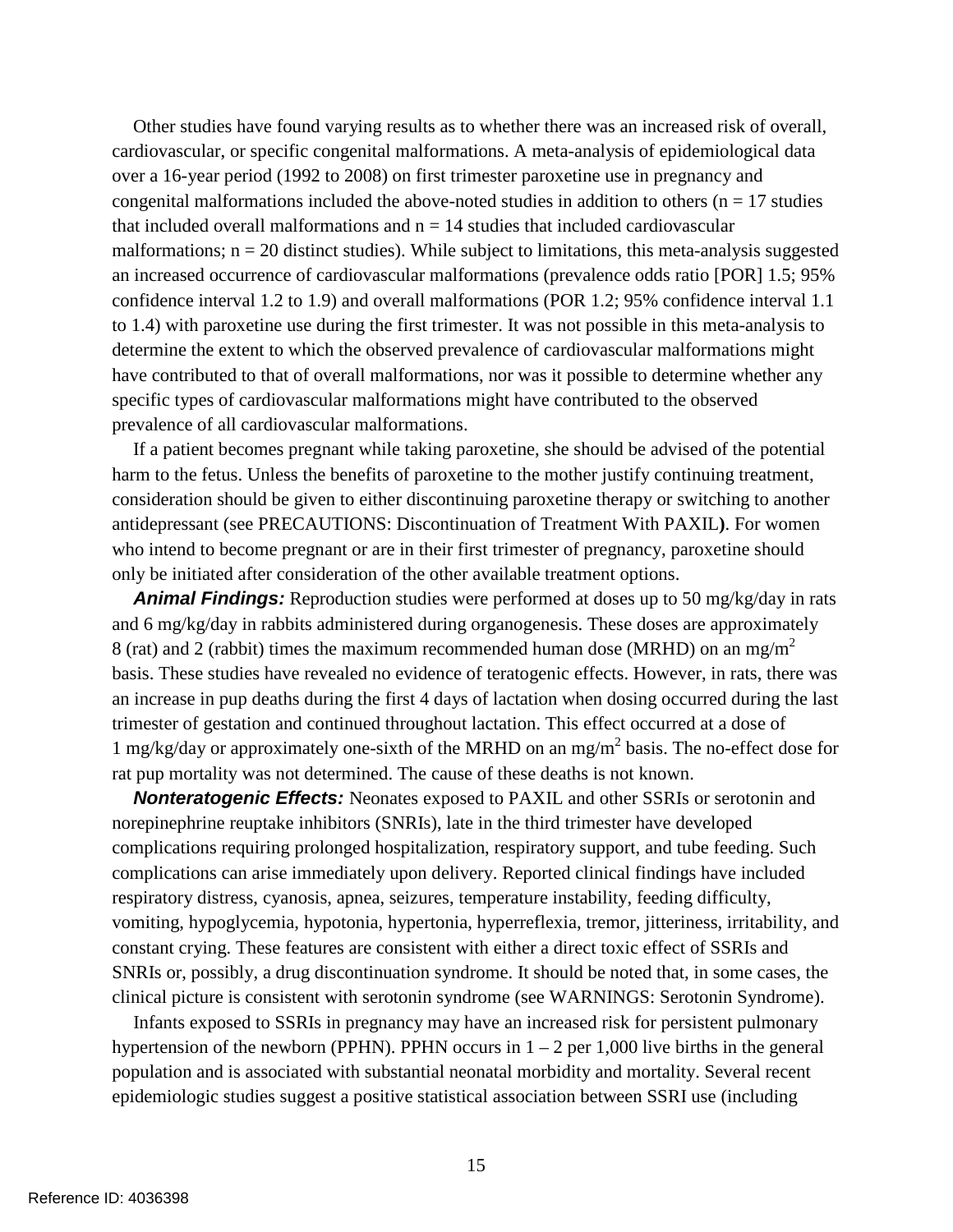PAXIL) in pregnancy and PPHN. Other studies do not show a significant statistical association. Physicians should also note the results of a prospective longitudinal study of 201 pregnant increase in relapse of their major depression compared to those women who remained on women with a history of major depression, who were either on antidepressants or had received antidepressants less than 12 weeks prior to their last menstrual period, and were in remission. Women who discontinued antidepressant medication during pregnancy showed a significant antidepressant medication throughout pregnancy.

When treating a pregnant woman with PAXIL, the physician should carefully consider both the potential risks of taking an SSRI, along with the established benefits of treating depression with an antidepressant. This decision can only be made on a case by case basis (see DOSAGE AND ADMINISTRATION and ADVERSE REACTIONS: Postmarketing Reports).

#### **PRECAUTIONS**

 combined active-control groups. As with all drugs effective in the treatment of major depressive **General:** *Activation of Mania/Hypomania:* During premarketing testing, hypomania or mania occurred in approximately 1.0% of unipolar patients treated with PAXIL compared to 1.1% of active-control and 0.3% of placebo-treated unipolar patients. In a subset of patients classified as bipolar, the rate of manic episodes was 2.2% for PAXIL and 11.6% for the disorder, PAXIL should be used cautiously in patients with a history of mania.

 PAXIL, a rate similar to that associated with other drugs effective in the treatment of major **Seizures:** During premarketing testing, seizures occurred in 0.1% of patients treated with depressive disorder. PAXIL should be used cautiously in patients with a history of seizures. It should be discontinued in any patient who develops seizures.

 approved indications for PAXIL employed a taper-phase regimen, rather than an abrupt involved an incremental decrease in the daily dose by 10 mg/day at weekly intervals. When a daily dose of 20 mg/day was reached, patients were continued on this dose for 1 week before **Discontinuation of Treatment With PAXIL:** Recent clinical trials supporting the various discontinuation of treatment. The taper-phase regimen used in GAD and PTSD clinical trials treatment was stopped.

 of 2% or greater for PAXIL and were at least twice that reported for placebo: Abnormal dreams, With this regimen in those studies, the following adverse events were reported at an incidence paresthesia, and dizziness. In the majority of patients, these events were mild to moderate and were self-limiting and did not require medical intervention.

During marketing of PAXIL and other SSRIs and SNRIs, there have been spontaneous reports of adverse events occurring upon the discontinuation of these drugs (particularly when abrupt), including the following: Dysphoric mood, irritability, agitation, dizziness, sensory disturbances (e.g., paresthesias such as electric shock sensations and tinnitus), anxiety, confusion, headache, lethargy, emotional lability, insomnia, and hypomania. While these events are generally selflimiting, there have been reports of serious discontinuation symptoms.

Patients should be monitored for these symptoms when discontinuing treatment with PAXIL.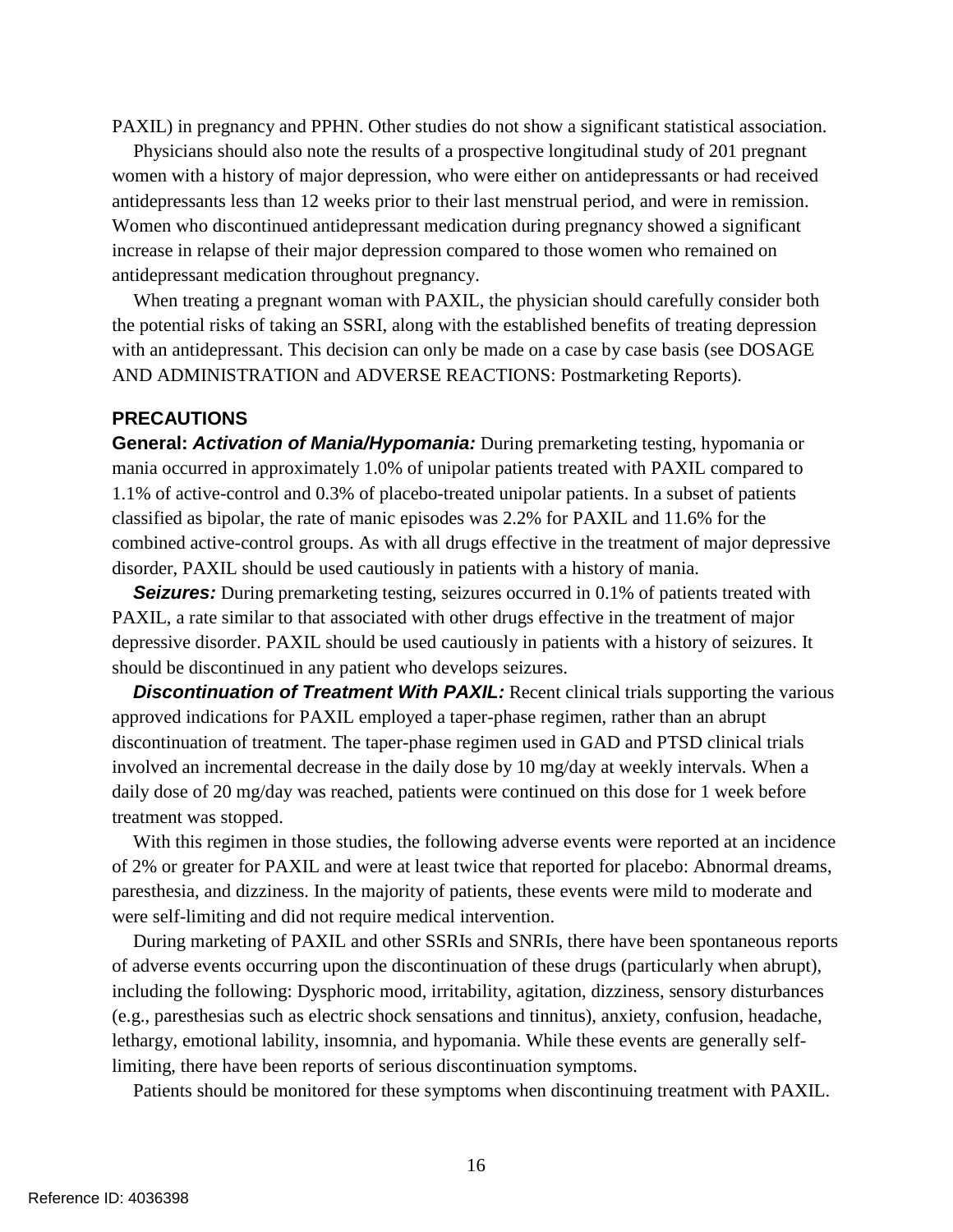physician may continue decreasing the dose but at a more gradual rate (see DOSAGE AND A gradual reduction in the dose rather than abrupt cessation is recommended whenever possible. If intolerable symptoms occur following a decrease in the dose or upon discontinuation of treatment, then resuming the previously prescribed dose may be considered. Subsequently, the ADMINISTRATION).

See also PRECAUTIONS: Pediatric Use, for adverse events reported upon discontinuation of treatment with PAXIL in pediatric patients.

 suggests that the risk may increase with longer duration of coadministration. When tamoxifen is **Tamoxifen:** Some studies have shown that the efficacy of tamoxifen, as measured by the risk of breast cancer relapse/mortality, may be reduced when co-prescribed with paroxetine as a result of paroxetine's irreversible inhibition of CYP2D6 (see Drug Interactions). However, other studies have failed to demonstrate such a risk. It is uncertain whether the coadministration of paroxetine and tamoxifen has a significant adverse effect on the efficacy of tamoxifen. One study used for the treatment or prevention of breast cancer, prescribers should consider using an alternative antidepressant with little or no CYP2D6 inhibition.

**Akathisia:** The use of paroxetine or other SSRIs has been associated with the development of akathisia, which is characterized by an inner sense of restlessness and psychomotor agitation such as an inability to sit or stand still usually associated with subjective distress. This is most likely to occur within the first few weeks of treatment.

 110 mmol/L have been reported. Elderly patients may be at greater risk of developing *Hyponatremia:* Hyponatremia may occur as a result of treatment with SSRIs and SNRIs, including PAXIL. In many cases, this hyponatremia appears to be the result of the syndrome of inappropriate antidiuretic hormone secretion (SIADH). Cases with serum sodium lower than hyponatremia with SSRIs and SNRIs. Also, patients taking diuretics or who are otherwise volume depleted may be at greater risk (see PRECAUTIONS: Geriatric Use). Discontinuation of PAXIL should be considered in patients with symptomatic hyponatremia and appropriate medical intervention should be instituted.

Signs and symptoms of hyponatremia include headache, difficulty concentrating, memory impairment, confusion, weakness, and unsteadiness, which may lead to falls. Signs and symptoms associated with more severe and/or acute cases have included hallucination, syncope, seizure, coma, respiratory arrest, and death.

 with the concomitant use of paroxetine and NSAIDs, aspirin, or other drugs that affect coagulation. *Abnormal Bleeding:* SSRIs and SNRIs, including paroxetine, may increase the risk of bleeding events. Concomitant use of aspirin, nonsteroidal anti-inflammatory drugs, warfarin, and other anticoagulants may add to this risk. Case reports and epidemiological studies (case-control and cohort design) have demonstrated an association between use of drugs that interfere with serotonin reuptake and the occurrence of gastrointestinal bleeding. Bleeding events related to SSRIs and SNRIs use have ranged from ecchymoses, hematomas, epistaxis, and petechiae to life-threatening hemorrhages. Patients should be cautioned about the risk of bleeding associated coagulation.<br>17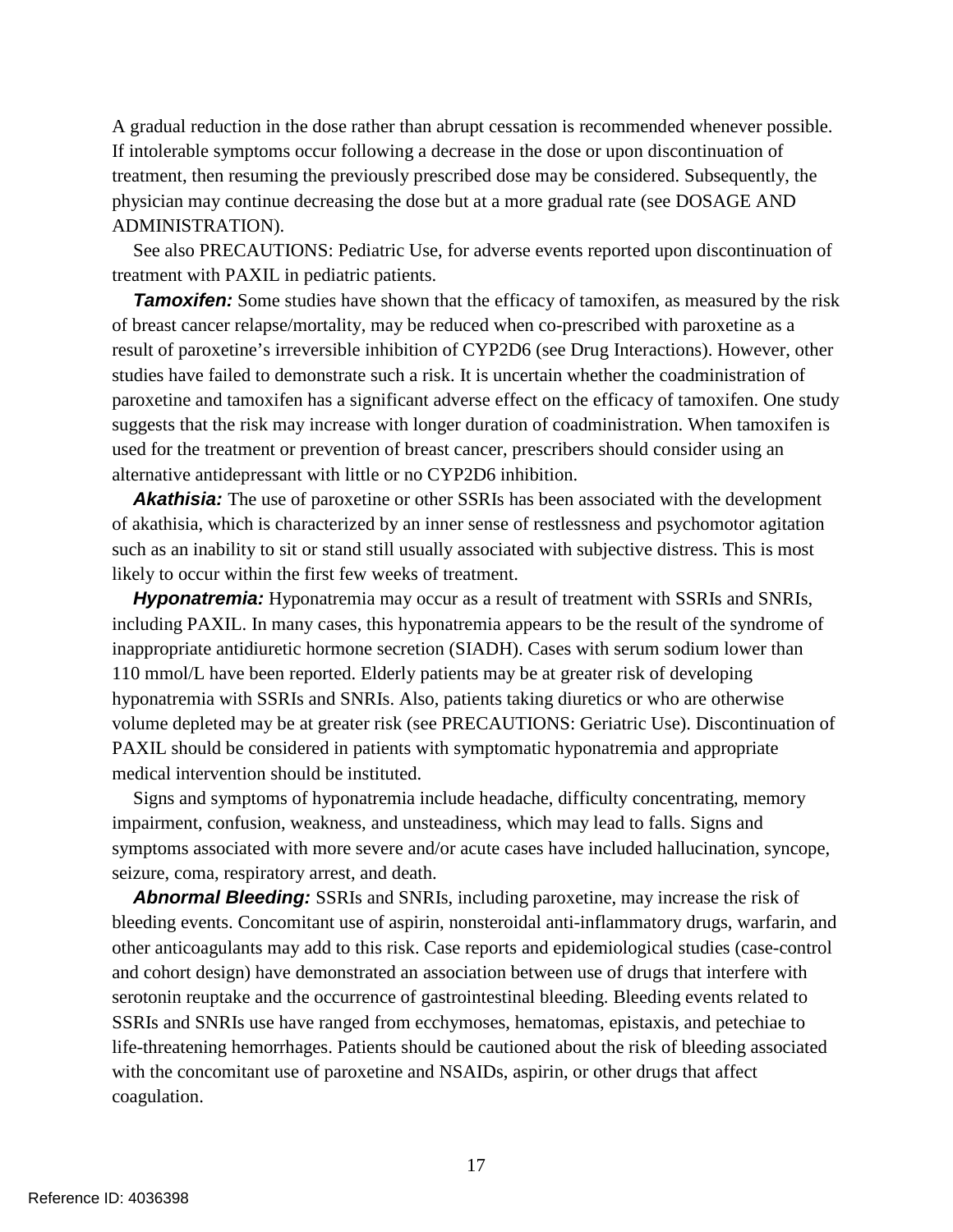and fractures. There are multiple possible causes for this observation and it is unknown to what **Bone Fracture:** Epidemiological studies on bone fracture risk following exposure to some antidepressants, including SSRIs, have reported an association between antidepressant treatment extent fracture risk is directly attributable to SSRI treatment. The possibility of a pathological fracture, that is, a fracture produced by minimal trauma in a patient with decreased bone mineral density, should be considered in patients treated with paroxetine who present with unexplained bone pain, point tenderness, swelling, or bruising.

*Use in Patients With Concomitant Illness:* Clinical experience with PAXIL in patients with certain concomitant systemic illness is limited. Caution is advisable in using PAXIL in patients with diseases or conditions that could affect metabolism or hemodynamic responses.

 narrow angle glaucoma, caution should be used when PAXIL is prescribed for patients with As with other SSRIs, mydriasis has been infrequently reported in premarketing studies with PAXIL. A few cases of acute angle closure glaucoma associated with paroxetine therapy have been reported in the literature. As mydriasis can cause acute angle closure in patients with narrow angle glaucoma.

PAXIL has not been evaluated or used to any appreciable extent in patients with a recent history of myocardial infarction or unstable heart disease. Patients with these diagnoses were excluded from clinical studies during the product's premarket testing. Evaluation of electrocardiograms of 682 patients who received PAXIL in double-blind, placebo-controlled trials, however, did not indicate that PAXIL is associated with the development of significant ECG abnormalities. Similarly, PAXIL does not cause any clinically important changes in heart rate or blood pressure.

Increased plasma concentrations of paroxetine occur in patients with severe renal impairment (creatinine clearance <30 mL/min.) or severe hepatic impairment. A lower starting dose should be used in such patients (see DOSAGE AND ADMINISTRATION).

**Information for Patients:** PAXIL should not be chewed or crushed, and should be swallowed whole.

Patients should be cautioned about the risk of serotonin syndrome with the concomitant use of PAXIL and triptans, tramadol, or other serotonergic agents.

 susceptible individuals, can lead to an episode of angle closure glaucoma. Pre-existing glaucoma closure, and have a prophylactic procedure (e.g., iridectomy), if they are susceptible. Patients should be advised that taking Paxil can cause mild pupillary dilation, which in is almost always open-angle glaucoma because angle closure glaucoma, when diagnosed, can be treated definitively with iridectomy. Open-angle glaucoma is not a risk factor for angle closure glaucoma. Patients may wish to be examined to determine whether they are susceptible to angle

Prescribers or other health professionals should inform patients, their families, and their caregivers about the benefits and risks associated with treatment with PAXIL and should counsel them in its appropriate use. A patient Medication Guide is available for PAXIL. The prescriber or health professional should instruct patients, their families, and their caregivers to read the Medication Guide and should assist them in understanding its contents. Patients should be given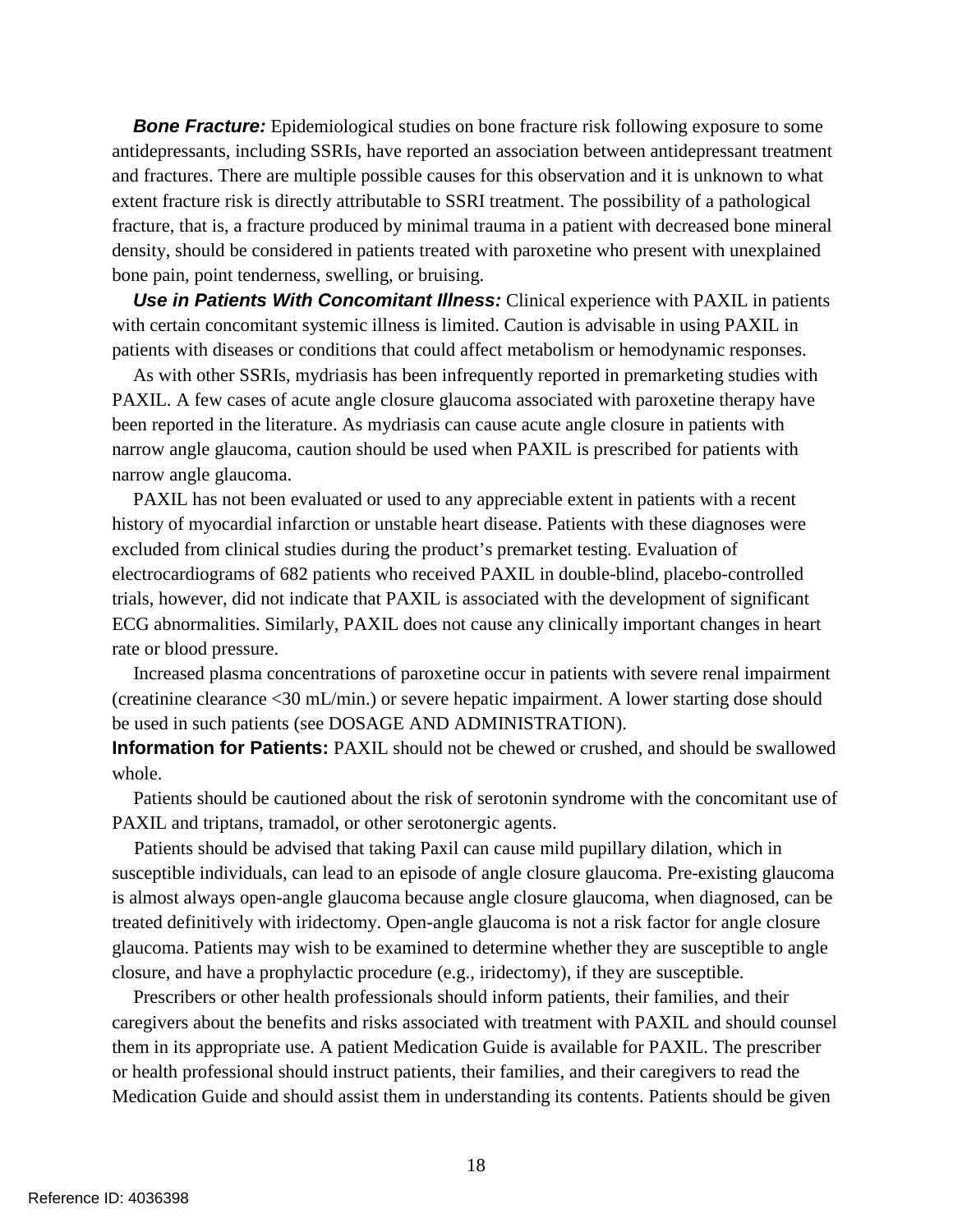the opportunity to discuss the contents of the Medication Guide and to obtain answers to any questions they may have. The complete text of the Medication Guide is reprinted at the end of this document.

Patients should be advised of the following issues and asked to alert their prescriber if these occur while taking PAXIL.

*Clinical Worsening and Suicide Risk:* Patients, their families, and their caregivers should be encouraged to be alert to the emergence of anxiety, agitation, panic attacks, insomnia, irritability, hostility, aggressiveness, impulsivity, akathisia (psychomotor restlessness), hypomania, mania, other unusual changes in behavior, worsening of depression, and suicidal ideation, especially early during antidepressant treatment and when the dose is adjusted up or down. Families and caregivers of patients should be advised to look for the emergence of such symptoms on a day-to-day basis, since changes may be abrupt. Such symptoms should be reported to the patient's prescriber or health professional, especially if they are severe, abrupt in onset, or were not part of the patient's presenting symptoms. Symptoms such as these may be associated with an increased risk for suicidal thinking and behavior and indicate a need for very close monitoring and possibly changes in the medication.

 *Drugs That Interfere With Hemostasis (e.g., NSAIDs, Aspirin, and Warfarin):*  Patients should be cautioned about the concomitant use of paroxetine and NSAIDs, aspirin, warfarin, or other drugs that affect coagulation since combined use of psychotropic drugs that interfere with serotonin reuptake and these agents has been associated with an increased risk of bleeding.

**Interference With Cognitive and Motor Performance:** Any psychoactive drug may impair judgment, thinking, or motor skills. Although in controlled studies PAXIL has not been shown to impair psychomotor performance, patients should be cautioned about operating hazardous machinery, including automobiles, until they are reasonably certain that therapy with PAXIL does not affect their ability to engage in such activities.

 with PAXIL in 1 to 4 weeks, they should be advised to continue therapy as directed. **Completing Course of Therapy:** While patients may notice improvement with treatment

**Concomitant Medication:** Patients should be advised to inform their physician if they are taking, or plan to take, any prescription or over-the-counter drugs, since there is a potential for interactions.

**Alcohol:** Although PAXIL has not been shown to increase the impairment of mental and motor skills caused by alcohol, patients should be advised to avoid alcohol while taking PAXIL.

**Pregnancy:** Patients should be advised to notify their physician if they become pregnant or intend to become pregnant during therapy (see WARNINGS: Usage in Pregnancy: *Teratogenic Effects* and *Nonteratogenic Effects*).

**Nursing:** Patients should be advised to notify their physician if they are breastfeeding an infant (see PRECAUTIONS: Nursing Mothers).

**Laboratory Tests:** There are no specific laboratory tests recommended.

**Drug Interactions: Tryptophan:** As with other serotonin reuptake inhibitors, an interaction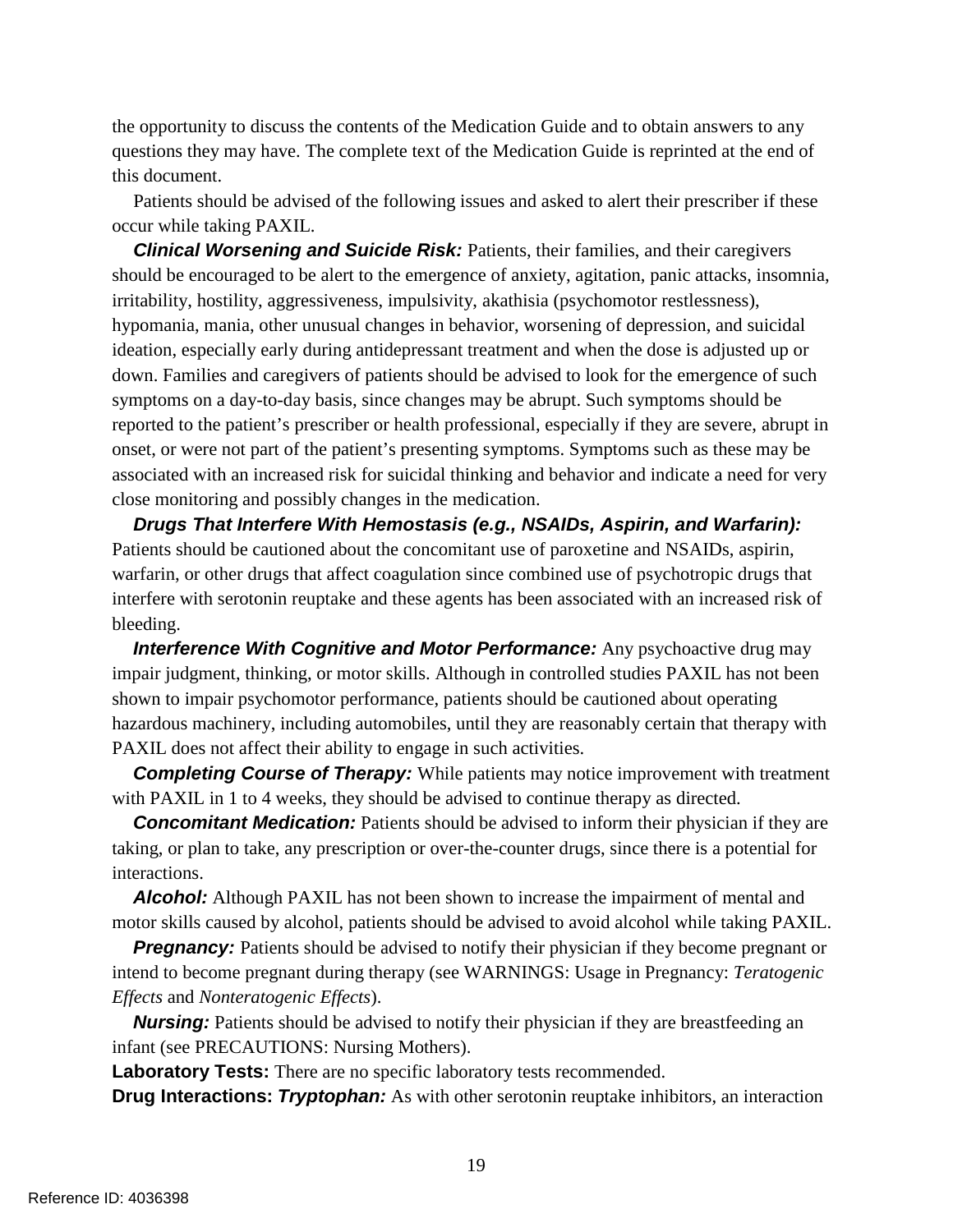between paroxetine and tryptophan may occur when they are coadministered. Adverse experiences, consisting primarily of headache, nausea, sweating, and dizziness, have been reported when tryptophan was administered to patients taking PAXIL. Consequently, concomitant use of PAXIL with tryptophan is not recommended (see WARNINGS: Serotonin Syndrome).

#### *Monoamine Oxidase Inhibitors:* See CONTRAINDICATIONS and WARNINGS.

**Pimozide:** In a controlled study of healthy volunteers, after PAXIL was titrated to 60 mg daily, co-administration of a single dose of 2 mg pimozide was associated with mean increases in pimozide AUC of 151% and  $C_{\text{max}}$  of 62%, compared to pimozide administered alone. The increase in pimozide AUC and  $C_{\text{max}}$  is due to the CYP2D6 inhibitory properties of paroxetine. Due to the narrow therapeutic index of pimozide and its known ability to prolong the QT interval, concomitant use of pimozide and PAXIL is contraindicated (see CONTRAINDICATIONS).

**Serotonergic Drugs:** Based on the mechanism of action of SNRIs and SSRIs, including paroxetine hydrochloride, and the potential for serotonin syndrome, caution is advised when PAXIL is coadministered with other drugs that may affect the serotonergic neurotransmitter systems, such as triptans, lithium, fentanyl, tramadol, amphetamines, or St. John's Wort (see WARNINGS: Serotonin Syndrome).

The concomitant use of PAXIL with MAOIs (including linezolid and intravenous methylene blue) is contraindicated (see CONTRAINDICATIONS). The concomitant use of PAXIL with other SSRIs, SNRIs or tryptophan is not recommended (see PRECAUTIONS: Drug Interactions: *Tryptophan*).

#### *Thioridazine:* See CONTRAINDICATIONS and WARNINGS.

**Warfarin:** Preliminary data suggest that there may be a pharmacodynamic interaction (that causes an increased bleeding diathesis in the face of unaltered prothrombin time) between paroxetine and warfarin. Since there is little clinical experience, the concomitant administration of PAXIL and warfarin should be undertaken with caution (see PRECAUTIONS: *Drugs That Interfere With Hemostasis*).

**Triptans:** There have been rare postmarketing reports of serotonin syndrome with the use of an SSRI and a triptan. If concomitant use of PAXIL with a triptan is clinically warranted, careful observation of the patient is advised, particularly during treatment initiation and dose increases (see WARNINGS: Serotonin Syndrome).

*Drugs Affecting Hepatic Metabolism:* The metabolism and pharmacokinetics of paroxetine may be affected by the induction or inhibition of drug-metabolizing enzymes.

 where PAXIL (30 mg once daily) was dosed orally for 4 weeks, steady-state plasma administered concurrently, dosage adjustment of PAXIL after the 20-mg starting dose should be *Cimetidine:* Cimetidine inhibits many cytochrome  $P_{450}$  (oxidative) enzymes. In a study concentrations of paroxetine were increased by approximately 50% during coadministration with oral cimetidine (300 mg three times daily) for the final week. Therefore, when these drugs are guided by clinical effect. The effect of paroxetine on cimetidine's pharmacokinetics was not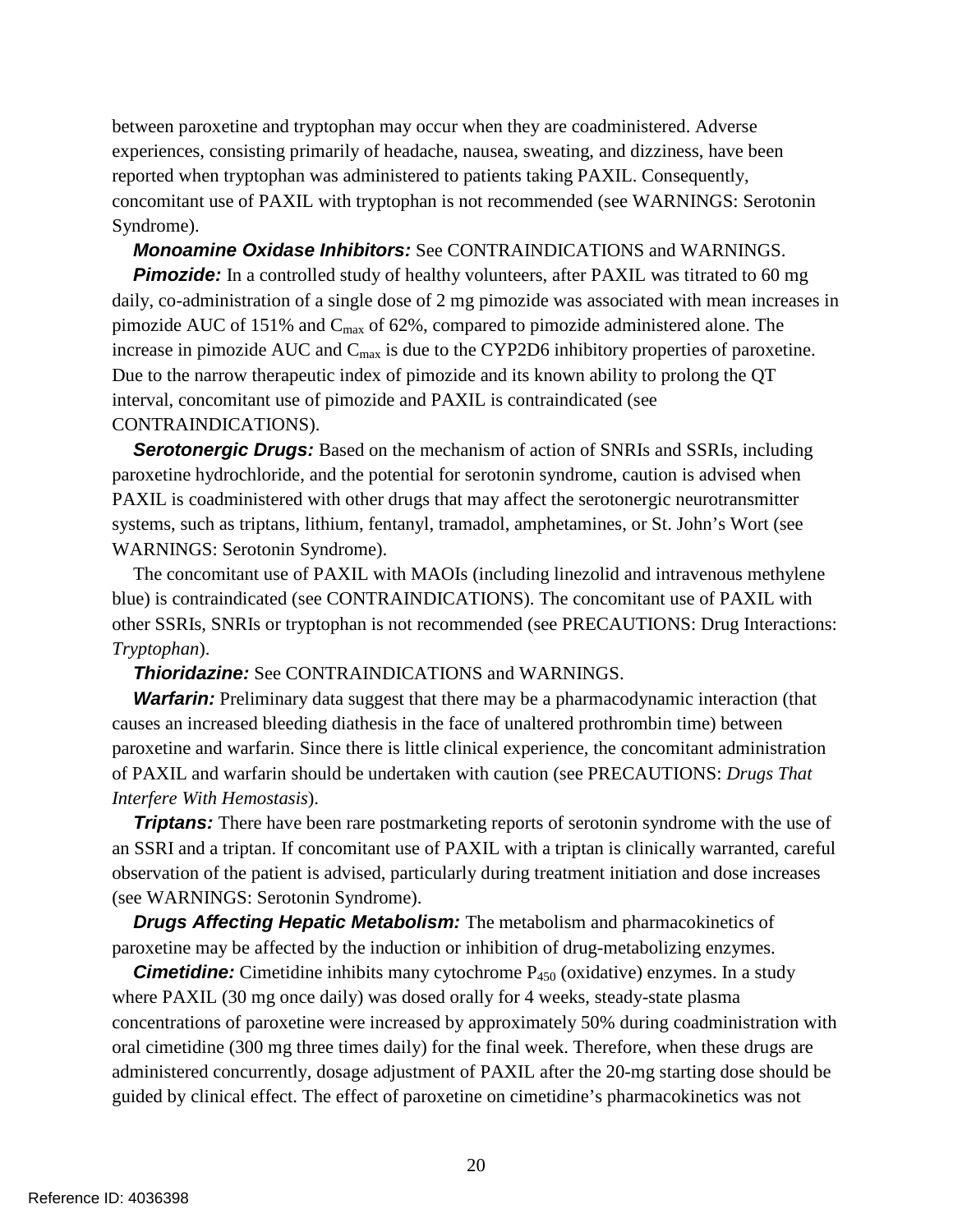studied.

daily for 14 days), paroxetine AUC and  $T_{\frac{1}{2}}$  were reduced (by an average of 25% and 38%, coadministered with phenobarbital; any subsequent adjustment should be guided by clinical **Phenobarbital:** Phenobarbital induces many cytochrome P<sub>450</sub> (oxidative) enzymes. When a single oral 30-mg dose of PAXIL was administered at phenobarbital steady state (100 mg once respectively) compared to paroxetine administered alone. The effect of paroxetine on phenobarbital pharmacokinetics was not studied. Since PAXIL exhibits nonlinear pharmacokinetics, the results of this study may not address the case where the 2 drugs are both being chronically dosed. No initial dosage adjustment of PAXIL is considered necessary when effect.

 single oral 300-mg dose of phenytoin was administered at paroxetine steady state (30 mg once **Phenytoin:** When a single oral 30-mg dose of PAXIL was administered at phenytoin steady state (300 mg once daily for 14 days), paroxetine AUC and  $T_{1/2}$  were reduced (by an average of 50% and 35%, respectively) compared to PAXIL administered alone. In a separate study, when a daily for 14 days), phenytoin AUC was slightly reduced (12% on average) compared to phenytoin administered alone. Since both drugs exhibit nonlinear pharmacokinetics, the above studies may not address the case where the 2 drugs are both being chronically dosed. No initial dosage adjustments are considered necessary when these drugs are coadministered; any subsequent adjustments should be guided by clinical effect (see ADVERSE REACTIONS: Postmarketing Reports).

*Drugs Metabolized by CYP2D6:* Many drugs, including most drugs effective in the treatment of major depressive disorder (paroxetine, other SSRIs and many tricyclics), are metabolized by the cytochrome  $P_{450}$  isozyme CYP2D6. Like other agents that are metabolized by CYP2D6, paroxetine may significantly inhibit the activity of this isozyme. In most patients (>90%), this CYP2D6 isozyme is saturated early during dosing with PAXIL. In 1 study, daily dosing of PAXIL (20 mg once daily) under steady-state conditions increased single dose desipramine (100 mg)  $C_{\text{max}}$ , AUC, and  $T_{1/2}$  by an average of approximately 2-, 5-, and 3-fold, respectively. Concomitant use of paroxetine with risperidone, a CYP2D6 substrate has also been evaluated. In 1 study, daily dosing of paroxetine 20 mg in patients stabilized on risperidone (4 to 8 mg/day) increased mean plasma concentrations of risperidone approximately 4-fold, decreased 9-hydroxyrisperidone concentrations approximately 10%, and increased concentrations of the active moiety (the sum of risperidone plus 9-hydroxyrisperidone) approximately 1.4-fold. The effect of paroxetine on the pharmacokinetics of atomoxetine has been evaluated when both drugs were at steady state. In healthy volunteers who were extensive metabolizers of CYP2D6, paroxetine 20 mg daily was given in combination with 20 mg atomoxetine every 12 hours. This resulted in increases in steady state atomoxetine AUC values that were 6- to 8-fold greater and in atomoxetine  $C_{\text{max}}$  values that were 3- to 4-fold greater than when atomoxetine was given alone. Dosage adjustment of atomoxetine may be necessary and it is recommended that atomoxetine be initiated at a reduced dose when it is given with paroxetine.

Concomitant use of PAXIL with other drugs metabolized by cytochrome CYP2D6 has not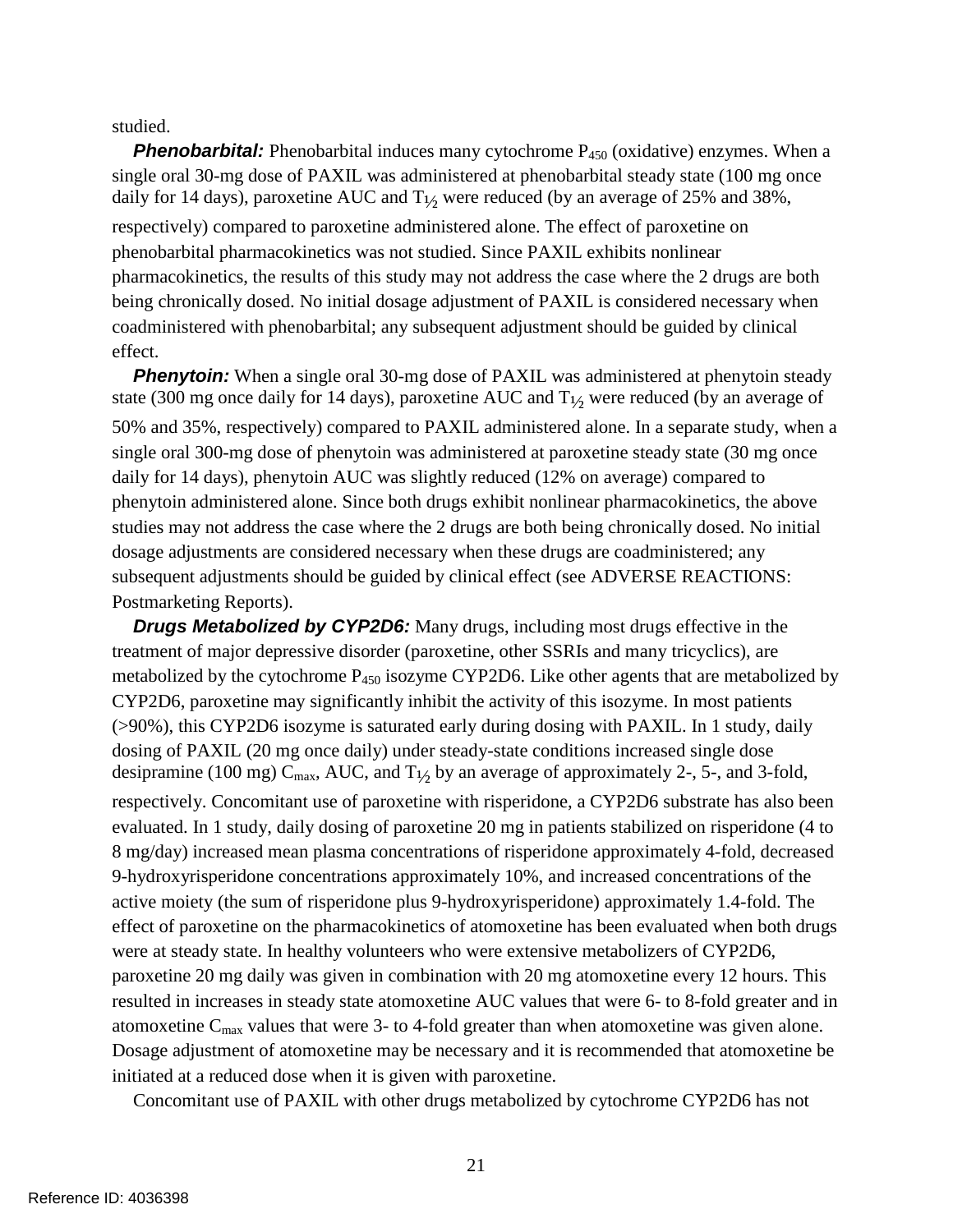been formally studied but may require lower doses than usually prescribed for either PAXIL or the other drug.

 Therefore, coadministration of PAXIL with other drugs that are metabolized by this isozyme, including certain drugs effective in the treatment of major depressive disorder (e.g., nortriptyline, amitriptyline, imipramine, desipramine, and fluoxetine), phenothiazines, risperidone, and Type 1C antiarrhythmics (e.g., propafenone, flecainide, and encainide), or that inhibit this enzyme (e.g., quinidine), should be approached with caution.

However, due to the risk of serious ventricular arrhythmias and sudden death potentially associated with elevated plasma levels of thioridazine, paroxetine and thioridazine should not be coadministered (see CONTRAINDICATIONS and WARNINGS).

 by paroxetine may lead to reduced plasma concentrations of an active metabolite (endoxifen) and Tamoxifen is a pro-drug requiring metabolic activation by CYP2D6. Inhibition of CYP2D6 hence reduced efficacy of tamoxifen (see PRECAUTIONS).

governed by alternative  $P_{450}$  isozymes that, unlike CYP2D6, show no evidence of saturation (see At steady state, when the CYP2D6 pathway is essentially saturated, paroxetine clearance is PRECAUTIONS: *Tricyclic Antidepressants [TCAs]*).

 coadministration under steady-state conditions of paroxetine and terfenadine, a substrate for addition, *in vitro* studies have shown ketoconazole, a potent inhibitor of CYP3A4 activity, to be cyclosporine. Based on the assumption that the relationship between paroxetine's *in vitro* K<sub>i</sub> and substrates, paroxetine's extent of inhibition of CYP3A4 activity is not likely to be of clinical *Drugs Metabolized by Cytochrome CYP3A4:* An *in vivo* interaction study involving the cytochrome CYP3A4, revealed no effect of paroxetine on terfenadine pharmacokinetics. In at least 100 times more potent than paroxetine as an inhibitor of the metabolism of several substrates for this enzyme, including terfenadine, astemizole, cisapride, triazolam, and its lack of effect on terfenadine's *in vivo* clearance predicts its effect on other CYP3A4 significance.

*Tricyclic Antidepressants (TCAs):* Caution is indicated in the coadministration of tricyclic antidepressants (TCAs) with PAXIL, because paroxetine may inhibit TCA metabolism. Plasma TCA concentrations may need to be monitored, and the dose of TCA may need to be reduced, if a TCA is coadministered with PAXIL (see PRECAUTIONS: *Drugs Metabolized by Cytochrome CYP2D6*).

*Drugs Highly Bound to Plasma Protein:* Because paroxetine is highly bound to plasma protein, administration of PAXIL to a patient taking another drug that is highly protein bound may cause increased free concentrations of the other drug, potentially resulting in adverse events. Conversely, adverse effects could result from displacement of paroxetine by other highly bound drugs.

 the case-control and cohort design that have demonstrated an association between use of *Drugs That Interfere With Hemostasis (e.g., NSAIDs, Aspirin, and Warfarin):*  Serotonin release by platelets plays an important role in hemostasis. Epidemiological studies of psychotropic drugs that interfere with serotonin reuptake and the occurrence of upper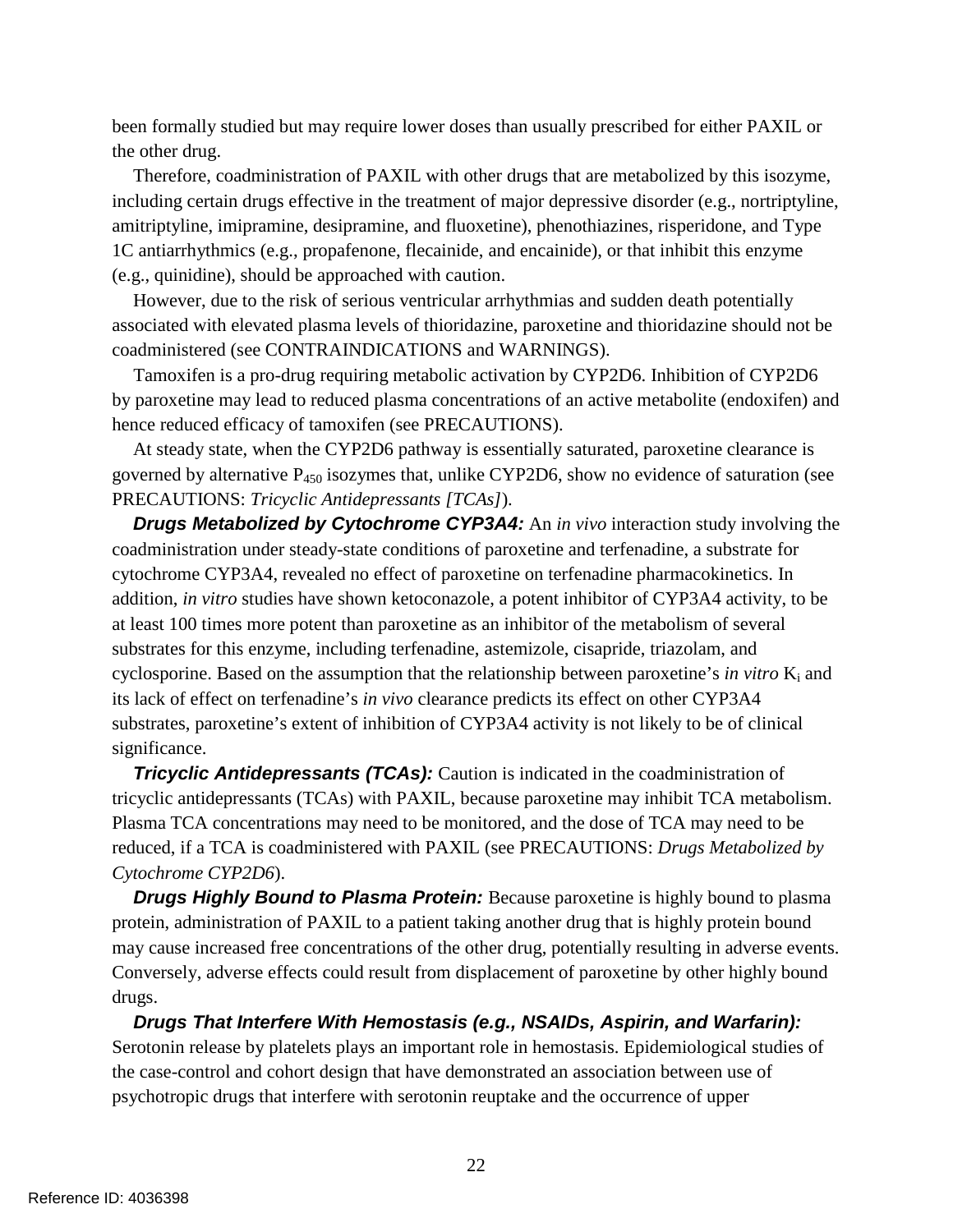gastrointestinal bleeding have also shown that concurrent use of an NSAID or aspirin may potentiate this risk of bleeding. Altered anticoagulant effects, including increased bleeding, have been reported when SSRIs or SNRIs are coadministered with warfarin. Patients receiving warfarin therapy should be carefully monitored when paroxetine is initiated or discontinued.

*Alcohol:* Although PAXIL does not increase the impairment of mental and motor skills caused by alcohol, patients should be advised to avoid alcohol while taking PAXIL.

 caution is advised when PAXIL is coadministered with lithium. **Lithium:** A multiple-dose study has shown that there is no pharmacokinetic interaction between PAXIL and lithium carbonate. However, due to the potential for serotonin syndrome,

*Digoxin:* The steady-state pharmacokinetics of paroxetine was not altered when administered with digoxin at steady state. Mean digoxin AUC at steady state decreased by 15% in the presence of paroxetine. Since there is little clinical experience, the concurrent administration of paroxetine and digoxin should be undertaken with caution.

**Diazepam:** Under steady-state conditions, diazepam does not appear to affect paroxetine kinetics. The effects of paroxetine on diazepam were not evaluated.

 $_{24}$ , C<sub>max</sub>, and C<sub>min</sub> values of procyclidine (5 mg oral once daily) by 35%, 37%, and 67%, **Procyclidine:** Daily oral dosing of PAXIL (30 mg once daily) increased steady-state AUC<sub>0</sub>. respectively, compared to procyclidine alone at steady state. If anticholinergic effects are seen, the dose of procyclidine should be reduced.

*Beta-Blockers:* In a study where propranolol (80 mg twice daily) was dosed orally for 18 days, the established steady-state plasma concentrations of propranolol were unaltered during coadministration with PAXIL (30 mg once daily) for the final 10 days. The effects of propranolol on paroxetine have not been evaluated (see ADVERSE REACTIONS: Postmarketing Reports).

**Theophylline:** Reports of elevated theophylline levels associated with treatment with PAXIL have been reported. While this interaction has not been formally studied, it is recommended that theophylline levels be monitored when these drugs are concurrently administered.

 clinical effect (tolerability and efficacy). *Fosamprenavir/Ritonavir:* Co-administration of fosamprenavir/ritonavir with paroxetine significantly decreased plasma levels of paroxetine. Any dose adjustment should be guided by

*Electroconvulsive Therapy (ECT):* There are no clinical studies of the combined use of ECT and PAXIL.

PTSD on a mg/m<sup>2</sup> basis. Because the MRHD for major depressive disorder is slightly less than **Carcinogenesis, Mutagenesis, Impairment of Fertility:** *Carcinogenesis:* Two-year carcinogenicity studies were conducted in rodents given paroxetine in the diet at 1, 5, and 25 mg/kg/day (mice) and 1, 5, and 20 mg/kg/day (rats). These doses are up to 2.4 (mouse) and 3.9 (rat) times the MRHD for major depressive disorder, social anxiety disorder, GAD, and that for OCD (50 mg versus 60 mg), the doses used in these carcinogenicity studies were only 2.0 (mouse) and 3.2 (rat) times the MRHD for OCD. There was a significantly greater number of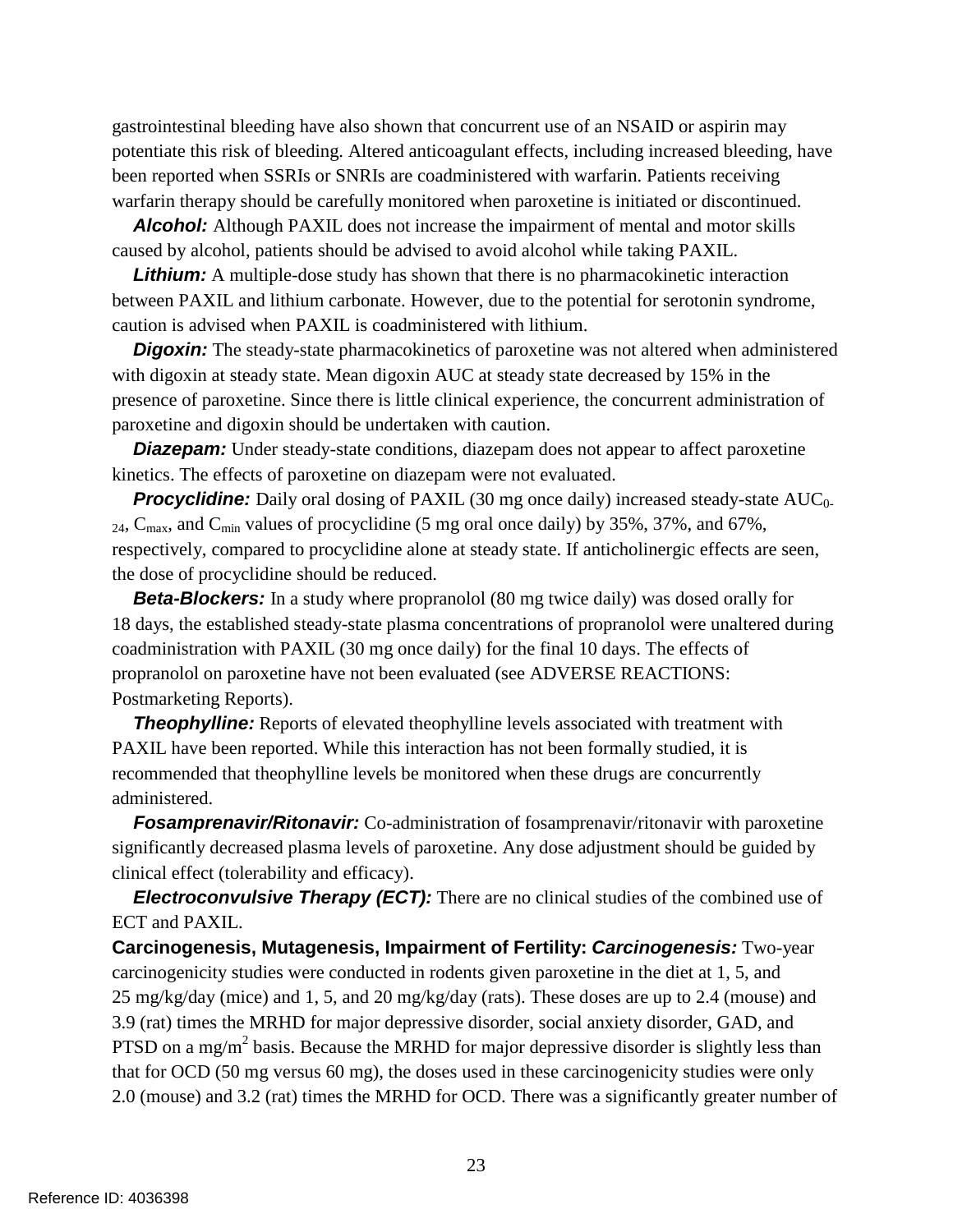trend across dose groups for the occurrence of lymphoreticular tumors in male rats. Female rats male rats in the high-dose group with reticulum cell sarcomas (1/100, 0/50, 0/50, and 4/50 for control, low-, middle-, and high-dose groups, respectively) and a significantly increased linear were not affected. Although there was a dose-related increase in the number of tumors in mice, there was no drug-related increase in the number of mice with tumors. The relevance of these findings to humans is unknown.

 assay, unscheduled DNA synthesis assay, and tests for cytogenetic aberrations *in vivo* in mouse bone marrow and *in vitro* in human lymphocytes and in a dominant lethal test in rats. *Mutagenesis:* Paroxetine produced no genotoxic effects in a battery of 5 *in vitro* and 2 *in vivo* assays that included the following: Bacterial mutation assay, mouse lymphoma mutation

**Impairment of Fertility:** Some clinical studies have shown that SSRIs (including paroxetine) may affect sperm quality during SSRI treatment, which may affect fertility in some men.

A reduced pregnancy rate was found in reproduction studies in rats at a dose of paroxetine of 15 mg/kg/day, which is 2.9 times the MRHD for major depressive disorder, social anxiety disorder, GAD, and PTSD or 2.4 times the MRHD for OCD on a mg/m<sup>2</sup> basis. Irreversible lesions occurred in the reproductive tract of male rats after dosing in toxicity studies for 2 to 52 weeks. These lesions consisted of vacuolation of epididymal tubular epithelium at 50 mg/kg/day and atrophic changes in the seminiferous tubules of the testes with arrested spermatogenesis at 25 mg/kg/day (9.8 and 4.9 times the MRHD for major depressive disorder, social anxiety disorder, and GAD; 8.2 and 4.1 times the MRHD for OCD and PD on a mg/m<sup>2</sup> basis).

 *Effects* and *Nonteratogenic Effects*. **Pregnancy:** Pregnancy Category D. See WARNINGS: Usage in Pregnancy: *Teratogenic* 

Labor and Delivery: The effect of paroxetine on labor and delivery in humans is unknown. **Nursing Mothers:** Like many other drugs, paroxetine is secreted in human milk, and caution should be exercised when PAXIL is administered to a nursing woman.

Pediatric Use: Safety and effectiveness in the pediatric population have not been established use of PAXIL in a child or adolescent must balance the potential risks with the clinical need. Decreased appetite and weight loss have been observed in association with the use of SSRIs. (see BOX WARNING and WARNINGS: Clinical Worsening and Suicide Risk). Three placebocontrolled trials in 752 pediatric patients with MDD have been conducted with PAXIL, and the data were not sufficient to support a claim for use in pediatric patients. Anyone considering the Consequently, regular monitoring of weight and growth should be performed in children and adolescents treated with an SSRI such as PAXIL.

In placebo-controlled clinical trials conducted with pediatric patients, the following adverse events were reported in at least 2% of pediatric patients treated with PAXIL and occurred at a rate at least twice that for pediatric patients receiving placebo: emotional lability (including selfharm, suicidal thoughts, attempted suicide, crying, and mood fluctuations), hostility, decreased appetite, tremor, sweating, hyperkinesia, and agitation.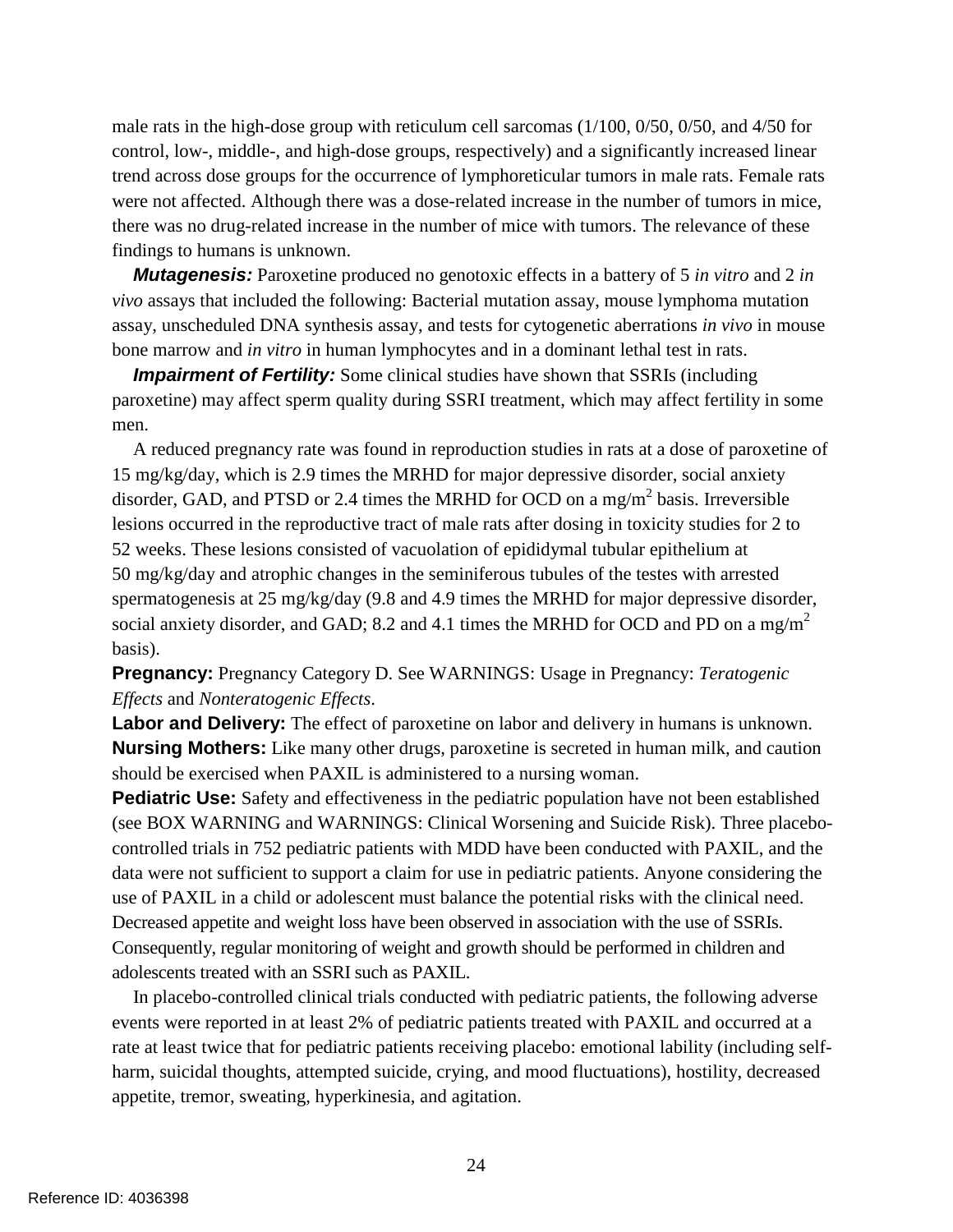Events reported upon discontinuation of treatment with PAXIL in the pediatric clinical trials that included a taper phase regimen, which occurred in at least 2% of patients who received PAXIL and which occurred at a rate at least twice that of placebo, were: emotional lability (including suicidal ideation, suicide attempt, mood changes, and tearfulness), nervousness, dizziness, nausea, and abdominal pain (see DOSAGE AND ADMINISTRATION: Discontinuation of Treatment With PAXIL).

**Geriatric Use:** SSRIs and SNRIs, including PAXIL, have been associated with cases of clinically significant hyponatremia in elderly patients, who may be at greater risk for this adverse event (see PRECAUTIONS: Hyponatremia).

 (approximately 700) were 65 years of age or older. Pharmacokinetic studies revealed a decreased In worldwide premarketing clinical trials with PAXIL, 17% of patients treated with PAXIL clearance in the elderly, and a lower starting dose is recommended; there were, however, no overall differences in the adverse event profile between elderly and younger patients, and effectiveness was similar in younger and older patients (see CLINICAL PHARMACOLOGY and DOSAGE AND ADMINISTRATION).

## **ADVERSE REACTIONS**

 events (≥1%) associated with discontinuation and considered to be drug related (i.e., those events associated with dropout at a rate approximately twice or greater for PAXIL compared to placebo) **Associated With Discontinuation of Treatment:** Twenty percent (1,199/6,145) of patients treated with PAXIL in worldwide clinical trials in major depressive disorder and 16.1% (84/522), 11.8% (64/542), 9.4% (44/469), 10.7% (79/735), and 11.7% (79/676) of patients treated with PAXIL in worldwide trials in social anxiety disorder, OCD, panic disorder, GAD, and PTSD, respectively, discontinued treatment due to an adverse event. The most common included the following: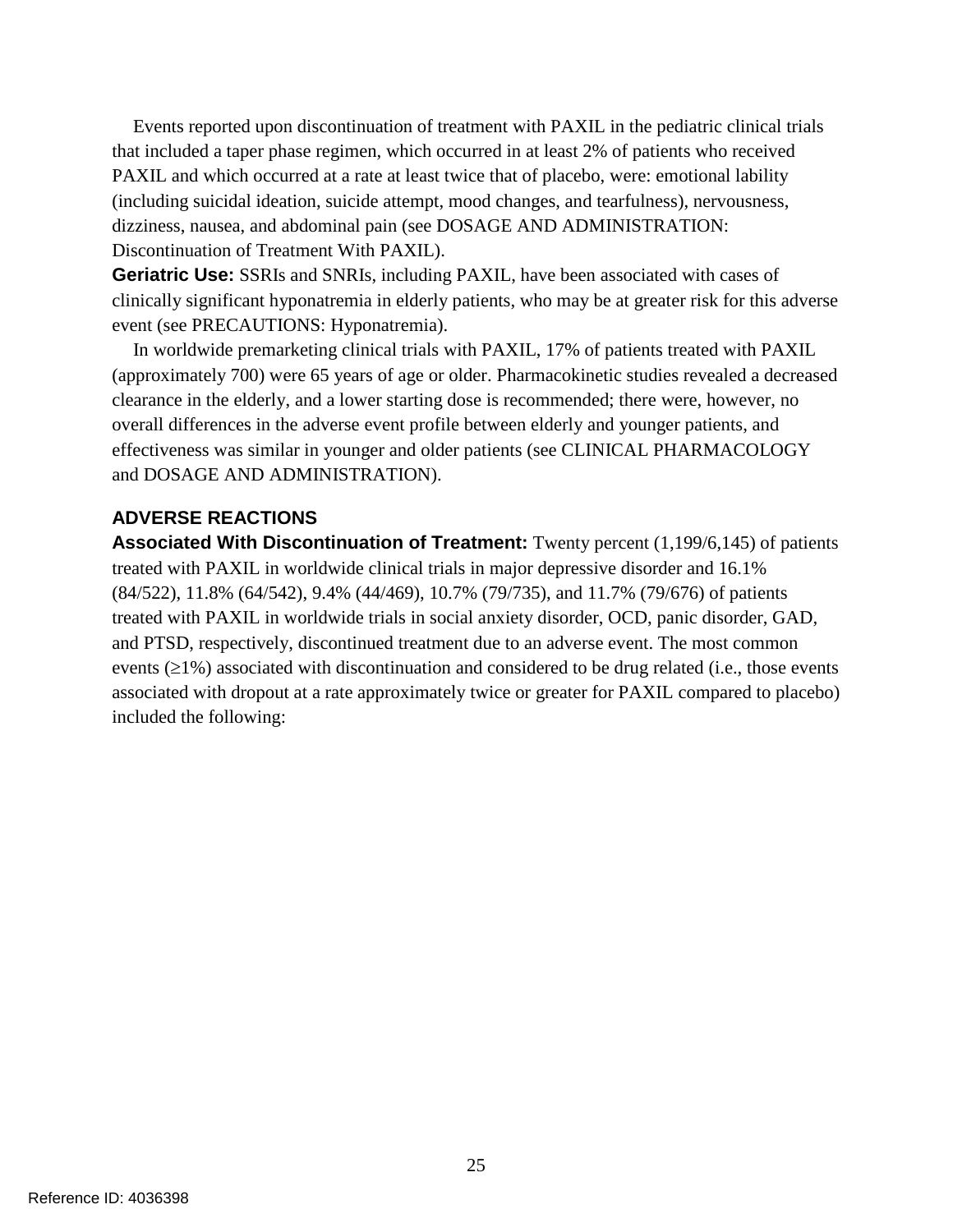|                          |              | Major<br><b>Depressive</b>    |              |                |              |                       |              | <b>Social Anxiety</b> |              | <b>Generalized</b><br><b>Anxiety</b> |              |                |
|--------------------------|--------------|-------------------------------|--------------|----------------|--------------|-----------------------|--------------|-----------------------|--------------|--------------------------------------|--------------|----------------|
|                          |              | <b>Disorder</b>               |              | <b>OCD</b>     |              | <b>Panic Disorder</b> |              | <b>Disorder</b>       |              | <b>Disorder</b>                      |              | <b>PTSD</b>    |
|                          | <b>PAXIL</b> | <b>Placebo</b>                | <b>PAXIL</b> | <b>Placebo</b> | <b>PAXIL</b> | <b>Placebo</b>        | <b>PAXIL</b> | <b>Placebo</b>        | <b>PAXIL</b> | <b>Placebo</b>                       | <b>PAXIL</b> | <b>Placebo</b> |
| <b>CNS</b>               |              |                               |              |                |              |                       |              |                       |              |                                      |              |                |
| Somnolence               | 2.3%         | 0.7%                          |              |                | 1.9%         | 0.3%                  | 3.4%         | 0.3%                  | 2.0%         | 0.2%                                 | 2.8%         | 0.6%           |
| Insomnia                 |              |                               | 1.7%         | $0\%$          | 1.3%         | 0.3%                  | 3.1%         | $0\%$                 |              |                                      |              |                |
| Agitation                | 1.1%         | 0.5%                          |              |                |              |                       |              |                       |              |                                      |              |                |
| Tremor                   | 1.1%         | 0.3%                          |              |                |              |                       | 1.7%         | $0\%$                 |              |                                      | 1.0%         | 0.2%           |
| Anxiety                  |              |                               |              |                |              |                       | 1.1%         | 0%                    |              |                                      |              |                |
| <b>Dizziness</b>         |              | $\overbrace{\phantom{12333}}$ | 1.5%         | 0%             |              |                       | 1.9%         | $0\%$                 | 1.0%         | 0.2%                                 |              |                |
| Gastroin-                |              |                               |              |                |              |                       |              |                       |              |                                      |              |                |
| testinal                 |              |                               |              |                |              |                       |              |                       |              |                                      |              |                |
| Constipation             |              |                               | 1.1%         | $0\%$          |              |                       |              |                       |              |                                      |              |                |
| Nausea                   | 3.2%         | 1.1%                          | 1.9%         | $0\%$          | 3.2%         | 1.2%                  | 4.0%         | 0.3%                  | 2.0%         | 0.2%                                 | 2.2%         | 0.6%           |
| Diarrhea                 | 1.0%         | 0.3%                          |              |                |              |                       |              |                       |              |                                      |              |                |
| Dry mouth                | 1.0%         | 0.3%                          |              |                |              |                       |              |                       |              |                                      |              |                |
| Vomiting                 | 1.0%         | 0.3%                          |              |                |              |                       | 1.0%         | 0%                    |              |                                      |              |                |
| Flatulence               |              |                               |              |                |              |                       | 1.0%         | 0.3%                  |              |                                      |              |                |
| <b>Other</b>             |              |                               |              |                |              |                       |              |                       |              |                                      |              |                |
| Asthenia                 | 1.6%         | 0.4%                          | 1.9%         | 0.4%           |              |                       | 2.5%         | 0.6%                  | 1.8%         | 0.2%                                 | 1.6%         | 0.2%           |
| Abnormal                 |              |                               |              |                |              |                       |              |                       |              |                                      |              |                |
| Ejaculation <sup>a</sup> | 1.6%         | 0%                            | 2.1%         | 0%             |              |                       | 4.9%         | 0.6%                  | 2.5%         | 0.5%                                 |              |                |
| Sweating                 | 1.0%         | 0.3%                          |              |                |              |                       | 1.1%         | $0\%$                 | 1.1%         | 0.2%                                 |              |                |
| Impotence <sup>a</sup>   |              |                               | 1.5%         | $0\%$          |              |                       |              |                       |              |                                      |              |                |
| Libido                   |              |                               |              |                |              |                       |              |                       |              |                                      |              |                |
| Decreased                |              |                               |              |                |              |                       | 1.0%         | 0%                    |              |                                      |              |                |

PAXIL was not >1% or was not greater than or equal to 2 times the incidence of placebo. Where numbers are not provided the incidence of the adverse events in patients treated with a. Incidence corrected for gender.

 greater and incidence for PAXIL at least twice that for placebo, derived from Table 2) were: **Commonly Observed Adverse Events:** *Major Depressive Disorder:* The most commonly observed adverse events associated with the use of paroxetine (incidence of 5% or Asthenia, sweating, nausea, decreased appetite, somnolence, dizziness, insomnia, tremor, nervousness, ejaculatory disturbance, and other male genital disorders.

 associated with the use of paroxetine (incidence of 5% or greater and incidence for PAXIL at least twice that of placebo, derived from Table 3) were: Nausea, dry mouth, decreased appetite, **Obsessive Compulsive Disorder:** The most commonly observed adverse events constipation, dizziness, somnolence, tremor, sweating, impotence, and abnormal ejaculation.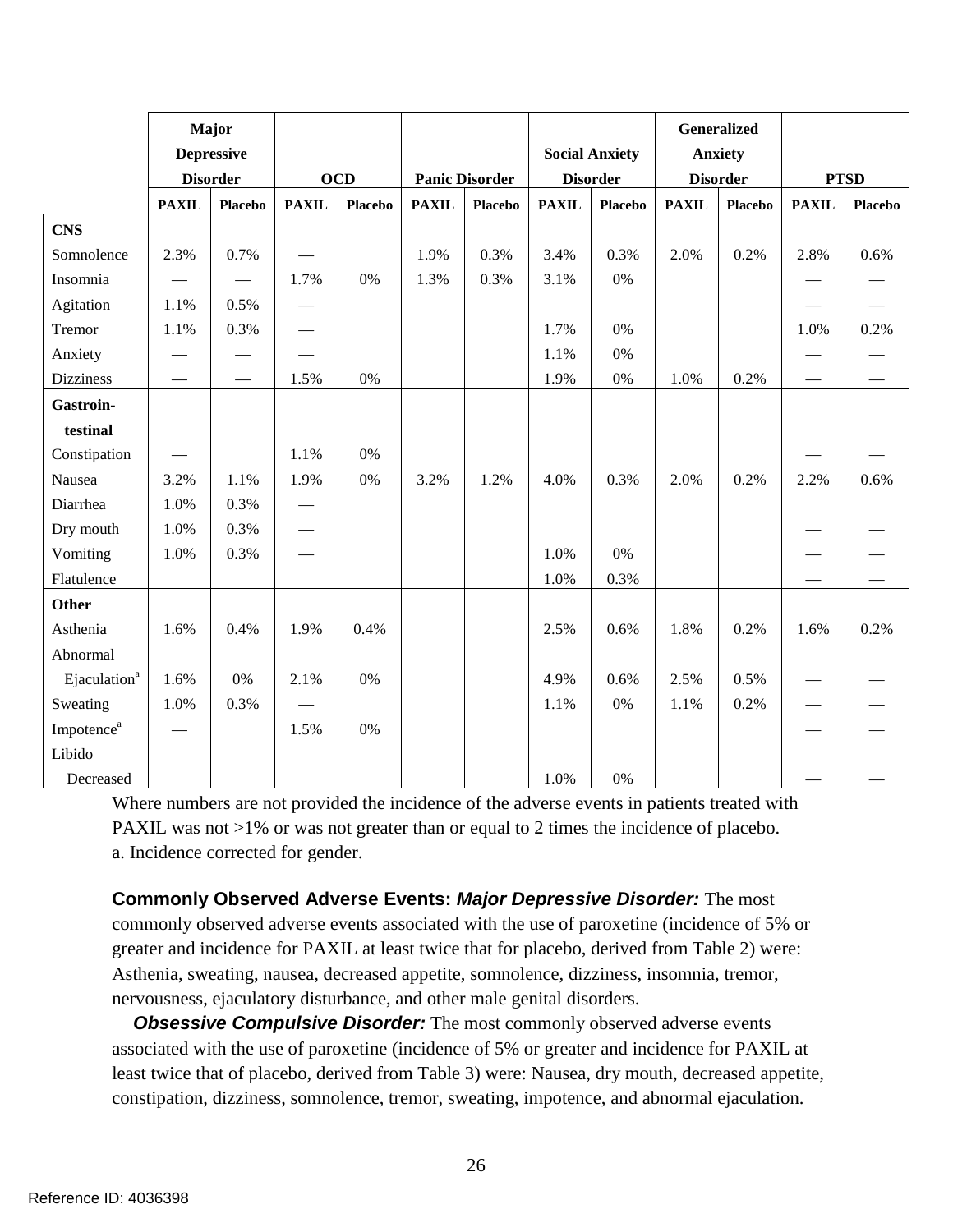paroxetine (incidence of 5% or greater and incidence for PAXIL at least twice that for placebo, **Panic Disorder:** The most commonly observed adverse events associated with the use of derived from Table 3) were: Asthenia, sweating, decreased appetite, libido decreased, tremor, abnormal ejaculation, female genital disorders, and impotence.

 the use of paroxetine (incidence of 5% or greater and incidence for PAXIL at least twice that for appetite, somnolence, tremor, libido decreased, yawn, abnormal ejaculation, female genital **Social Anxiety Disorder:** The most commonly observed adverse events associated with placebo, derived from Table 3) were: Sweating, nausea, dry mouth, constipation, decreased disorders, and impotence.

 that for placebo, derived from Table 4) were: Asthenia, infection, constipation, decreased *Generalized Anxiety Disorder:* The most commonly observed adverse events associated with the use of paroxetine (incidence of 5% or greater and incidence for PAXIL at least twice appetite, dry mouth, nausea, libido decreased, somnolence, tremor, sweating, and abnormal ejaculation.

*Posttraumatic Stress Disorder:* The most commonly observed adverse events associated with the use of paroxetine (incidence of 5% or greater and incidence for PAXIL at least twice that for placebo, derived from Table 4) were: Asthenia, sweating, nausea, dry mouth, diarrhea, decreased appetite, somnolence, libido decreased, abnormal ejaculation, female genital disorders, and impotence.

**Incidence in Controlled Clinical Trials:** The prescriber should be aware that the figures in the tables following cannot be used to predict the incidence of side effects in the course of usual medical practice where patient characteristics and other factors differ from those that prevailed in the clinical trials. Similarly, the cited frequencies cannot be compared with figures obtained from other clinical investigations involving different treatments, uses, and investigators. The cited figures, however, do provide the prescribing physician with some basis for estimating the relative contribution of drug and nondrug factors to the side effect incidence rate in the populations studied.

 *Major Depressive Disorder:* Table 2 enumerates adverse events that occurred at an incidence of 1% or more among paroxetine-treated patients who participated in short-term (6-week) placebo-controlled trials in which patients were dosed in a range of 20 mg to 50 mg/day. Reported adverse events were classified using a standard COSTART-based Dictionary terminology.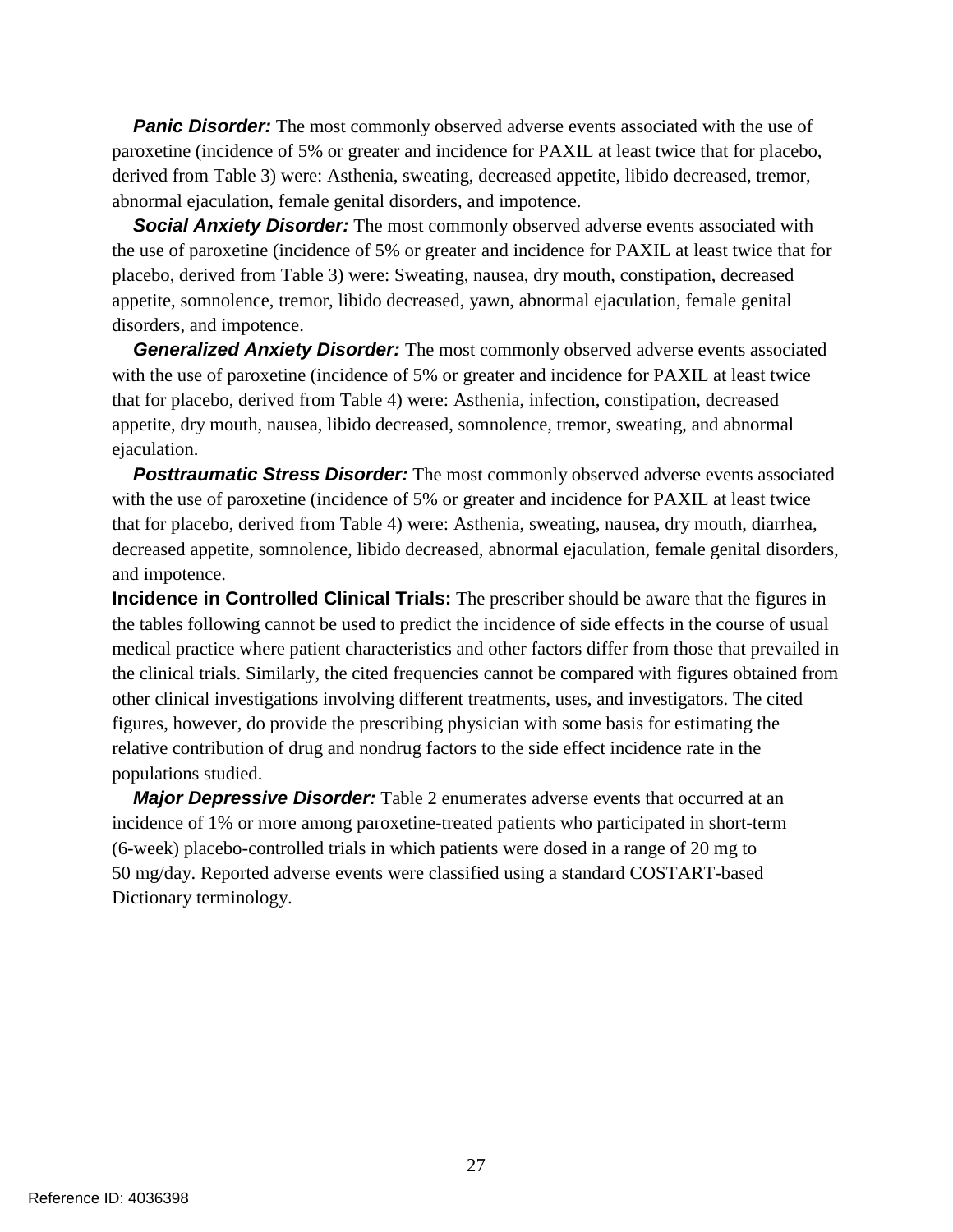|                          |                                             | <b>PAXIL</b> | <b>Placebo</b> |
|--------------------------|---------------------------------------------|--------------|----------------|
| <b>Body System</b>       | <b>Preferred Term</b>                       | $(n = 421)$  | $(n = 421)$    |
| Body as a Whole          | Headache                                    | 18%          | 17%            |
|                          | Asthenia                                    | 15%          | 6%             |
| Cardiovascular           | Palpitation                                 | 3%           | 1%             |
|                          | Vasodilation                                | 3%           | 1%             |
| Dermatologic             | Sweating                                    | 11%          | 2%             |
|                          | Rash                                        | 2%           | 1%             |
| Gastrointestinal         | Nausea                                      | 26%          | 9%             |
|                          | Dry Mouth                                   | 18%          | 12%            |
|                          | Constipation                                | 14%          | 9%             |
|                          | Diarrhea                                    | 12%          | 8%             |
|                          | <b>Decreased Appetite</b>                   | 6%           | 2%             |
|                          | Flatulence                                  | 4%           | 2%             |
|                          | Oropharynx Disorder <sup>b</sup>            | 2%           | 0%             |
|                          | Dyspepsia                                   | 2%           | 1%             |
| Musculoskeletal          | Myopathy                                    | 2%           | 1%             |
|                          | Myalgia                                     | 2%           | 1%             |
|                          | Myasthenia                                  | 1%           | 0%             |
| Nervous System           | Somnolence                                  | 23%          | 9%             |
|                          | <b>Dizziness</b>                            | 13%          | 6%             |
|                          | Insomnia                                    | 13%          | 6%             |
|                          | Tremor                                      | 8%           | 2%             |
|                          | Nervousness                                 | 5%           | 3%             |
|                          | Anxiety                                     | 5%           | 3%             |
|                          | Paresthesia                                 | 4%           | 2%             |
|                          | Libido Decreased                            | 3%           | 0%             |
|                          | Drugged Feeling                             | 2%           | 1%             |
|                          | Confusion                                   | 1%           | 0%             |
| Respiration              | Yawn                                        | 4%           | 0%             |
| <b>Special Senses</b>    | <b>Blurred Vision</b>                       | 4%           | 1%             |
|                          | <b>Taste Perversion</b>                     | 2%           | 0%             |
| <b>Urogenital System</b> | Ejaculatory Disturbance <sup>c,d</sup>      | 13%          | 0%             |
|                          | Other Male Genital Disorders <sup>c,e</sup> | 10%          | 0%             |
|                          | <b>Urinary Frequency</b>                    | 3%           | 1%             |
|                          | Urination Disorder <sup>f</sup>             | 3%           | 0%             |
|                          | Female Genital Disorders <sup>c,g</sup>     | 2%           | 0%             |

**Table 2. Treatment-Emergent Adverse Experience Incidence in Placebo-Controlled Clinical Trials for Major Depressive Disorder**<sup>a</sup>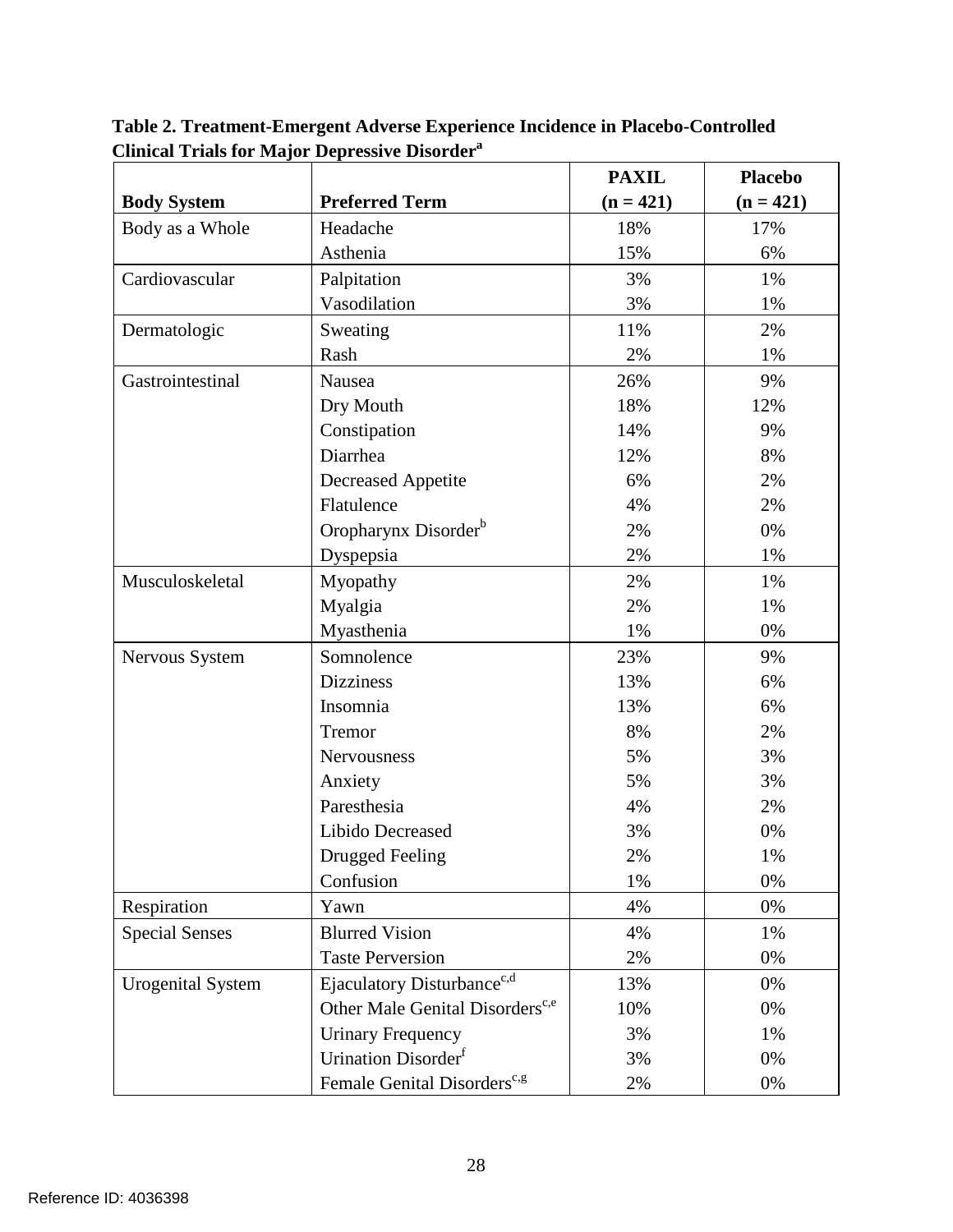- a. Events reported by at least 1% of patients treated with PAXIL are included, except the following events which had an incidence on placebo  $\geq$  PAXIL: Abdominal pain, agitation, back pain, chest pain, CNS stimulation, fever, increased appetite, myoclonus, pharyngitis, postural hypotension, respiratory disorder (includes mostly "cold symptoms" or "URI"), trauma, and vomiting.
- b. Includes mostly "lump in throat" and "tightness in throat."
- c. Percentage corrected for gender.
- d. Mostly "ejaculatory delay."
- dysfunction," and "impotence." e. Includes "anorgasmia," "erectile difficulties," "delayed ejaculation/orgasm," and "sexual
- f. Includes mostly "difficulty with micturition" and "urinary hesitancy."
- g. Includes mostly "anorgasmia" and "difficulty reaching climax/orgasm."

# *Obsessive Compulsive Disorder, Panic Disorder, and Social Anxiety Disorder:*

 patients were dosed in a range of 20 mg to 60 mg/day or among patients with panic disorder on patients were dosed in a range of 10 mg to 60 mg/day or among patients with social anxiety patients were dosed in a range of 20 mg to 50 mg/day. Table 3 enumerates adverse events that occurred at a frequency of 2% or more among OCD patients on PAXIL who participated in placebo-controlled trials of 12-weeks duration in which PAXIL who participated in placebo-controlled trials of 10- to 12-weeks duration in which disorder on PAXIL who participated in placebo-controlled trials of 12-weeks duration in which

|                    |                       | <b>Obsessive Compulsive</b> |                 |                       |                | <b>Social Anxiety</b> |                |
|--------------------|-----------------------|-----------------------------|-----------------|-----------------------|----------------|-----------------------|----------------|
|                    |                       |                             | <b>Disorder</b> | <b>Panic Disorder</b> |                | <b>Disorder</b>       |                |
|                    |                       | <b>PAXIL</b>                | <b>Placebo</b>  | <b>PAXIL</b>          | <b>Placebo</b> | <b>PAXIL</b>          | <b>Placebo</b> |
| <b>Body System</b> | <b>Preferred Term</b> | $(n = 542)$                 | $(n = 265)$     | $(n = 469)$           | $(n = 324)$    | $(n = 425)$           | $(n = 339)$    |
| Body as a Whole    | Asthenia              | 22%                         | 14%             | 14%                   | 5%             | 22%                   | 14%            |
|                    | Abdominal Pain        |                             |                 | 4%                    | 3%             |                       |                |
|                    | <b>Chest Pain</b>     | 3%                          | 2%              |                       |                |                       |                |
|                    | <b>Back Pain</b>      |                             |                 | 3%                    | 2%             |                       |                |
|                    | Chills                | 2%                          | 1%              | 2%                    | 1%             |                       |                |
|                    | Trauma                |                             |                 |                       |                | 3%                    | 1%             |
| Cardiovascular     | Vasodilation          | 4%                          | 1%              |                       |                |                       |                |
|                    | Palpitation           | 2%                          | 0%              |                       |                |                       |                |
| Dermatologic       | Sweating              | 9%                          | 3%              | 14%                   | 6%             | 9%                    | 2%             |
|                    | Rash                  | 3%                          | 2%              |                       |                |                       |                |
| Gastrointestinal   | Nausea                | 23%                         | 10%             | 23%                   | 17%            | 25%                   | 7%             |
|                    | Dry Mouth             | 18%                         | 9%              | 18%                   | 11%            | 9%                    | 3%             |

**Table 3. Treatment-Emergent Adverse Experience Incidence in Placebo-Controlled Clinical Trials for Obsessive Compulsive Disorder, Panic Disorder, and Social Anxiety Disordera**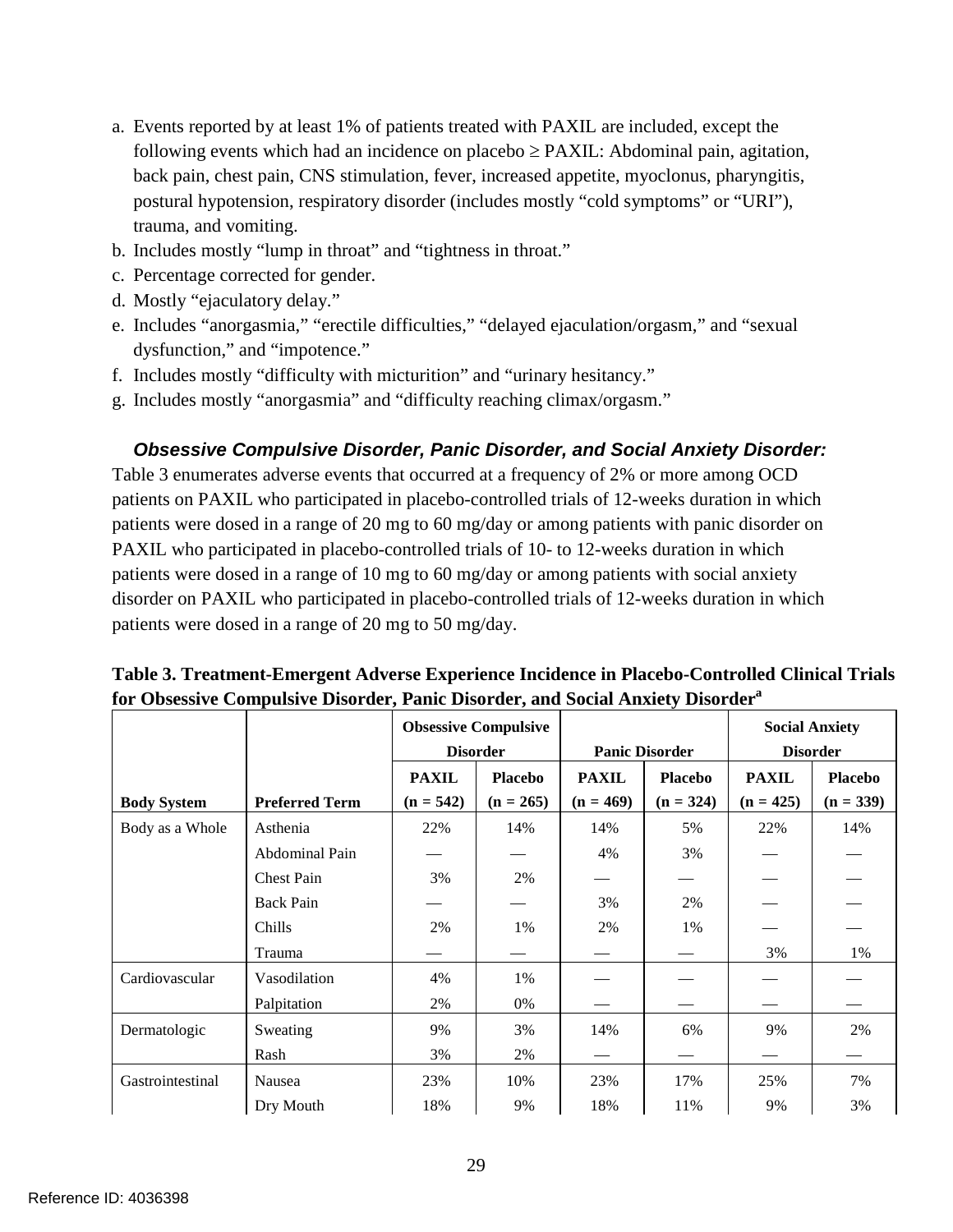|                          | Constipation              | 16%   | 6%    | $8\%$                       | 5%    | 5%    | 2%    |
|--------------------------|---------------------------|-------|-------|-----------------------------|-------|-------|-------|
|                          | Diarrhea                  | 10%   | 10%   | 12%                         | 7%    | 9%    | 6%    |
|                          | <b>Decreased Appetite</b> | 9%    | 3%    | 7%                          | 3%    | 8%    | 2%    |
|                          | Dyspepsia                 |       |       |                             |       | 4%    | $2\%$ |
|                          | Flatulence                |       |       |                             |       | 4%    | $2\%$ |
|                          | <b>Increased Appetite</b> | 4%    | 3%    | 2%                          | 1%    |       |       |
|                          | Vomiting                  |       |       |                             |       | $2\%$ | $1\%$ |
| Musculoskeletal          | Myalgia                   |       |       |                             |       | 4%    | 3%    |
| Nervous System           | Insomnia                  | 24%   | 13%   | 18%                         | 10%   | 21%   | 16%   |
|                          | Somnolence                | 24%   | 7%    | 19%                         | 11%   | 22%   | 5%    |
|                          | <b>Dizziness</b>          | 12%   | 6%    | 14%                         | 10%   | 11%   | 7%    |
|                          | Tremor                    | 11%   | 1%    | 9%                          | $1\%$ | 9%    | $1\%$ |
|                          | Nervousness               | 9%    | $8\%$ |                             |       | $8\%$ | 7%    |
|                          | Libido Decreased          | 7%    | 4%    | 9%                          | 1%    | 12%   | $1\%$ |
|                          | Agitation                 |       |       | 5%                          | 4%    | 3%    | $1\%$ |
|                          | Anxiety                   |       |       | 5%                          | 4%    | 5%    | 4%    |
|                          | <b>Abnormal Dreams</b>    | 4%    | 1%    |                             |       |       |       |
|                          | Concentration             |       |       |                             |       |       |       |
|                          | Impaired                  | 3%    | $2\%$ |                             |       | 4%    | $1\%$ |
|                          | Depersonalization         | 3%    | $0\%$ |                             |       |       |       |
|                          | Myoclonus                 | 3%    | $0\%$ | 3%                          | $2\%$ | $2\%$ | 1%    |
|                          | Amnesia                   | $2\%$ | 1%    | $\overbrace{\hspace{15em}}$ |       |       |       |
| Respiratory              | Rhinitis                  |       |       | 3%                          | $0\%$ |       |       |
| System                   |                           |       |       |                             |       |       |       |
|                          | Pharyngitis               |       |       |                             |       | 4%    | 2%    |
|                          | Yawn                      |       |       |                             |       | 5%    | 1%    |
| <b>Special Senses</b>    | Abnormal Vision           | 4%    | $2\%$ |                             |       | 4%    | 1%    |
|                          | <b>Taste Perversion</b>   | $2\%$ | $0\%$ |                             |       |       |       |
| <b>Urogenital System</b> | Abnormal                  |       |       |                             |       |       |       |
|                          | Ejaculation <sup>b</sup>  | 23%   | $1\%$ | 21%                         | $1\%$ | 28%   | $1\%$ |
|                          | Dysmenorrhea              |       |       |                             |       | 5%    | 4%    |
|                          | Female Genital            |       |       |                             |       |       |       |
|                          | Disorder <sup>b</sup>     | 3%    | $0\%$ | 9%                          | $1\%$ | 9%    | $1\%$ |
|                          | Impotence <sup>b</sup>    | 8%    | $1\%$ | 5%                          | $0\%$ | 5%    | $1\%$ |
|                          | <b>Urinary Frequency</b>  | 3%    | $1\%$ | $2\%$                       | $0\%$ |       |       |
|                          | <b>Urination Impaired</b> | 3%    | $0\%$ |                             |       |       |       |
|                          | <b>Urinary Tract</b>      |       |       |                             |       |       |       |
|                          | Infection                 | 2%    | $1\%$ | $2\%$                       | $1\%$ |       |       |

a. Events reported by at least 2% of OCD, panic disorder, and social anxiety disorder in patients treated with PAXIL are included, except the following events which had an incidence on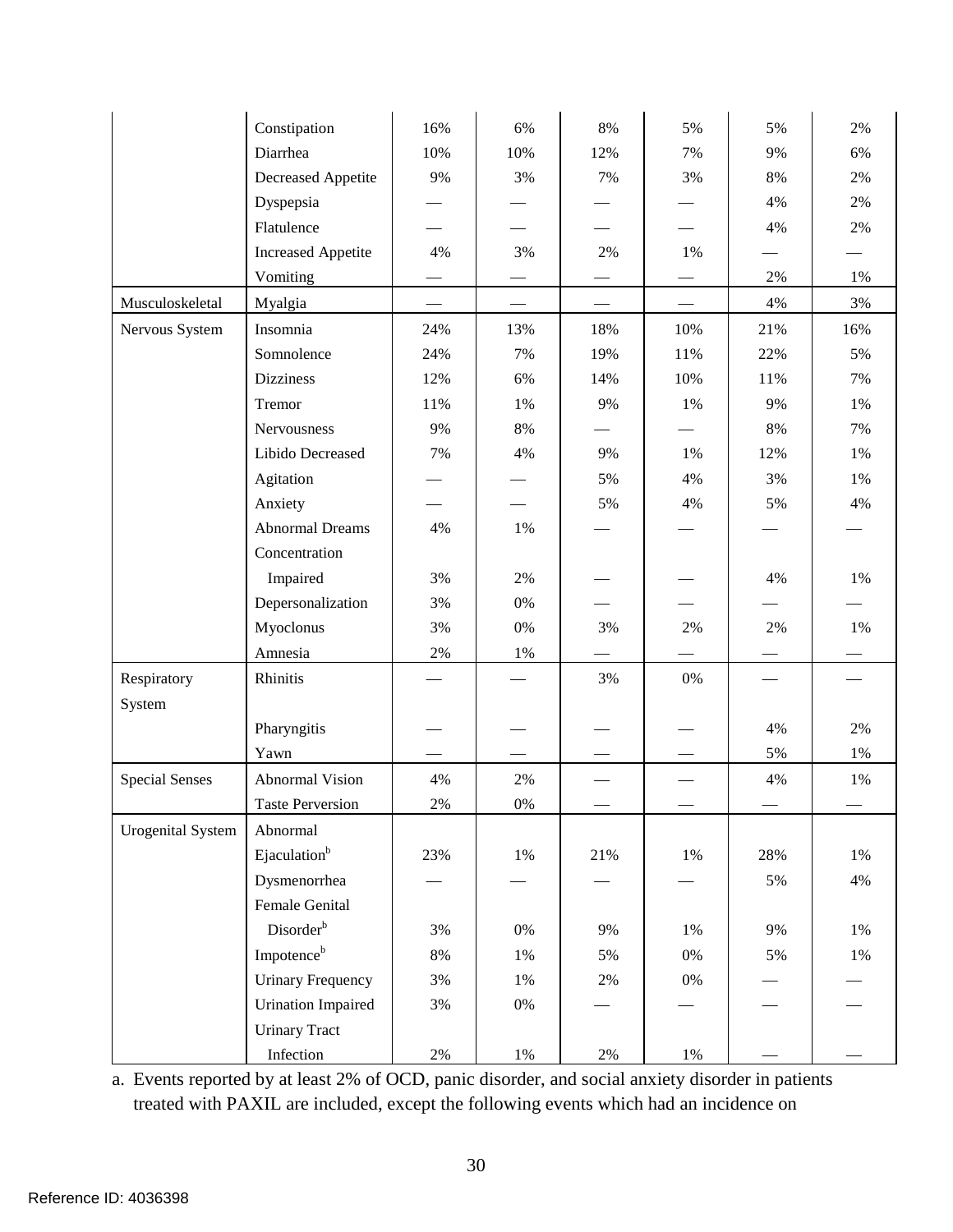placebo ≥PAXIL: [OCD]: Abdominal pain, agitation, anxiety, back pain, cough increased, depression, headache, hyperkinesia, infection, paresthesia, pharyngitis, respiratory disorder, rhinitis, and sinusitis. [panic disorder]: Abnormal dreams, abnormal vision, chest pain, cough increased, depersonalization, depression, dysmenorrhea, dyspepsia, flu syndrome, headache, infection, myalgia, nervousness, palpitation, paresthesia, pharyngitis, rash, respiratory disorder, sinusitis, taste perversion, trauma, urination impaired, and vasodilation. [social anxiety disorder]: Abdominal pain, depression, headache, infection, respiratory disorder, and sinusitis.

b. Percentage corrected for gender.

*Generalized Anxiety Disorder and Posttraumatic Stress Disorder:* Table 4 enumerates adverse events that occurred at a frequency of 2% or more among GAD patients on PAXIL who participated in placebo-controlled trials of 8-weeks duration in which patients were dosed in a range of 10 mg/day to 50 mg/day or among PTSD patients on PAXIL who participated in placebo-controlled trials of 12-weeks duration in which patients were dosed in a range of 20 mg/day to 50 mg/day.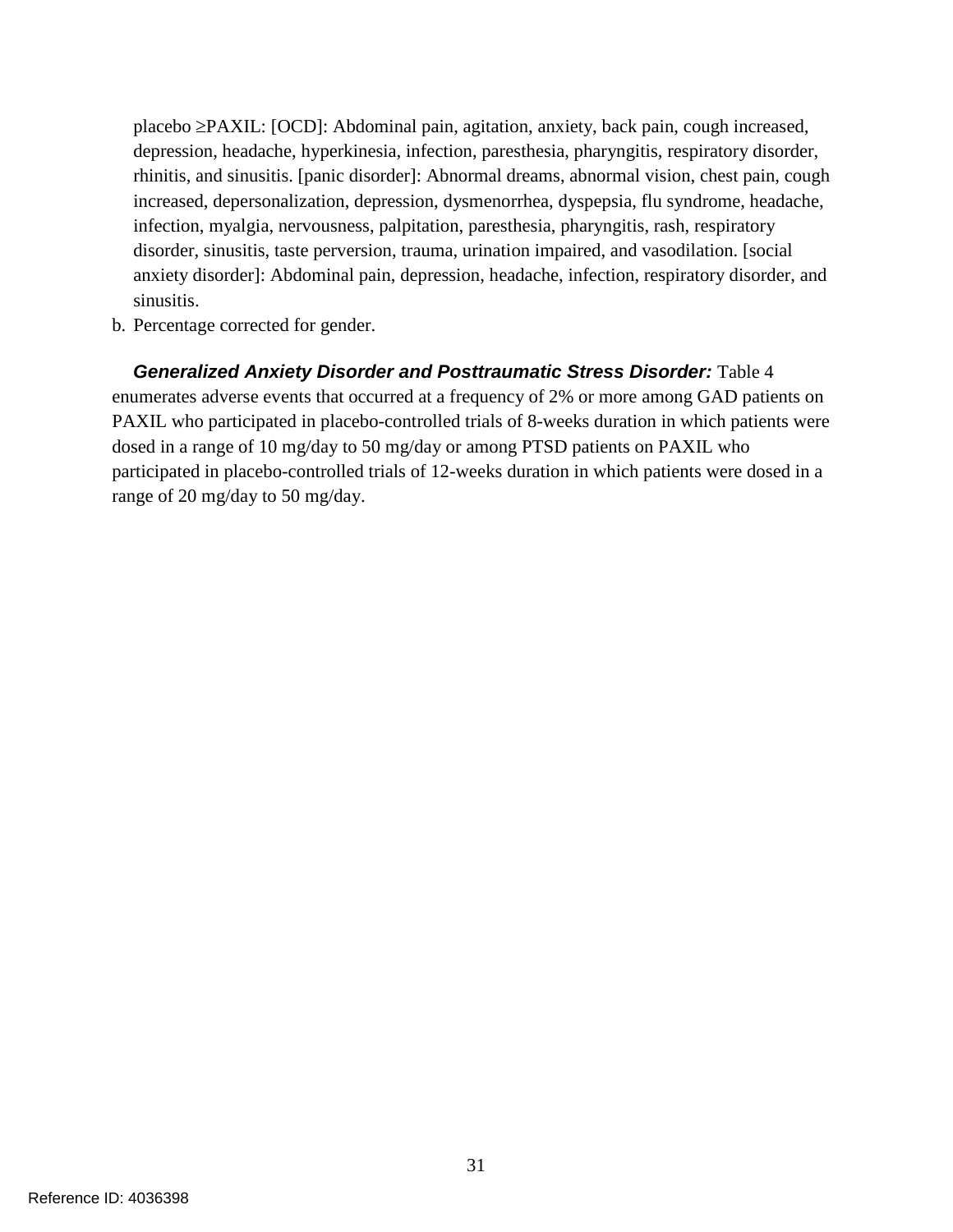|                       |                           | <b>Generalized Anxiety</b> |                | <b>Posttraumatic Stress</b> |                |
|-----------------------|---------------------------|----------------------------|----------------|-----------------------------|----------------|
|                       |                           | <b>Disorder</b>            |                | <b>Disorder</b>             |                |
|                       |                           | <b>PAXIL</b>               | <b>Placebo</b> | <b>PAXIL</b>                | <b>Placebo</b> |
| <b>Body System</b>    | <b>Preferred Term</b>     | $(n = 735)$                | $(n = 529)$    | $(n = 676)$                 | $(n = 504)$    |
| Body as a             | Asthenia                  | 14%                        | 6%             | 12%                         | 4%             |
| Whole                 | Headache                  | 17%                        | 14%            |                             |                |
|                       | Infection                 | 6%                         | 3%             | 5%                          | 4%             |
|                       | <b>Abdominal Pain</b>     |                            |                | 4%                          | 3%             |
|                       | Trauma                    |                            |                | 6%                          | 5%             |
| Cardiovascular        | Vasodilation              | 3%                         | 1%             | 2%                          | 1%             |
| Dermatologic          | Sweating                  | 6%                         | 2%             | 5%                          | 1%             |
| Gastrointestinal      | Nausea                    | 20%                        | 5%             | 19%                         | 8%             |
|                       | Dry Mouth                 | 11%                        | 5%             | 10%                         | 5%             |
|                       | Constipation              | 10%                        | 2%             | 5%                          | 3%             |
|                       | Diarrhea                  | 9%                         | 7%             | 11%                         | 5%             |
|                       | <b>Decreased Appetite</b> | 5%                         | 1%             | 6%                          | 3%             |
|                       | Vomiting                  | 3%                         | 2%             | 3%                          | 2%             |
|                       | Dyspepsia                 |                            |                | 5%                          | 3%             |
| Nervous               | Insomnia                  | 11%                        | 8%             | 12%                         | 11%            |
| System                | Somnolence                | 15%                        | 5%             | 16%                         | 5%             |
|                       | <b>Dizziness</b>          | 6%                         | 5%             | 6%                          | 5%             |
|                       | Tremor                    | 5%                         | 1%             | 4%                          | 1%             |
|                       | Nervousness               | 4%                         | 3%             |                             |                |
|                       | Libido Decreased          | 9%                         | 2%             | 5%                          | 2%             |
|                       | <b>Abnormal Dreams</b>    |                            |                | 3%                          | 2%             |
| Respiratory           | Respiratory Disorder      | 7%                         | 5%             |                             |                |
| System                | <b>Sinusitis</b>          | 4%                         | 3%             |                             |                |
|                       | Yawn                      | 4%                         |                | $2\%$                       | $<\!\!1\%$     |
| <b>Special Senses</b> | <b>Abnormal Vision</b>    | 2%                         | 1%             | 3%                          | 1%             |
| Urogenital            | Abnormal                  | 25%                        | 2%             | 13%                         | 2%             |
| System                | b<br>Ejaculation          |                            |                |                             |                |
|                       | <b>Female Genital</b>     | 4%                         | 1%             | 5%                          | 1%             |
|                       | Disorder                  |                            |                |                             |                |
|                       | b<br>Impotence            | 4%                         | 3%             | 9%                          | 1%             |

**Table 4. Treatment-Emergent Adverse Experience Incidence in Placebo-Controlled Clinical Trials for Generalized Anxiety Disorder and Posttraumatic Stress Disordera**

a. Events reported by at least 2% of GAD and PTSD in patients treated with PAXIL are included, except the following events which had an incidence on placebo ≥PAXIL [GAD]: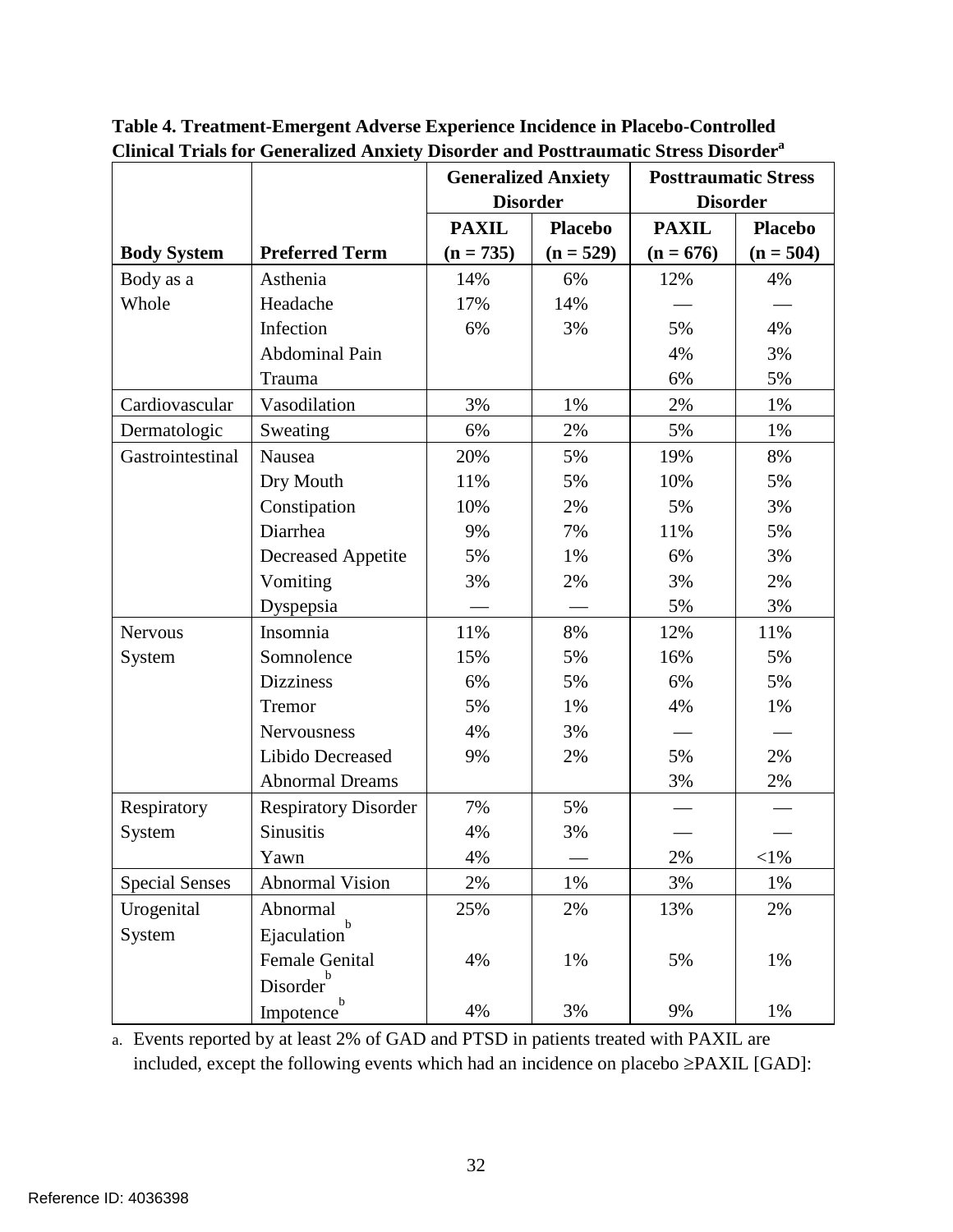Abdominal pain, back pain, trauma, dyspepsia, myalgia, and pharyngitis. [PTSD]: Back pain, headache, anxiety, depression, nervousness, respiratory disorder, pharyngitis, and sinusitis.

b. Percentage corrected for gender.

**Dose Dependency of Adverse Events:** A comparison of adverse event rates in a fixed-dose study comparing 10, 20, 30, and 40 mg/day of PAXIL with placebo in the treatment of major depressive disorder revealed a clear dose dependency for some of the more common adverse events associated with use of PAXIL, as shown in Table 5:

|                                   | <b>Placebo</b> | <b>PAXIL</b>     |           |                 |           |
|-----------------------------------|----------------|------------------|-----------|-----------------|-----------|
|                                   |                | 10 <sub>mg</sub> | $20$ mg   | $30 \text{ mg}$ | 40 mg     |
| <b>Body System/Preferred Term</b> | $n = 51$       | $n = 102$        | $n = 104$ | $n = 101$       | $n = 102$ |
| <b>Body as a Whole</b>            |                |                  |           |                 |           |
| Asthenia                          | 0.0%           | 2.9%             | 10.6%     | 13.9%           | 12.7%     |
| <b>Dermatology</b>                |                |                  |           |                 |           |
| Sweating                          | 2.0%           | 1.0%             | 6.7%      | 8.9%            | 11.8%     |
| <b>Gastrointestinal</b>           |                |                  |           |                 |           |
| Constipation                      | 5.9%           | 4.9%             | 7.7%      | 9.9%            | 12.7%     |
| <b>Decreased Appetite</b>         | 2.0%           | 2.0%             | 5.8%      | 4.0%            | 4.9%      |
| Diarrhea                          | 7.8%           | 9.8%             | 19.2%     | 7.9%            | 14.7%     |
| Dry Mouth                         | 2.0%           | 10.8%            | 18.3%     | 15.8%           | 20.6%     |
| Nausea                            | 13.7%          | 14.7%            | 26.9%     | 34.7%           | 36.3%     |
| <b>Nervous System</b>             |                |                  |           |                 |           |
| Anxiety                           | 0.0%           | 2.0%             | 5.8%      | 5.9%            | 5.9%      |
| <b>Dizziness</b>                  | 3.9%           | 6.9%             | 6.7%      | 8.9%            | 12.7%     |
| Nervousness                       | 0.0%           | 5.9%             | 5.8%      | 4.0%            | 2.9%      |
| Paresthesia                       | 0.0%           | 2.9%             | 1.0%      | 5.0%            | 5.9%      |
| Somnolence                        | 7.8%           | 12.7%            | 18.3%     | 20.8%           | 21.6%     |
| Tremor                            | 0.0%           | 0.0%             | 7.7%      | 7.9%            | 14.7%     |
| <b>Special Senses</b>             |                |                  |           |                 |           |
| <b>Blurred Vision</b>             | 2.0%           | 2.9%             | 2.9%      | 2.0%            | 7.8%      |
| <b>Urogenital System</b>          |                |                  |           |                 |           |
| Abnormal Ejaculation              | 0.0%           | 5.8%             | 6.5%      | 10.6%           | 13.0%     |
| Impotence                         | 0.0%           | 1.9%             | 4.3%      | 6.4%            | 1.9%      |
| <b>Male Genital Disorders</b>     | 0.0%           | 3.8%             | 8.7%      | 6.4%            | 3.7%      |

**Table 5. Treatment-Emergent Adverse Experience Incidence in a Dose-Comparison Trial in the Treatment of Major Depressive Disorder<sup>a</sup>**

a. Rule for including adverse events in table: Incidence at least 5% for 1 of paroxetine groups and ≥ twice the placebo incidence for at least 1 paroxetine group.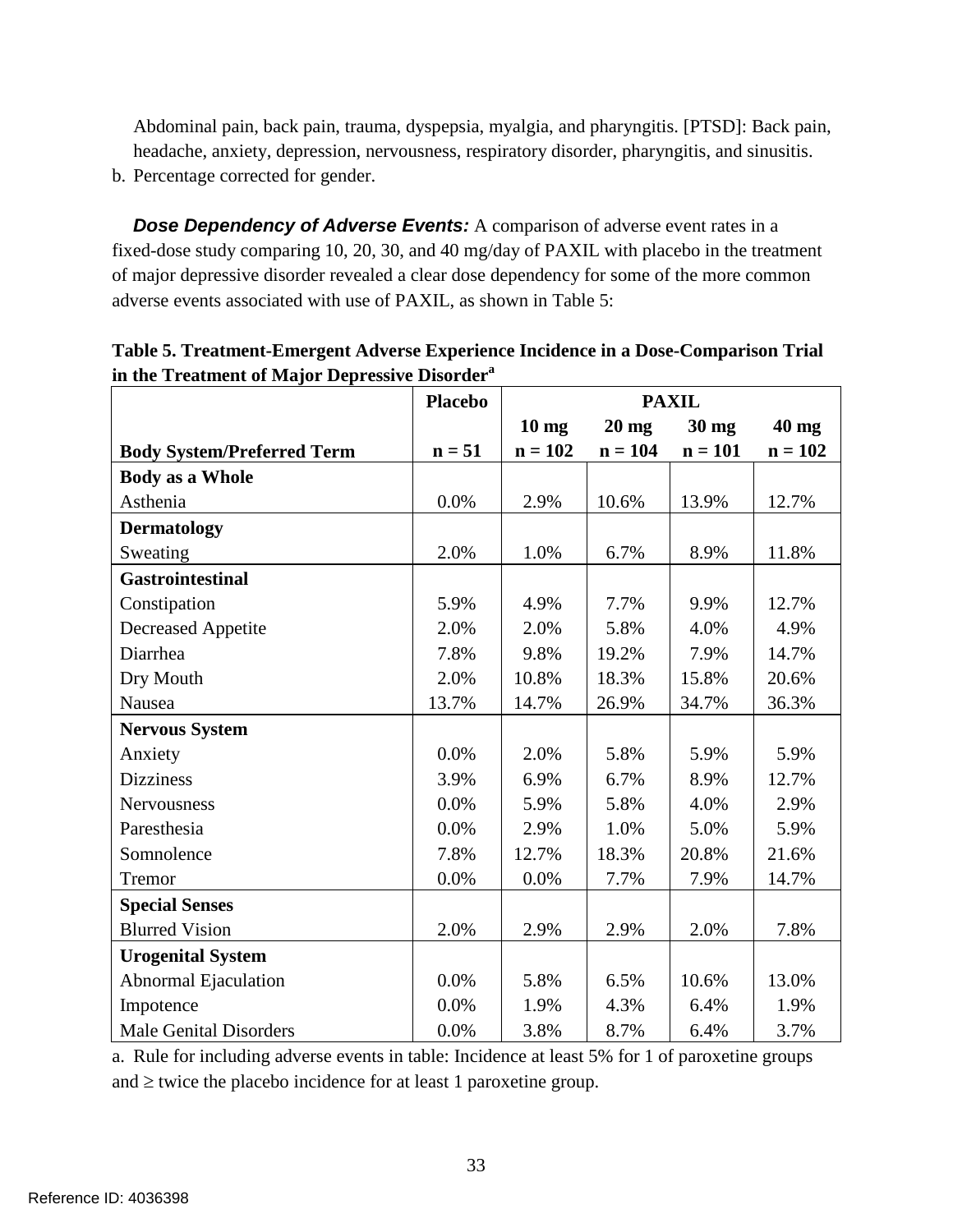PAXIL compared to any of the other treatment groups. In a fixed-dose study comparing placebo and 20, 40, and 60 mg of PAXIL in the treatment of OCD, there was no clear relationship between adverse events and the dose of PAXIL to which patients were assigned. No new adverse events were observed in the group treated with 60 mg of

 patients receiving 60 mg of PAXIL compared to any of the other treatment groups. In a fixed-dose study comparing placebo and 10, 20, and 40 mg of PAXIL in the treatment of panic disorder, there was no clear relationship between adverse events and the dose of PAXIL to which patients were assigned, except for asthenia, dry mouth, anxiety, libido decreased, tremor, and abnormal ejaculation. In flexible-dose studies, no new adverse events were observed in

In a fixed-dose study comparing placebo and 20, 40, and 60 mg of PAXIL in the treatment of social anxiety disorder, for most of the adverse events, there was no clear relationship between adverse events and the dose of PAXIL to which patients were assigned.

In a fixed-dose study comparing placebo and 20 and 40 mg of PAXIL in the treatment of generalized anxiety disorder, for most of the adverse events, there was no clear relationship between adverse events and the dose of PAXIL to which patients were assigned, except for the following adverse events: Asthenia, constipation, and abnormal ejaculation.

 between adverse events and the dose of PAXIL to which patients were assigned, except for In a fixed-dose study comparing placebo and 20 and 40 mg of PAXIL in the treatment of posttraumatic stress disorder, for most of the adverse events, there was no clear relationship impotence and abnormal ejaculation.

 *Adaptation to Certain Adverse Events:* Over a 4- to 6-week period, there was evidence of adaptation to some adverse events with continued therapy (e.g., nausea and dizziness), but less to other effects (e.g., dry mouth, somnolence, and asthenia).

**Male and Female Sexual Dysfunction With SSRIs:** Although changes in sexual desire, sexual performance, and sexual satisfaction often occur as manifestations of a psychiatric disorder, they may also be a consequence of pharmacologic treatment. In particular, some evidence suggests that selective serotonin reuptake inhibitors (SSRIs) can cause such untoward sexual experiences.

Reliable estimates of the incidence and severity of untoward experiences involving sexual desire, performance, and satisfaction are difficult to obtain, however, in part because patients and physicians may be reluctant to discuss them. Accordingly, estimates of the incidence of untoward sexual experience and performance cited in product labeling, are likely to underestimate their actual incidence.

 reported incidence of sexual side effects in males and females with major depressive disorder, OCD, panic disorder, social anxiety disorder, GAD, and PTSD are displayed in Table 6. In placebo-controlled clinical trials involving more than 3,200 patients, the ranges for the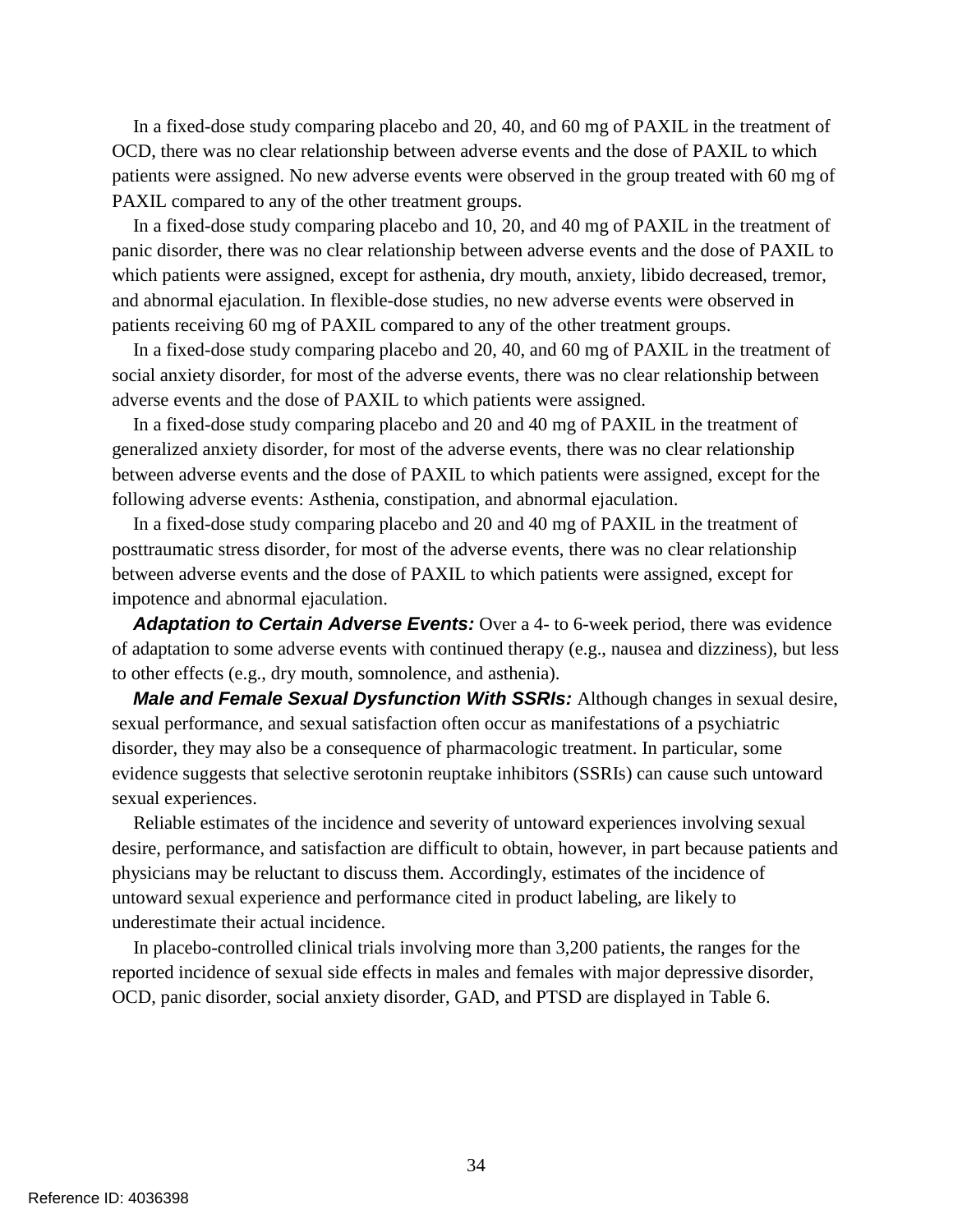|                                | <b>PAXIL</b> | <b>Placebo</b> |
|--------------------------------|--------------|----------------|
| n (males)                      | 1446         | 1042           |
| Decreased Libido               | $6 - 15%$    | $0 - 5\%$      |
| <b>Ejaculatory Disturbance</b> | 13-28%       | $0 - 2%$       |
| Impotence                      | $2 - 9%$     | $0 - 3\%$      |
| n (females)                    | 1822         | 1340           |
| Decreased Libido               | $0 - 9%$     | $0 - 2\%$      |
| Orgasmic Disturbance           | 2-9%         | $0-1%$         |

**Table 6. Incidence of Sexual Adverse Events in Controlled Clinical Trials** 

There are no adequate and well-controlled studies examining sexual dysfunction with paroxetine treatment.

Paroxetine treatment has been associated with several cases of priapism. In those cases with a known outcome, patients recovered without sequelae.

While it is difficult to know the precise risk of sexual dysfunction associated with the use of SSRIs, physicians should routinely inquire about such possible side effects.

**Weight and Vital Sign Changes:** Significant weight loss may be an undesirable result of treatment with PAXIL for some patients but, on average, patients in controlled trials had minimal (about 1 pound) weight loss versus smaller changes on placebo and active control. No significant changes in vital signs (systolic and diastolic blood pressure, pulse and temperature) were observed in patients treated with PAXIL in controlled clinical trials.

 were seen in the ECGs of either group. *ECG Changes:* In an analysis of ECGs obtained in 682 patients treated with PAXIL and 415 patients treated with placebo in controlled clinical trials, no clinically significant changes

**Liver Function Tests:** In placebo-controlled clinical trials, patients treated with PAXIL exhibited abnormal values on liver function tests at no greater rate than that seen in placebo-treated patients. In particular, the PAXIL-versus-placebo comparisons for alkaline phosphatase, SGOT, SGPT, and bilirubin revealed no differences in the percentage of patients with marked abnormalities.

 hallucinations were observed in 22 of 9089 patients receiving drug and 4 of 3187 patients **Hallucinations:** In pooled clinical trials of immediate-release paroxetine hydrochloride, receiving placebo.

 generalized anxiety disorder, and posttraumatic stress disorder, 542, 469, 522, 735, and 676 **Other Events Observed During the Premarketing Evaluation of PAXIL:** During its premarketing assessment in major depressive disorder, multiple doses of PAXIL were administered to 6,145 patients in phase 2 and 3 studies. The conditions and duration of exposure to PAXIL varied greatly and included (in overlapping categories) open and double-blind studies, uncontrolled and controlled studies, inpatient and outpatient studies, and fixed-dose, and titration studies. During premarketing clinical trials in OCD, panic disorder, social anxiety disorder, patients, respectively, received multiple doses of PAXIL. Untoward events associated with this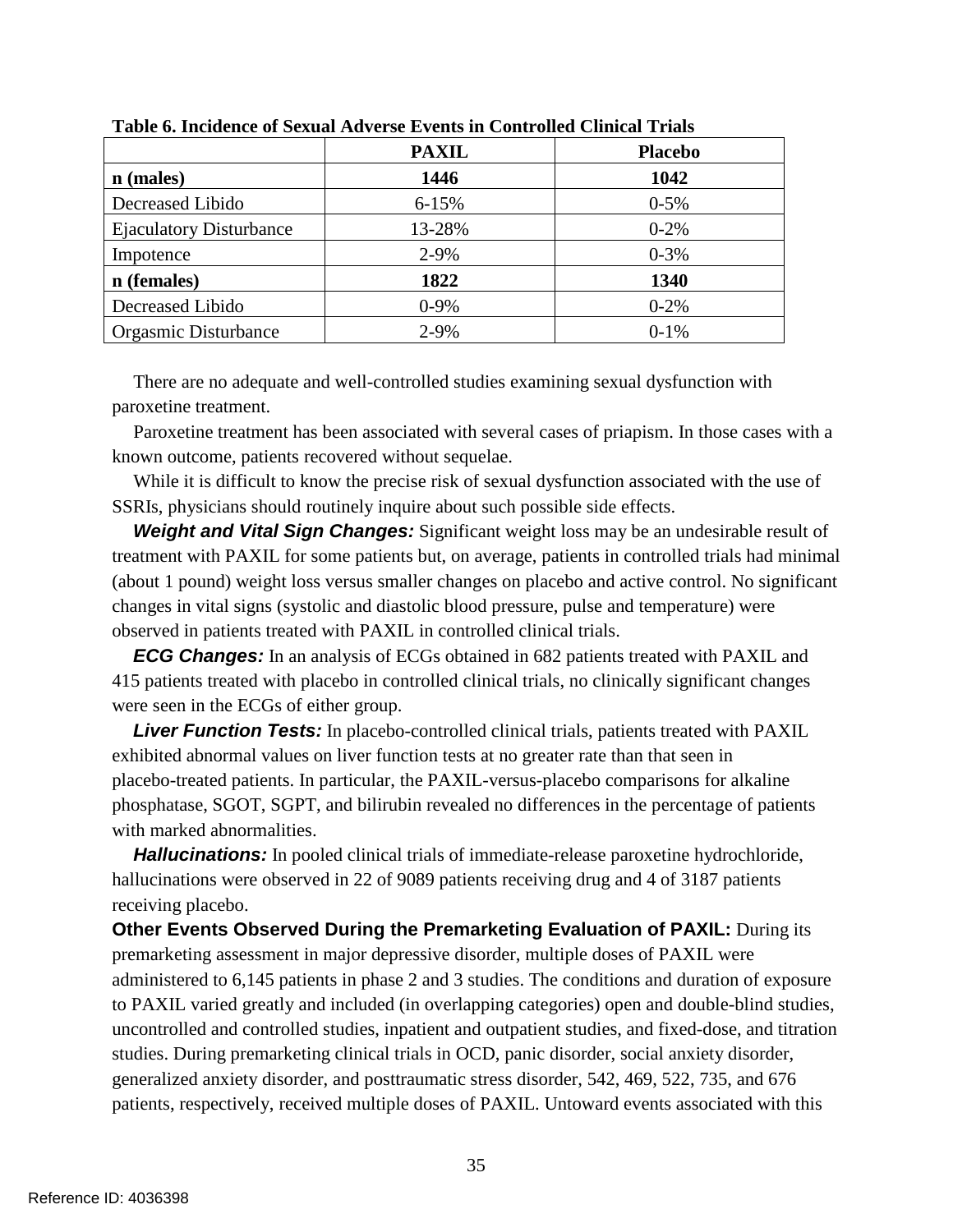exposure were recorded by clinical investigators using terminology of their own choosing. Consequently, it is not possible to provide a meaningful estimate of the proportion of individuals experiencing adverse events without first grouping similar types of untoward events into a smaller number of standardized event categories.

 proportion of the 9,089 patients exposed to multiple doses of PAXIL who experienced an event although the events reported occurred during treatment with paroxetine, they were not In the tabulations that follow, reported adverse events were classified using a standard COSTART-based Dictionary terminology. The frequencies presented, therefore, represent the of the type cited on at least 1 occasion while receiving PAXIL. All reported events are included except those already listed in Tables 2 to 5, those reported in terms so general as to be uninformative and those events where a drug cause was remote. It is important to emphasize that necessarily caused by it.

 Events are further categorized by body system and listed in order of decreasing frequency according to the following definitions: Frequent adverse events are those occurring on 1 or more occasions in at least 1/100 patients (only those not already listed in the tabulated results from placebo-controlled trials appear in this listing); infrequent adverse events are those occurring in 1/100 to 1/1,000 patients; rare events are those occurring in fewer than 1/1,000 patients. Events of major clinical importance are also described in the PRECAUTIONS section.

*Body as a Whole: Infrequent:* Allergic reaction, chills, face edema, malaise, neck pain; *rare:* Adrenergic syndrome, cellulitis, moniliasis, neck rigidity, pelvic pain, peritonitis, sepsis, ulcer.

 *Cardiovascular System: Frequent:* Hypertension, tachycardia; *infrequent:* Bradycardia, hematoma, hypotension, migraine, postural hypotension, syncope; *rare:* Angina pectoris, arrhythmia nodal, atrial fibrillation, bundle branch block, cerebral ischemia, cerebrovascular accident, congestive heart failure, heart block, low cardiac output, myocardial infarct, myocardial ischemia, pallor, phlebitis, pulmonary embolus, supraventricular extrasystoles, thrombophlebitis, thrombosis, varicose vein, vascular headache, ventricular extrasystoles.

 hemorrhage, ulcerative stomatitis; *rare:* Aphthous stomatitis, bloody diarrhea, bulimia, cardiospasm, cholelithiasis, duodenitis, enteritis, esophagitis, fecal impactions, fecal incontinence, gum hemorrhage, hematemesis, hepatitis, ileitis, ileus, intestinal obstruction, *Digestive System: Infrequent:* Bruxism, colitis, dysphagia, eructation, gastritis, gastroenteritis, gingivitis, glossitis, increased salivation, liver function tests abnormal, rectal jaundice, melena, mouth ulceration, peptic ulcer, salivary gland enlargement, sialadenitis, stomach ulcer, stomatitis, tongue discoloration, tongue edema, tooth caries.

 *Endocrine System: Rare:* Diabetes mellitus, goiter, hyperthyroidism, hypothyroidism, thyroiditis.

 *Hemic and Lymphatic Systems: Infrequent:* Anemia, leukopenia, lymphadenopathy, purpura; *rare:* Abnormal erythrocytes, basophilia, bleeding time increased, eosinophilia, hypochromic anemia, iron deficiency anemia, leukocytosis, lymphedema, abnormal lymphocytes, lymphocytosis, microcytic anemia, monocytosis, normocytic anemia,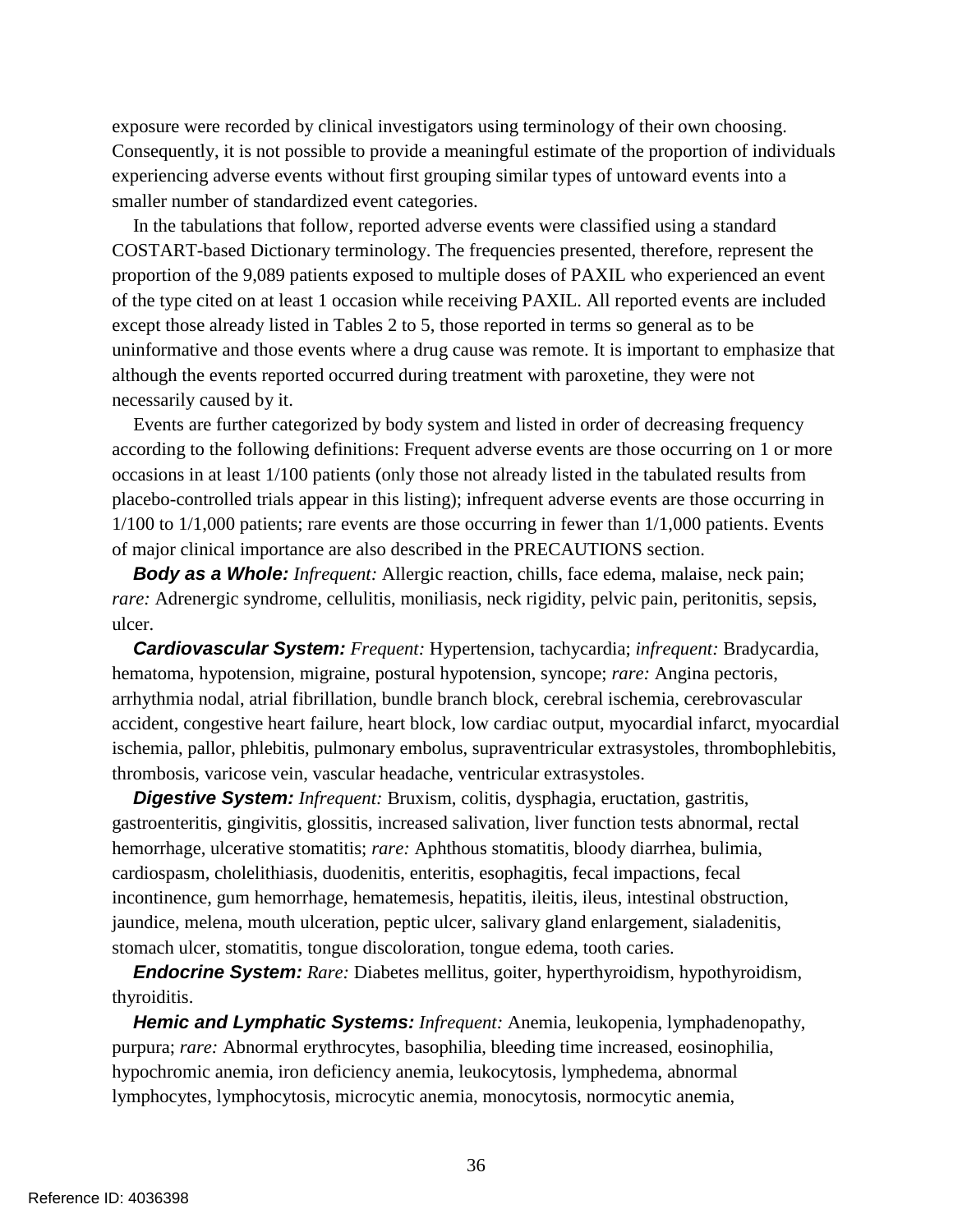thrombocythemia, thrombocytopenia.

 *Metabolic and Nutritional: Frequent:* Weight gain; *infrequent:* Edema, peripheral edema, SGOT increased, SGPT increased, thirst, weight loss; *rare:* Alkaline phosphatase increased, bilirubinemia, BUN increased, creatinine phosphokinase increased, dehydration, gamma globulins increased, gout, hypercalcemia, hypercholesteremia, hyperglycemia, hyperkalemia, hyperphosphatemia, hypocalcemia, hypoglycemia, hypokalemia, hyponatremia, ketosis, lactic dehydrogenase increased, non-protein nitrogen (NPN) increased.

 *Musculoskeletal System: Frequent:* Arthralgia; *infrequent:* Arthritis, arthrosis; *rare:*  Bursitis, myositis, osteoporosis, generalized spasm, tenosynovitis, tetany.

 alcohol abuse, ataxia, dystonia, dyskinesia, euphoria, hallucinations, hostility, hypertonia, neurosis, paralysis, paranoid reaction; *rare:* Abnormal gait, akinesia, antisocial reaction, aphasia, *Nervous System: Frequent:* Emotional lability, vertigo; *infrequent:* Abnormal thinking, hypesthesia, hypokinesia, incoordination, lack of emotion, libido increased, manic reaction, choreoathetosis, circumoral paresthesias, convulsion, delirium, delusions, diplopia, drug dependence, dysarthria, extrapyramidal syndrome, fasciculations, grand mal convulsion, hyperalgesia, hysteria, manic-depressive reaction, meningitis, myelitis, neuralgia, neuropathy, nystagmus, peripheral neuritis, psychotic depression, psychosis, reflexes decreased, reflexes increased, stupor, torticollis, trismus, withdrawal syndrome.

 pneumonia, respiratory flu; *rare:* Emphysema, hemoptysis, hiccups, lung fibrosis, pulmonary *Respiratory System: Infrequent:* Asthma, bronchitis, dyspnea, epistaxis, hyperventilation, edema, sputum increased, stridor, voice alteration.

*Skin and Appendages: Frequent: Pruritus; infrequent: Acne, alopecia, contact dermatitis,* dry skin, ecchymosis, eczema, herpes simplex, photosensitivity, urticaria; *rare:* Angioedema, erythema nodosum, erythema multiforme, exfoliative dermatitis, fungal dermatitis, furunculosis; herpes zoster, hirsutism, maculopapular rash, seborrhea, skin discoloration, skin hypertrophy, skin ulcer, sweating decreased, vesiculobullous rash.

*Special Senses: Frequent*: Tinnitus; *infrequent:* Abnormality of accommodation, conjunctivitis, ear pain, eye pain, keratoconjunctivitis, mydriasis, otitis media; *rare:* Amblyopia, anisocoria, blepharitis, cataract, conjunctival edema, corneal ulcer, deafness, exophthalmos, eye hemorrhage, glaucoma, hyperacusis, night blindness, otitis externa, parosmia, photophobia, ptosis, retinal hemorrhage, taste loss, visual field defect.

 *Urogenital System: Infrequent:* Amenorrhea, breast pain, cystitis, dysuria, hematuria, menorrhagia, nocturia, polyuria, pyuria, urinary incontinence, urinary retention, urinary urgency, vaginitis; *rare:* Abortion, breast atrophy, breast enlargement, endometrial disorder, epididymitis, female lactation, fibrocystic breast, kidney calculus, kidney pain, leukorrhea, mastitis, metrorrhagia, nephritis, oliguria, salpingitis, urethritis, urinary casts, uterine spasm, urolith, vaginal hemorrhage, vaginal moniliasis.

 **Postmarketing Reports:** Voluntary reports of adverse events in patients taking PAXIL that have been received since market introduction and not listed above that may have no causal relationship with the drug include acute pancreatitis, elevated liver function tests (the most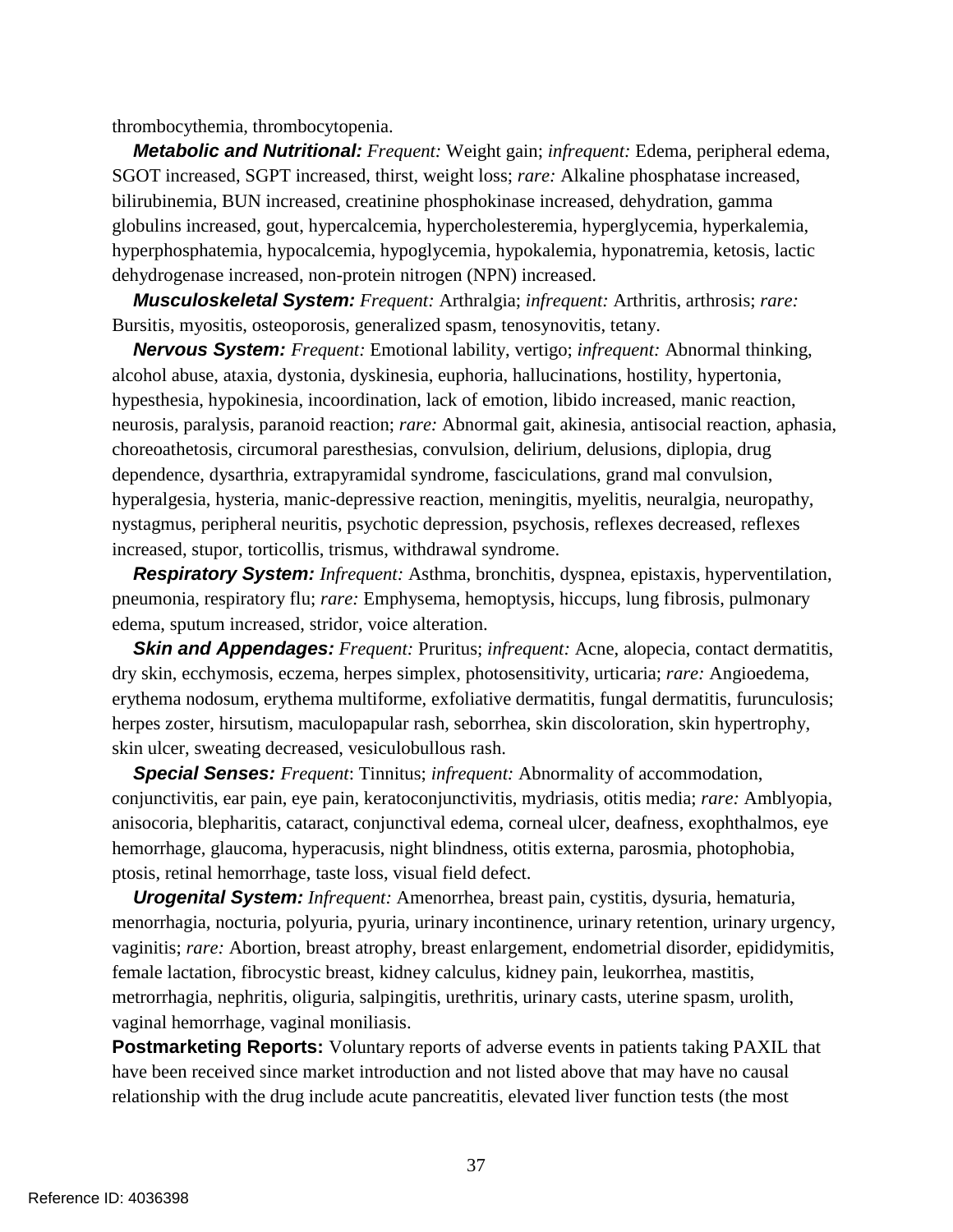severe cases were deaths due to liver necrosis, and grossly elevated transaminases associated neuritis, porphyria, restless legs syndrome (RLS), ventricular fibrillation, ventricular tachycardia with severe liver dysfunction), Guillain-Barré syndrome, Stevens-Johnson syndrome, toxic epidermal necrolysis, priapism, syndrome of inappropriate ADH secretion, symptoms suggestive of prolactinemia and galactorrhea; extrapyramidal symptoms which have included akathisia, bradykinesia, cogwheel rigidity, dystonia, hypertonia, oculogyric crisis which has been associated with concomitant use of pimozide; tremor and trismus; status epilepticus, acute renal failure, pulmonary hypertension, allergic alveolitis, anaphylaxis, eclampsia, laryngismus, optic (including torsade de pointes), thrombocytopenia, hemolytic anemia, events related to impaired hematopoiesis (including aplastic anemia, pancytopenia, bone marrow aplasia, and agranulocytosis), vasculitic syndromes (such as Henoch-Schönlein purpura), and premature births in pregnant women. There has been a case report of an elevated phenytoin level after 4 weeks of PAXIL and phenytoin coadministration. There has been a case report of severe hypotension when PAXIL was added to chronic metoprolol treatment.

#### **DRUG ABUSE AND DEPENDENCE**

**Controlled Substance Class:** PAXIL is not a controlled substance.

**Physical and Psychologic Dependence:** PAXIL has not been systematically studied in animals or humans for its potential for abuse, tolerance or physical dependence. While the clinical trials did not reveal any tendency for any drug-seeking behavior, these observations were not systematic and it is not possible to predict on the basis of this limited experience the extent to which a CNS-active drug will be misused, diverted, and/or abused once marketed. Consequently, patients should be evaluated carefully for history of drug abuse, and such patients should be observed closely for signs of misuse or abuse of PAXIL (e.g., development of tolerance, incrementations of dose, drug-seeking behavior).

## **OVERDOSAGE**

**Human Experience:** Since the introduction of PAXIL in the United States, 342 spontaneous cases of deliberate or accidental overdosage during paroxetine treatment have been reported worldwide (circa 1999). These include overdoses with paroxetine alone and in combination with other substances. Of these, 48 cases were fatal and of the fatalities, 17 appeared to involve paroxetine alone. Eight fatal cases that documented the amount of paroxetine ingested were generally confounded by the ingestion of other drugs or alcohol or the presence of significant comorbid conditions. Of 145 non-fatal cases with known outcome, most recovered without sequelae. The largest known ingestion involved 2,000 mg of paroxetine (33 times the maximum recommended daily dose) in a patient who recovered.

 Commonly reported adverse events associated with paroxetine overdosage include somnolence, coma, nausea, tremor, tachycardia, confusion, vomiting, and dizziness. Other notable signs and symptoms observed with overdoses involving paroxetine (alone or with other substances) include mydriasis, convulsions (including status epilepticus), ventricular dysrhythmias (including torsade de pointes), hypertension, aggressive reactions, syncope,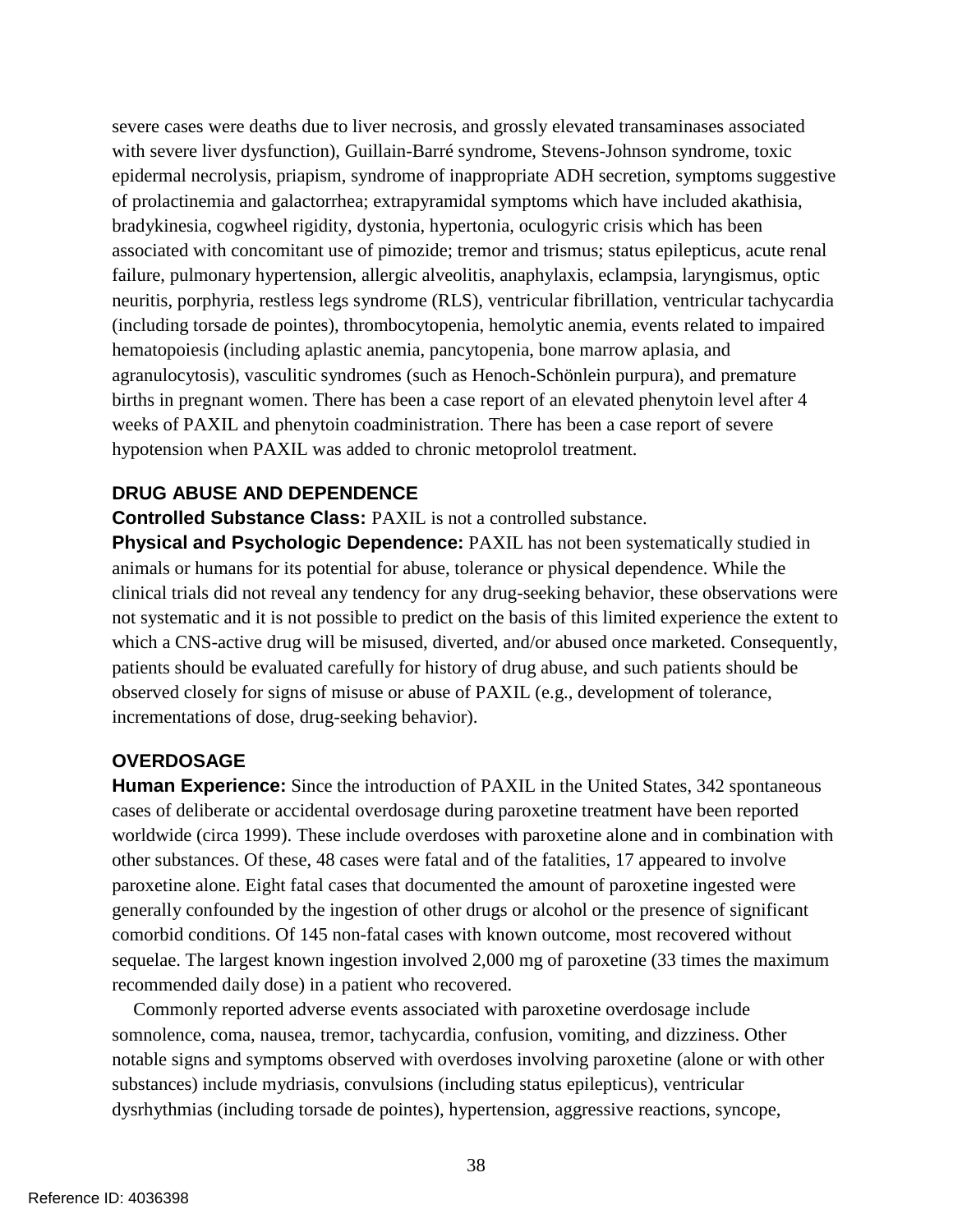syndrome, manic reactions, myoclonus, acute renal failure, and urinary retention. hypotension, stupor, bradycardia, dystonia, rhabdomyolysis, symptoms of hepatic dysfunction (including hepatic failure, hepatic necrosis, jaundice, hepatitis, and hepatic steatosis), serotonin

 should consist of those general measures employed in the management of overdosage with any **Overdosage Management:** No specific antidotes for paroxetine are known. Treatment drugs effective in the treatment of major depressive disorder.

dialysis, hemoperfusion, or exchange transfusion are unlikely to be of benefit. Ensure an adequate airway, oxygenation, and ventilation. Monitor cardiac rhythm and vital signs. General supportive and symptomatic measures are also recommended. Induction of emesis is not recommended. Due to the large volume of distribution of this drug, forced diuresis,

A specific caution involves patients who are taking or have recently taken paroxetine who might ingest excessive quantities of a tricyclic antidepressant. In such a case, accumulation of the parent tricyclic and/or an active metabolite may increase the possibility of clinically significant sequelae and extend the time needed for close medical observation (see PRECAUTIONS: *Drugs Metabolized by Cytochrome CYP2D6*).

 *Desk Reference* (PDR). In managing overdosage, consider the possibility of multiple drug involvement. The physician should consider contacting a poison control center for additional information on the treatment of any overdose. Telephone numbers for certified poison control centers are listed in the *Physicians'* 

#### **DOSAGE AND ADMINISTRATION**

 **Major Depressive Disorder:** *Usual Initial Dosage:* PAXIL should be administered as a 1 week. single daily dose with or without food, usually in the morning. The recommended initial dose is 20 mg/day. Patients were dosed in a range of 20 to 50 mg/day in the clinical trials demonstrating the effectiveness of PAXIL in the treatment of major depressive disorder. As with all drugs effective in the treatment of major depressive disorder, the full effect may be delayed. Some patients not responding to a 20-mg dose may benefit from dose increases, in 10-mg/day increments, up to a maximum of 50 mg/day. Dose changes should occur at intervals of at least

 *Maintenance Therapy:* There is no body of evidence available to answer the question of how long the patient treated with PAXIL should remain on it. It is generally agreed that acute episodes of major depressive disorder require several months or longer of sustained pharmacologic therapy. Whether the dose needed to induce remission is identical to the dose needed to maintain and/or sustain euthymia is unknown.

 periods of up to 1 year with doses that averaged about 30 mg. Systematic evaluation of the efficacy of PAXIL has shown that efficacy is maintained for

**Obsessive Compulsive Disorder:** *Usual Initial Dosage:* PAXIL should be administered as a single daily dose with or without food, usually in the morning. The recommended dose of PAXIL in the treatment of OCD is 40 mg daily. Patients should be started on 20 mg/day and the dose can be increased in 10-mg/day increments. Dose changes should occur at intervals of at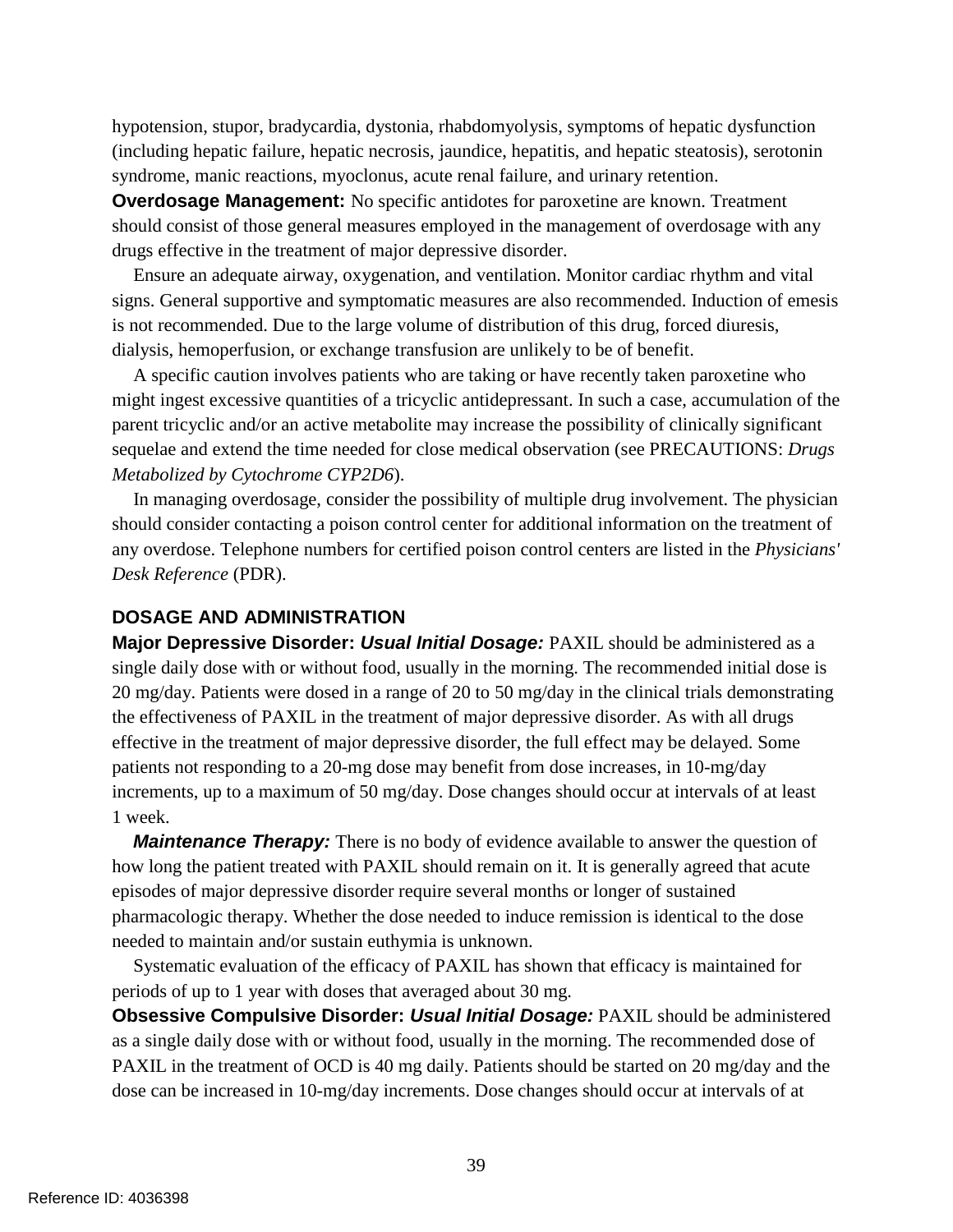should not exceed 60 mg/day. least 1 week. Patients were dosed in a range of 20 to 60 mg/day in the clinical trials demonstrating the effectiveness of PAXIL in the treatment of OCD. The maximum dosage

*Maintenance Therapy:* Long-term maintenance of efficacy was demonstrated in a 6-month relapse prevention trial. In this trial, patients with OCD assigned to paroxetine demonstrated a lower relapse rate compared to patients on placebo (see CLINICAL PHARMACOLOGY: Clinical Trials). OCD is a chronic condition, and it is reasonable to consider continuation for a responding patient. Dosage adjustments should be made to maintain the patient on the lowest effective dosage, and patients should be periodically reassessed to determine the need for continued treatment.

 should not exceed 60 mg/day. **Panic Disorder: Usual Initial Dosage:** PAXIL should be administered as a single daily dose with or without food, usually in the morning. The target dose of PAXIL in the treatment of panic disorder is 40 mg/day. Patients should be started on 10 mg/day. Dose changes should occur in 10-mg/day increments and at intervals of at least 1 week. Patients were dosed in a range of 10 to 60 mg/day in the clinical trials demonstrating the effectiveness of PAXIL. The maximum dosage

*Maintenance Therapy:* Long-term maintenance of efficacy was demonstrated in a 3-month relapse prevention trial. In this trial, patients with panic disorder assigned to paroxetine demonstrated a lower relapse rate compared to patients on placebo (see CLINICAL PHARMACOLOGY: Clinical Trials). Panic disorder is a chronic condition, and it is reasonable to consider continuation for a responding patient. Dosage adjustments should be made to maintain the patient on the lowest effective dosage, and patients should be periodically reassessed to determine the need for continued treatment.

 20 mg/day. In clinical trials the effectiveness of PAXIL was demonstrated in patients dosed in a anxiety disorder at doses up to 60 mg/day, available information does not suggest any additional **Social Anxiety Disorder:** *Usual Initial Dosage:* PAXIL should be administered as a single daily dose with or without food, usually in the morning. The recommended and initial dosage is range of 20 to 60 mg/day. While the safety of PAXIL has been evaluated in patients with social benefit for doses above 20 mg/day (see CLINICAL PHARMACOLOGY: Clinical Trials).

*Maintenance Therapy:* There is no body of evidence available to answer the question of how long the patient treated with PAXIL should remain on it. Although the efficacy of PAXIL beyond 12 weeks of dosing has not been demonstrated in controlled clinical trials, social anxiety disorder is recognized as a chronic condition, and it is reasonable to consider continuation of treatment for a responding patient. Dosage adjustments should be made to maintain the patient on the lowest effective dosage, and patients should be periodically reassessed to determine the need for continued treatment.

 **Generalized Anxiety Disorder:** *Usual Initial Dosage:* PAXIL should be administered as a single daily dose with or without food, usually in the morning. In clinical trials the effectiveness of PAXIL was demonstrated in patients dosed in a range of 20 to 50 mg/day. The recommended starting dosage and the established effective dosage is 20 mg/day. There is not sufficient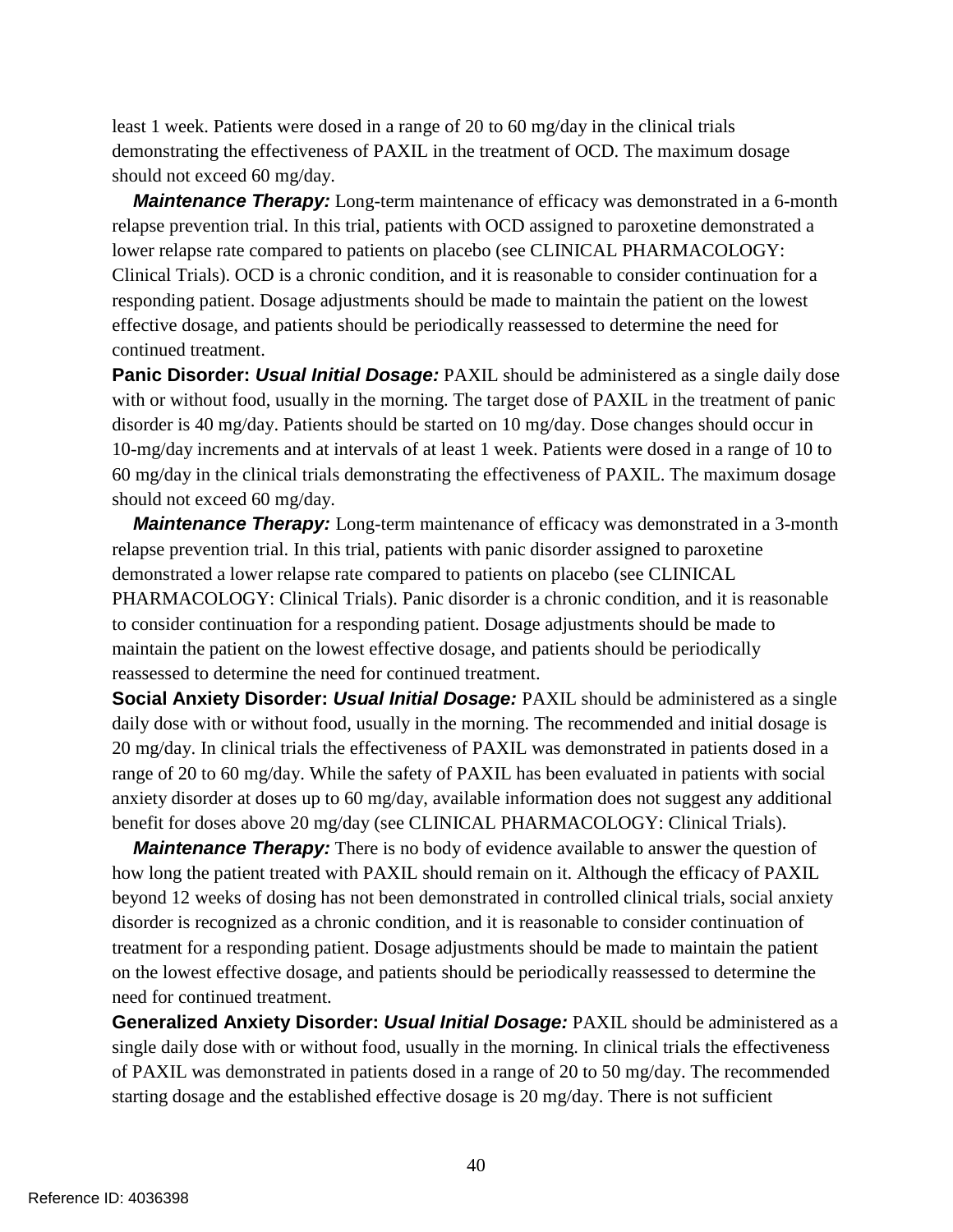evidence to suggest a greater benefit to doses higher than 20 mg/day. Dose changes should occur in 10 mg/day increments and at intervals of at least 1 week.

*Maintenance Therapy:* Systematic evaluation of continuing PAXIL for periods of up to 24 weeks in patients with Generalized Anxiety Disorder who had responded while taking PAXIL during an 8-week acute treatment phase has demonstrated a benefit of such maintenance (see CLINICAL PHARMACOLOGY: Clinical Trials). Nevertheless, patients should be periodically reassessed to determine the need for maintenance treatment.

 compared to 20 mg/day. Dose changes, if indicated, should occur in 10 mg/day increments and at **Posttraumatic Stress Disorder:** *Usual Initial Dosage:* PAXIL should be administered as a single daily dose with or without food, usually in the morning. The recommended starting dosage and the established effective dosage is 20 mg/day. In 1 clinical trial, the effectiveness of PAXIL was demonstrated in patients dosed in a range of 20 to 50 mg/day. However, in a fixed dose study, there was not sufficient evidence to suggest a greater benefit for a dose of 40 mg/day intervals of at least 1 week.

 recognized as a chronic condition, and it is reasonable to consider continuation of treatment for a *Maintenance Therapy:* There is no body of evidence available to answer the question of how long the patient treated with PAXIL should remain on it. Although the efficacy of PAXIL beyond 12 weeks of dosing has not been demonstrated in controlled clinical trials, PTSD is responding patient. Dosage adjustments should be made to maintain the patient on the lowest effective dosage, and patients should be periodically reassessed to determine the need for continued treatment.

**Special Populations:** *Treatment of Pregnant Women During the Third Trimester:*  Neonates exposed to PAXIL and other SSRIs or SNRIs, late in the third trimester have developed complications requiring prolonged hospitalization, respiratory support, and tube feeding (see WARNINGS: Usage in Pregnancy). When treating pregnant women with paroxetine during the third trimester, the physician should carefully consider the potential risks and benefits of treatment.

 *Dosage for Elderly or Debilitated Patients, and Patients With Severe Renal or*  made if indicated. Dosage should not exceed 40 mg/day. *Hepatic Impairment:* The recommended initial dose is 10 mg/day for elderly patients, debilitated patients, and/or patients with severe renal or hepatic impairment. Increases may be

 **Switching a Patient to or From a Monoamine Oxidase Inhibitor (MAOI) Intended to Treat Psychiatric Disorders:** At least 14 days should elapse between discontinuation of an MAOI intended to treat psychiatric disorders and initiation of therapy with PAXIL. Conversely, at least 14 days should be allowed after stopping PAXIL before starting an MAOI intended to treat psychiatric disorders (see CONTRAINDICATIONS).

 **Use of PAXIL With Other MAOIs, Such as Linezolid or Methylene Blue:** Do not start PAXIL in a patient who is being treated with linezolid or intravenous methylene blue because there is increased risk of serotonin syndrome. In a patient who requires more urgent treatment of a psychiatric condition, other interventions, including hospitalization, should be considered (see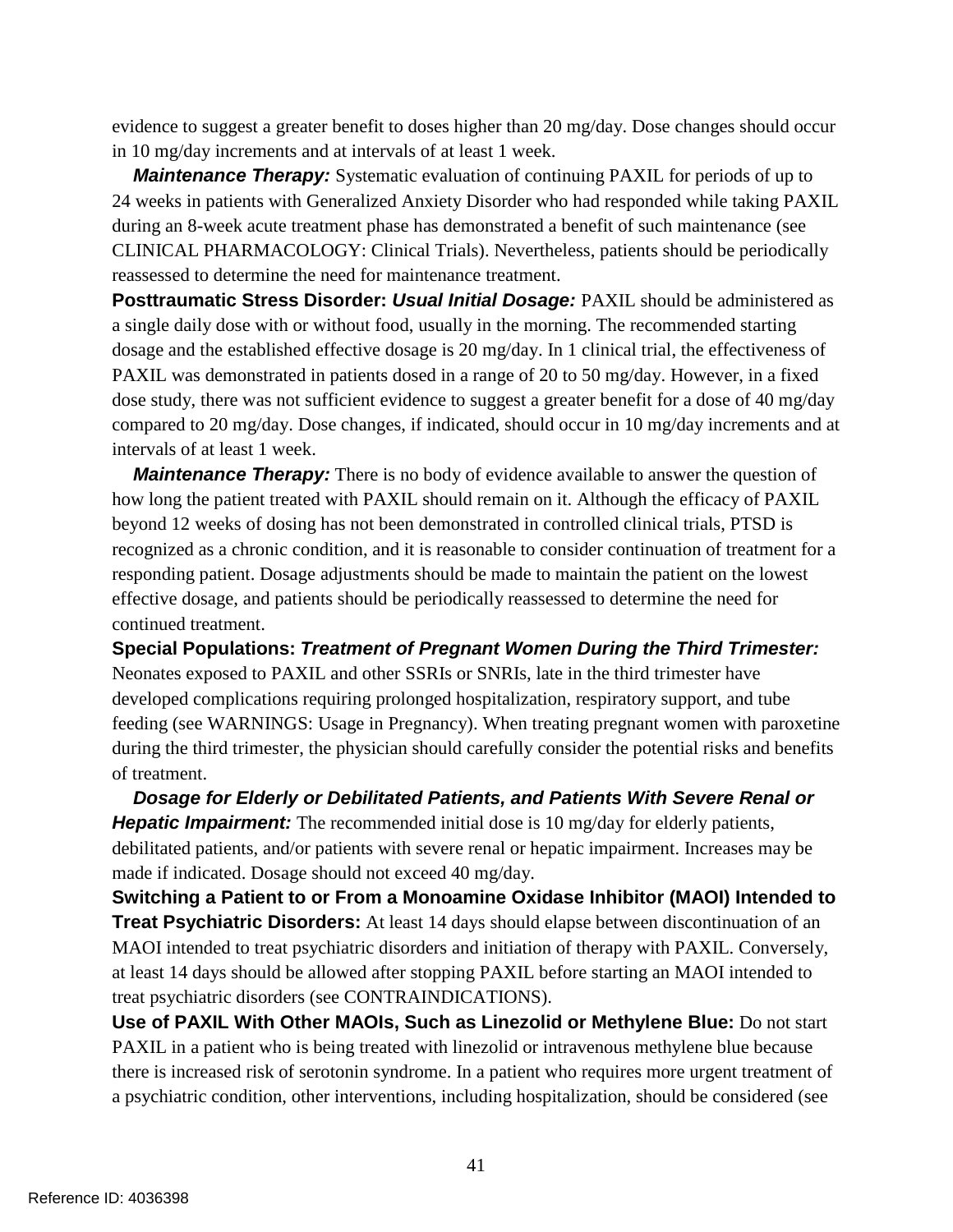#### CONTRAINDICATIONS).

 In some cases, a patient already receiving therapy with PAXIL may require urgent treatment with linezolid or intravenous methylene blue. If acceptable alternatives to linezolid or a particular patient, PAXIL should be stopped promptly, and linezolid or intravenous methylene for 2 weeks or until 24 hours after the last dose of linezolid or intravenous methylene blue, linezolid or intravenous methylene blue (see WARNINGS). intravenous methylene blue treatment are not available and the potential benefits of linezolid or intravenous methylene blue treatment are judged to outweigh the risks of serotonin syndrome in blue can be administered. The patient should be monitored for symptoms of serotonin syndrome whichever comes first. Therapy with PAXIL may be resumed 24 hours after the last dose of

The risk of administering methylene blue by non-intravenous routes (such as oral tablets or by local injection) or in intravenous doses much lower than 1 mg/kg with PAXIL is unclear. The clinician should, nevertheless, be aware of the possibility of emergent symptoms of serotonin syndrome with such use (see WARNINGS).

**Discontinuation of Treatment With PAXIL:** Symptoms associated with discontinuation of PAXIL have been reported (see PRECAUTIONS: *Discontinuation of Treatment With PAXIL*). Patients should be monitored for these symptoms when discontinuing treatment, regardless of the indication for which PAXIL is being prescribed. A gradual reduction in the dose rather than abrupt cessation is recommended whenever possible. If intolerable symptoms occur following a decrease in the dose or upon discontinuation of treatment, then resuming the previously prescribed dose may be considered. Subsequently, the physician may continue decreasing the dose but at a more gradual rate.

**NOTE:** SHAKE SUSPENSION WELL BEFORE USING.

# **HOW SUPPLIED**

**Tablets:** Film-coated, modified-oval as follows:

10-mg yellow, scored tablets engraved on the front with PAXIL and on the back with 10. NDC 60505-3663-3 Bottles of 30

20-mg pink, scored tablets engraved on the front with PAXIL and on the back with 20. NDC 60505-3664-3 Bottles of 30

30-mg blue tablets engraved on the front with PAXIL and on the back with 30. NDC 60505-3665-3 Bottles of 30

40-mg green tablets engraved on the front with PAXIL and on the back with 40. NDC 60505-3666-3 Bottles of 30

Store tablets between  $15^{\circ}$  and  $30^{\circ}$ C (59° and  $86^{\circ}$ F).

**Oral Suspension:** Orange-colored, orange-flavored, 10 mg/5 mL, in white bottles containing  $250 \text{ mL}$ .

NDC 60505-0402-5

Store suspension at or below 25°C (77°F).

PAXIL is a registered trademark of GlaxoSmithKline.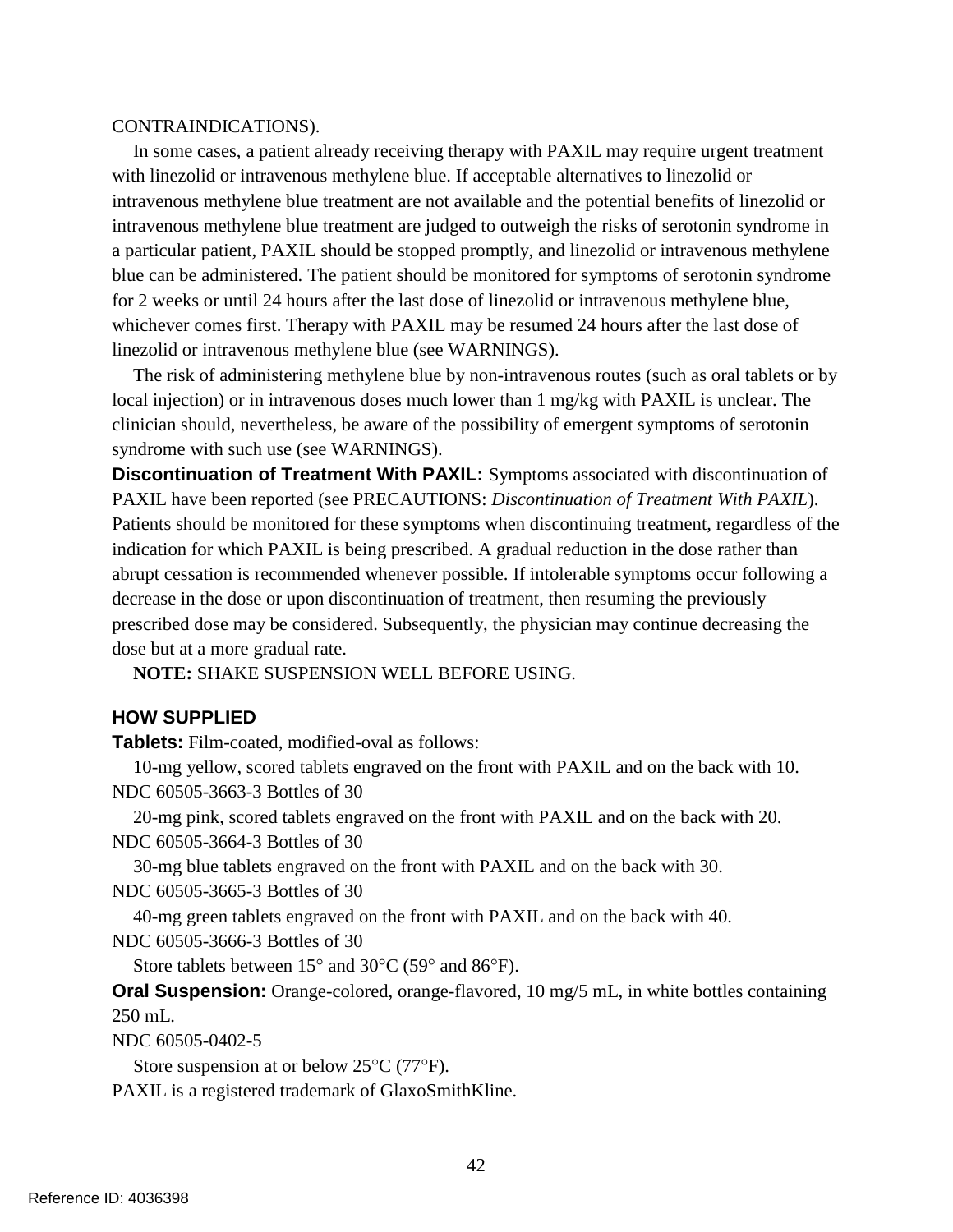Manufactured by: **GlaxoSmithKline**  Research Triangle Park, NC 27709

Distributed by: **Apotex Corp.**  Weston, FL 33326

2012, GlaxoSmithKline. All rights reserved.

January 2017

# **Medication Guide PAXIL® (PAX-il) (paroxetine hydrochloride) Tablets and Oral Suspension**

 Read the Medication Guide that comes with PAXIL before you start taking it and each time you talking to your healthcare provider about your medical condition or treatment. Talk with your get a refill. There may be new information. This Medication Guide does not take the place of healthcare provider if there is something you do not understand or want to learn more about.

# **What is the most important information I should know about PAXIL?**

PAXIL and other antidepressant medicines may cause serious side effects, including:

- **1. Suicidal thoughts or actions:** 
	- **treatment or when the dose is changed**. • **PAXIL and other antidepressant medicines may increase suicidal thoughts or actions** in some children, teenagers, or young adults within the **first few months of**
	- • Depression or other serious mental illnesses are the most important causes of suicidal thoughts or actions.
	- Watch for these changes and call your healthcare provider right away if you notice:
		- New or sudden changes in mood, behavior, actions, thoughts, or feelings, especially if severe.
		- Pay particular attention to such changes when PAXIL is started or when the dose is changed.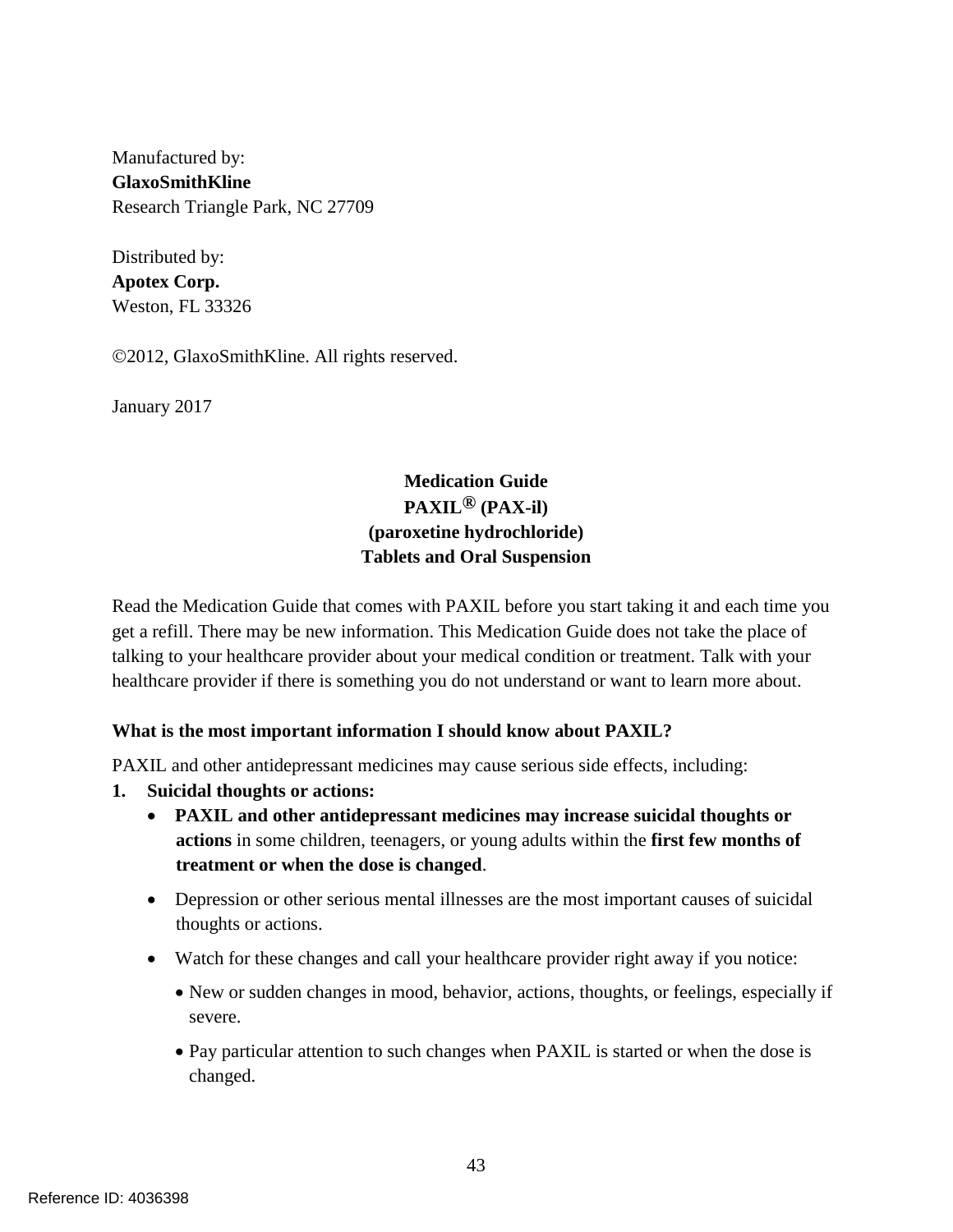Keep all follow-up visits with your healthcare provider and call between visits if you are worried about symptoms.

# **Call your healthcare provider right away if you have any of the following symptoms, or call 911 if an emergency, especially if they are new, worse, or worry you:**

- attempts to commit suicide
- acting on dangerous impulses
- acting aggressive or violent
- thoughts about suicide or dying
- new or worse depression
- new or worse anxiety or panic attacks
- feeling agitated, restless, angry, or irritable
- trouble sleeping
- an increase in activity or talking more than what is normal for you
- other unusual changes in behavior or mood

# **Call your healthcare provider right away if you have any of the following symptoms, or call 911 if an emergency. PAXIL may be associated with these serious side effects:**

- **2. Serotonin Syndrome or Neuroleptic Malignant Syndrome-like reactions. This condition can be life-threatening and may include:** 
	- agitation, hallucinations, coma, or other changes in mental status
	- coordination problems or muscle twitching (overactive reflexes)
	- racing heartbeat, high or low blood pressure
	- sweating or fever
	- nausea, vomiting, or diarrhea
	- muscle rigidity

# **3. Visual problems**

- eye pain
- changes in vision
- swelling or redness in or around the eye

Only some people are at risk for these problems. You may want to undergo an eye examination to see if you are at risk and receive preventative treatment if you are.

# **4. Severe allergic reactions:**

- trouble breathing
- swelling of the face, tongue, eyes, or mouth
- rash, itchy welts (hives), or blisters, alone or with fever or joint pain
- **5. Abnormal bleeding: PAXIL and other antidepressant medicines may increase your risk of**  or aspirin. bleeding or bruising, especially if you take the blood thinner warfarin (Coumadin®, Jantoven®), a non-steroidal anti-inflammatory drug (NSAIDs, like ibuprofen or naproxen),
- **6. Seizures or convulsions**
- **7. Manic episodes:**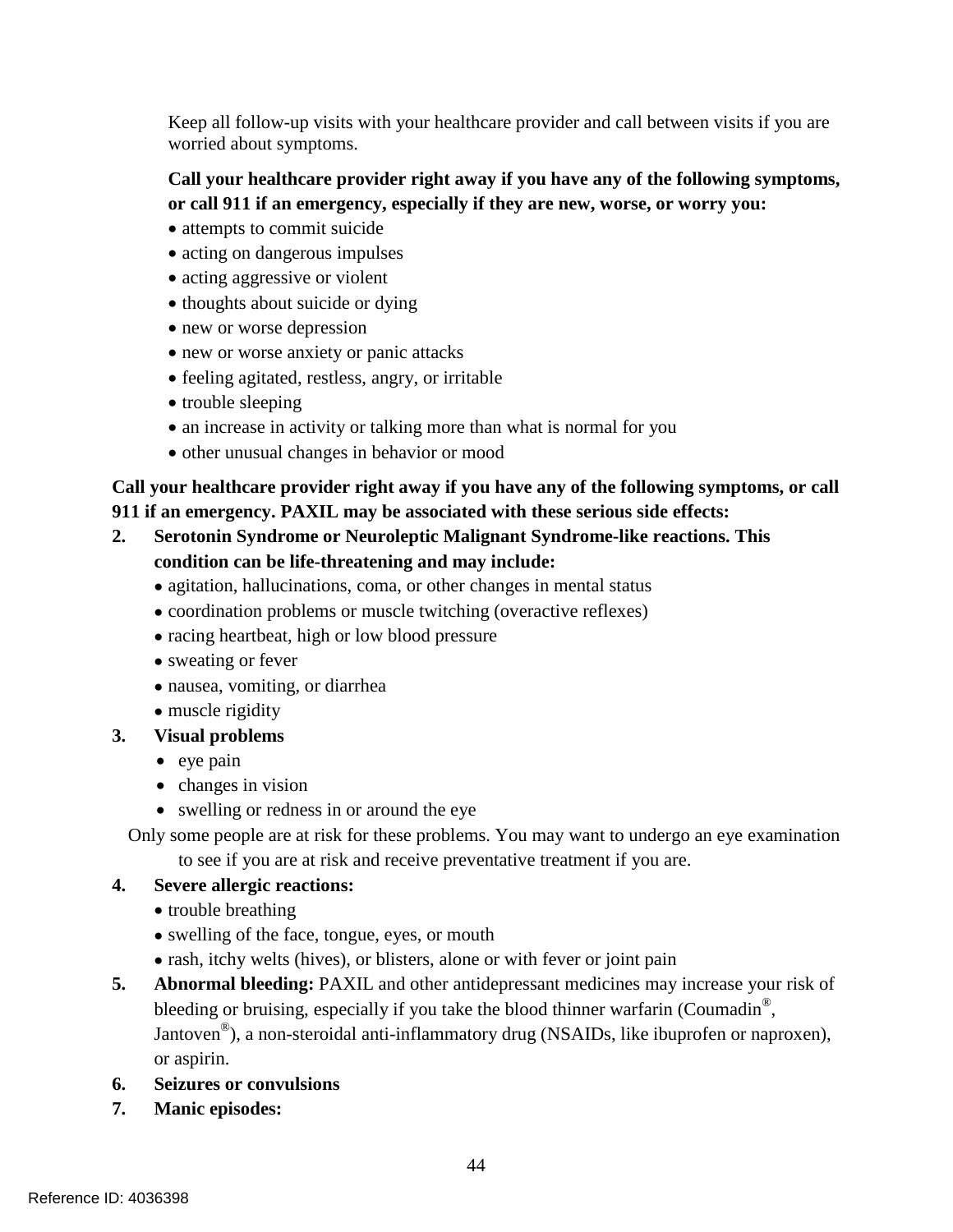- greatly increased energy
- severe trouble sleeping
- racing thoughts
- reckless behavior
- unusually grand ideas
- excessive happiness or irritability
- talking more or faster than usual
- monitored during treatment. **8. Changes in appetite or weight.** Children and adolescents should have height and weight
- Symptoms may include: **9. Low salt (sodium) levels in the blood.** Elderly people may be at greater risk for this.
	- headache
	- weakness or feeling unsteady
	- confusion, problems concentrating or thinking, or memory problems

# **Do not stop PAXIL without first talking to your healthcare provider.** Stopping PAXIL too

quickly may cause serious symptoms including:

- anxiety, irritability, high or low mood, feeling restless, or changes in sleep habits
- headache, sweating, nausea, dizziness
- electric shock-like sensations, shaking, confusion

# **What is PAXIL?**

 PAXIL is a prescription medicine used to treat depression**.** It is important to talk with your  should discuss all treatment choices with your healthcare provider. PAXIL is also used to treat: healthcare provider about the risks of treating depression and also the risks of not treating it. You

- Major Depressive Disorder (MDD)
- Obsessive Compulsive Disorder (OCD)
- Panic Disorder
- Social Anxiety Disorder
- Generalized Anxiety Disorder (GAD)
- Posttraumatic Stress Disorder (PTSD)

 Talk to your healthcare provider if you do not think that your condition is getting better with treatment using PAXIL.

# **Who should not take PAXIL?**

Do not take PAXIL if you:

• are allergic to paroxetine or any of the ingredients in PAXIL. See the end of this Medication Guide for a complete list of ingredients in PAXIL.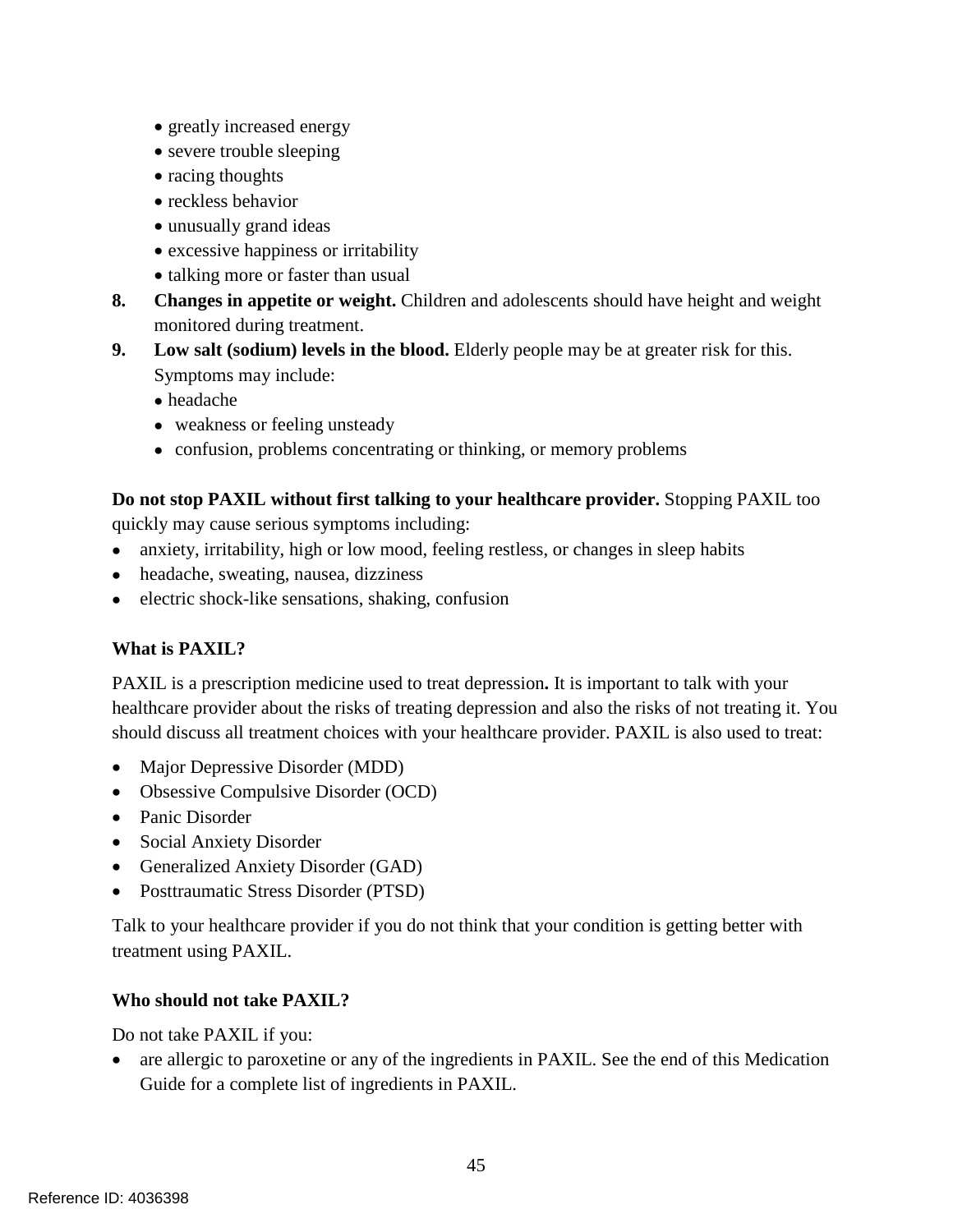- take a monoamine oxidase inhibitor (MAOI). Ask your healthcare provider or pharmacist if you are not sure if you take an MAOI, including the antibiotic linezolid.
	- Do not take an MAOI within 2 weeks of stopping PAXIL unless directed to do so by your physician.
	- Do not start PAXIL if you stopped taking an MAOI in the last 2 weeks unless directed to do so by your physician.
	- **symptoms:** • People who take PAXIL close in time to an MAOI may have serious or even life**threatening side effects. Get medical help right away if you have any of these** 
		- high fever
		- uncontrolled muscle spasms
		- stiff muscles
		- rapid changes in heart rate or blood pressure
		- confusion
		- loss of consciousness (pass out)
- take MELLARIL<sup>®</sup> (thioridazine). Do not take MELLARIL<sup>®</sup> together with PAXIL **because this can cause serious heart rhythm problems or sudden death.**
- problems. • take the antipsychotic medicine pimozide (ORAP<sup>®</sup>) because this can cause serious heart

# What should I tell my healthcare provider before taking PAXIL? Ask if you are not sure.

Before starting PAXIL, tell your healthcare provider if you:

- are pregnant, may be pregnant, or plan to become pregnant. There is a possibility that PAXIL may harm your unborn baby, including an increased risk of birth defects, particularly heart defects. Other risks may include a serious condition in which there is not enough oxygen in the baby's blood. Your baby may also have certain other symptoms shortly after birth. Premature births have also been reported in some women who used PAXIL during pregnancy.
- **are breastfeeding.** PAXIL passes into your milk. Talk to your healthcare provider about the best way to feed your baby while taking PAXIL.
- are taking certain drugs such as:
	- triptans used to treat migraine headache
	- other antidepressants (SSRIs, SNRIs, tricyclics, or lithium) or antipsychotics
	- drugs that affect serotonin, such as lithium, tramadol, tryptophan, St. John's wort
	- certain drugs used to treat irregular heart beats
	- certain drugs used to treat schizophrenia
	- certain drugs used to treat HIV infection
	- certain drugs that affect the blood, such as warfarin, aspirin, and ibuprofen
	- certain drugs used to treat epilepsy
	- atomoxetine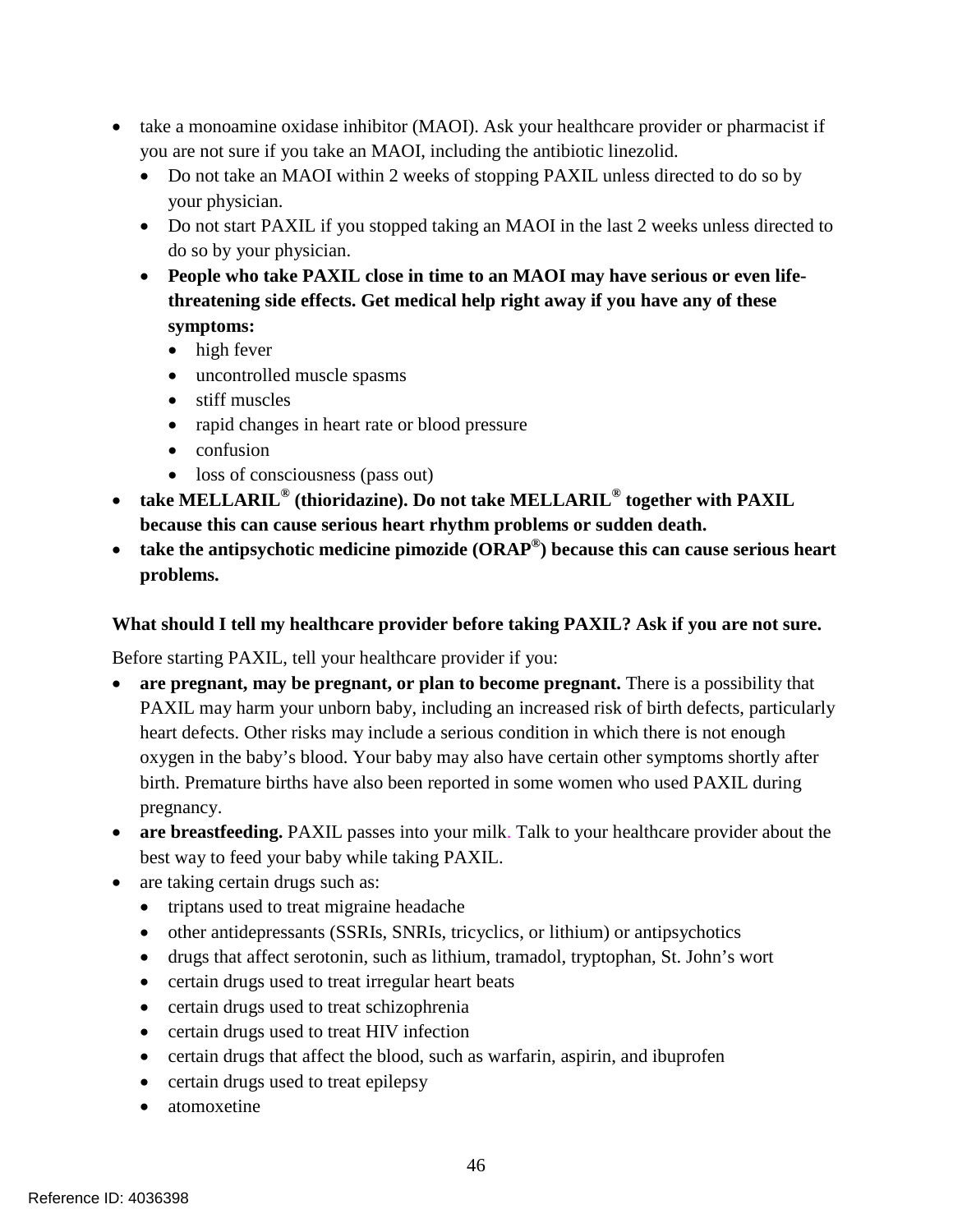- cimetidine
- fentanyl
- metoprolol
- pimozide
- procyclidine
- tamoxifen
- have liver problems
- have kidney problems
- have heart problems
- have or had seizures or convulsions
- have bipolar disorder or mania
- have low sodium levels in your blood
- have a history of a stroke
- have high blood pressure
- have or had bleeding problems
- have glaucoma (high pressure in the eye)

 interact with each other, may not work as well, or may cause serious side effects. **Tell your healthcare provider about all the medicines you take**, including prescription and non-prescription medicines, vitamins, and herbal supplements. PAXIL and some medicines may

 Your healthcare provider or pharmacist can tell you if it is safe to take PAXIL with your other medicines. Do not start or stop any medicine while taking PAXIL without talking to your healthcare provider first.

If you take PAXIL, you should not take any other medicines that contain paroxetine, including PAXIL CR and PEXEVA<sup>®</sup> (paroxetine mesylate).

# **How should I take PAXIL?**

- PAXIL until it is the right dose for you. • Take PAXIL exactly as prescribed. Your healthcare provider may need to change the dose of
- PAXIL may be taken with or without food.
- If you are taking PAXIL Oral Suspension, shake the suspension well before use.
- If you miss a dose of PAXIL, take the missed dose as soon as you remember. If it is almost time for the next dose, skip the missed dose and take your next dose at the regular time. Do not take two doses of PAXIL at the same time.
- If you take too much PAXIL, call your healthcare provider or poison control center right away, or get emergency treatment.
- Do not stop taking PAXIL suddenly without talking to your doctor (unless you have symptoms of a severe allergic reaction). If you need to stop taking PAXIL, your healthcare provider can tell you how to safely stop taking it.<br>
47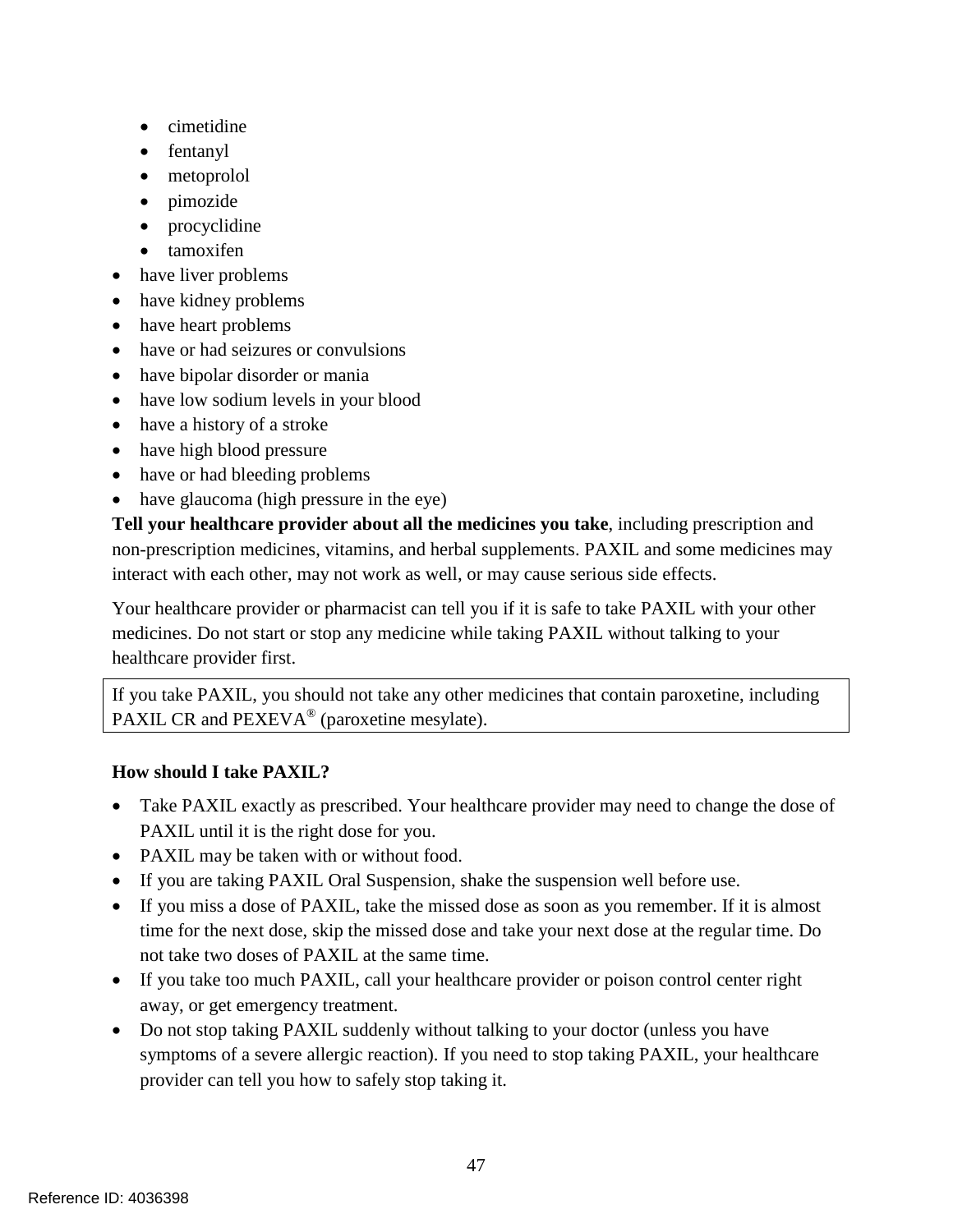# **What should I avoid while taking PAXIL?**

 PAXIL can cause sleepiness or may affect your ability to make decisions, think clearly, or react quickly. You should not drive, operate heavy machinery, or do other dangerous activities until you know how PAXIL affects you. Do not drink alcohol while using PAXIL.

# **What are possible side effects of PAXIL?**

"What is the most important information I should know about PAXIL?" PAXIL may cause serious side effects, including all of those described in the section entitled

Common possible side effects in people who take PAXIL include:

- nausea
- sleepiness
- weakness
- dizziness
- feeling anxious or trouble sleeping
- sexual problems
- sweating
- shaking
- not feeling hungry
- dry mouth
- constipation
- infection
- yawning

 Tell your healthcare provider if you have any side effect that bothers you or that does not go away. These are not all the possible side effects of PAXIL. For more information, ask your healthcare provider or pharmacist.

# **CALL YOUR DOCTOR FOR MEDICAL ADVICE ABOUT SIDE EFFECTS. YOU MAY REPORT SIDE EFFECTS TO THE FDA AT 1-800-FDA-1088 or 1-800-332-1088.**

# **How should I store PAXIL?**

- Store PAXIL Tablets at room temperature between 59° and 86°F (15° and 30°C).
- Store PAXIL Oral Suspension at or below 77°F (25°C).
- Keep PAXIL away from light.
- Keep bottle of PAXIL closed tightly.

# **Keep PAXIL and all medicines out of the reach of children.**

# **General information about PAXIL**